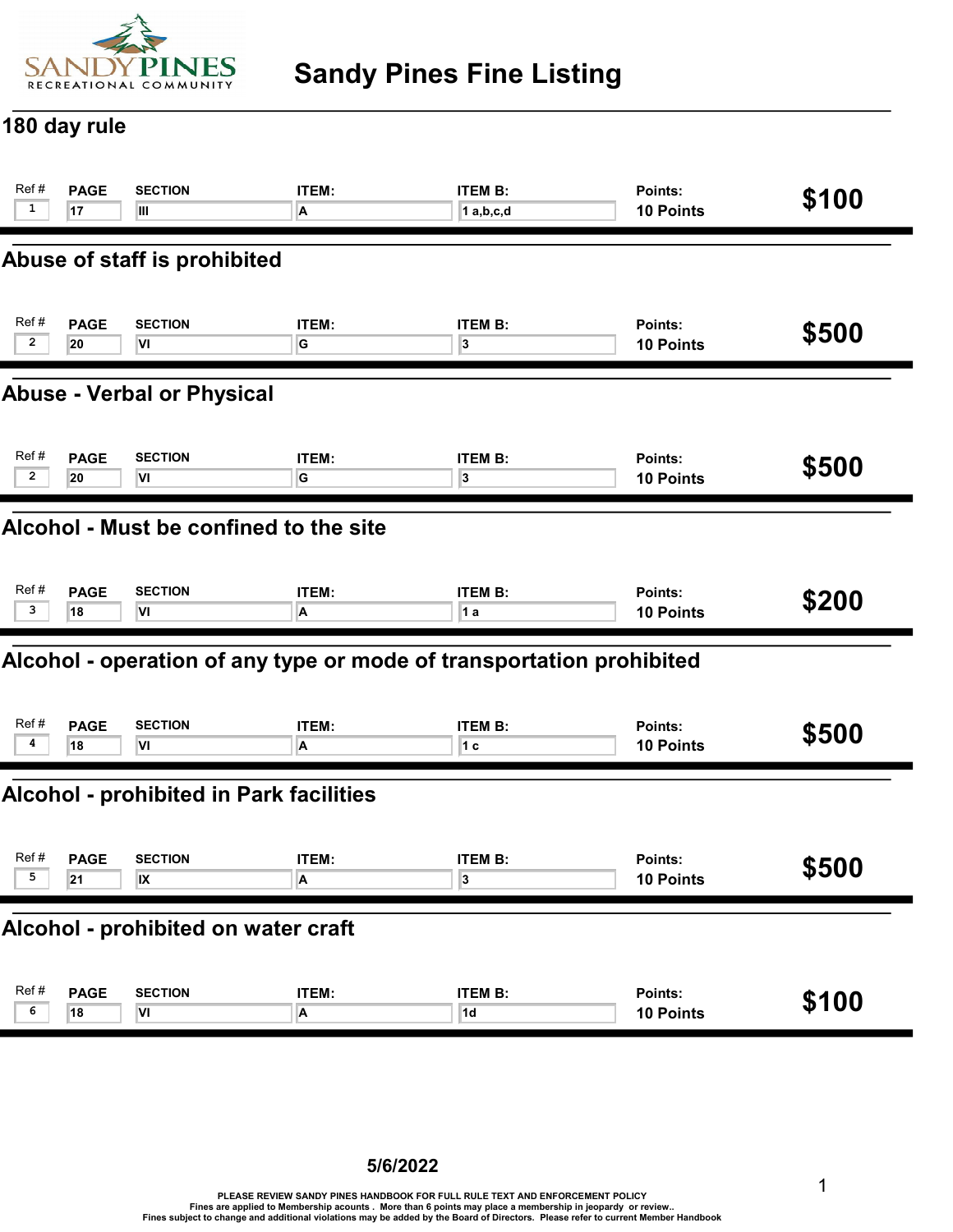

#### Alcohol - Under age minors may not possess

| Ref#<br>7                                                                                        | <b>PAGE</b><br>18 | <b>SECTION</b><br>VI         | ITEM:<br>A | <b>ITEM B:</b><br>1 <sub>b</sub>                                     | Points:<br><b>10 Points</b> | \$250 |  |
|--------------------------------------------------------------------------------------------------|-------------------|------------------------------|------------|----------------------------------------------------------------------|-----------------------------|-------|--|
|                                                                                                  |                   |                              |            | Alcohol -Use of the pool after consumption of alcohol is prohibited  |                             |       |  |
| Ref#<br>8                                                                                        | <b>PAGE</b><br>29 | <b>SECTION</b><br><b>XIV</b> | ITEM:<br>в | <b>ITEM B:</b><br>11                                                 | Points:<br><b>10 Points</b> | \$250 |  |
| Alcohol- watercraft -Alcohol and operation of a watercraft under the influence is<br>prohibited. |                   |                              |            |                                                                      |                             |       |  |
| Ref#<br>9                                                                                        | <b>PAGE</b><br>27 | <b>SECTION</b><br>XIII       | ITEM:<br>A | <b>ITEM B:</b><br>11                                                 | Points:<br><b>10 Points</b> | \$500 |  |
| <b>Alcohol-Minor in Possession</b>                                                               |                   |                              |            |                                                                      |                             |       |  |
| Ref#<br>10                                                                                       | <b>PAGE</b><br>19 | <b>SECTION</b><br>l۷ı        | ITEM:<br>A | <b>ITEM B:</b><br>1 C                                                | Points:<br><b>10 Points</b> | \$250 |  |
|                                                                                                  |                   |                              |            | All Terrain Vehicle (ATV's & UTV's) use in the Park is prohibited.   |                             |       |  |
| Ref#<br>11                                                                                       | <b>PAGE</b><br>24 | <b>SECTION</b><br>XII        | ITEM:<br>A | <b>ITEM B:</b><br>16,17                                              | Points:<br><b>5 Points</b>  | \$50  |  |
|                                                                                                  |                   |                              |            | Appliances Disposal -Doors must be removed & be from inside the park |                             |       |  |
| Ref#<br>12                                                                                       | <b>PAGE</b><br>18 | <b>SECTION</b><br>v          | ITEM:<br>D | <b>ITEM B:</b><br>4 A,B                                              | Points:<br>10 Points        | \$100 |  |
| Appliances must be in Park approved enclosed structure                                           |                   |                              |            |                                                                      |                             |       |  |
| Ref#<br>13                                                                                       | <b>PAGE</b><br>18 | <b>SECTION</b><br>V          | ITEM:<br>C | <b>ITEM B:</b><br>$\overline{\mathbf{2}}$                            | Points:                     |       |  |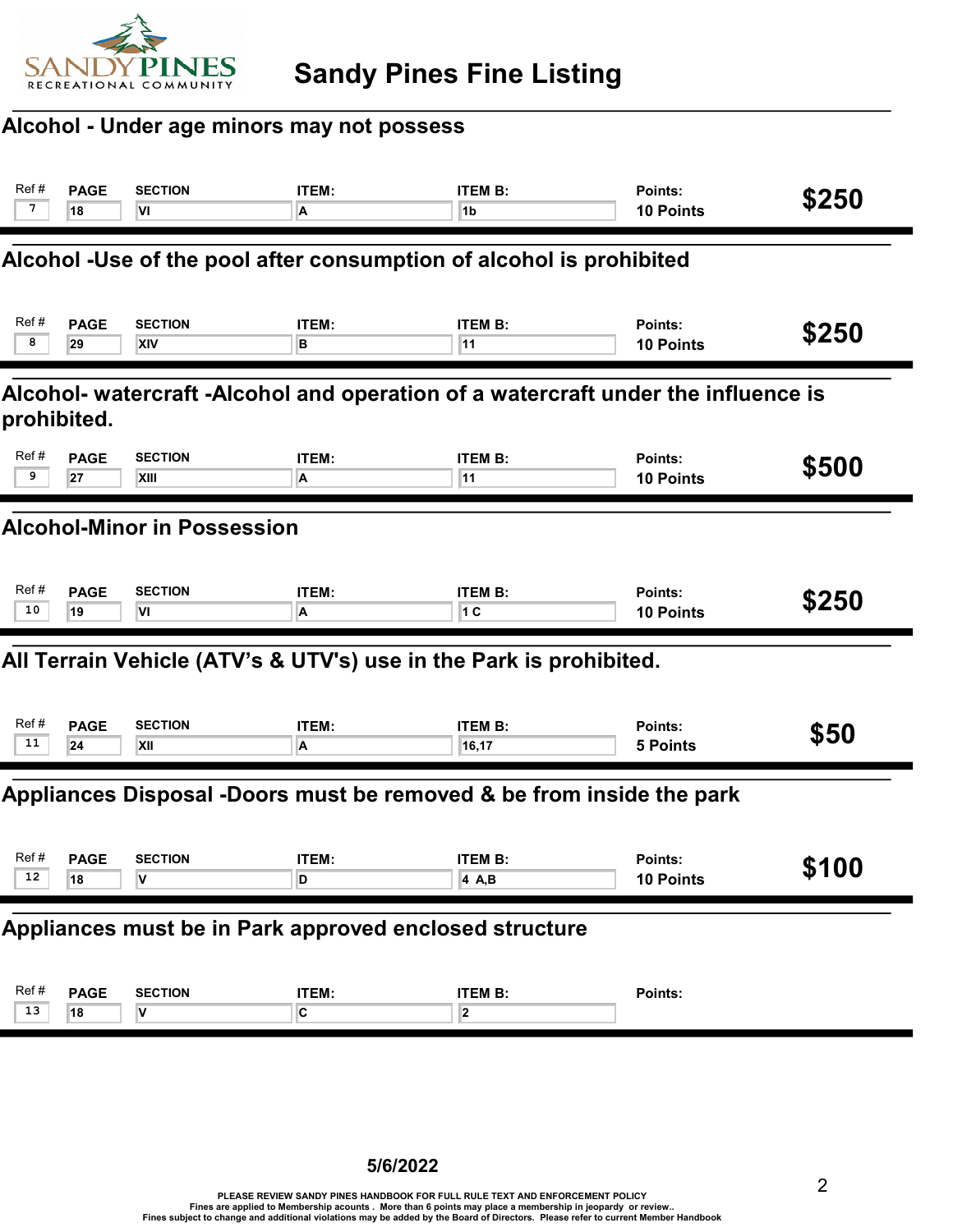

#### Archery - No shooting bow & arrow

| Ref #<br>14                                                 | <b>PAGE</b><br>20                                                        | <b>SECTION</b><br>VIII                                | ITEM:<br>C        | <b>ITEM B:</b>                                                           | Points:<br>10 Points       | \$100 |  |
|-------------------------------------------------------------|--------------------------------------------------------------------------|-------------------------------------------------------|-------------------|--------------------------------------------------------------------------|----------------------------|-------|--|
|                                                             |                                                                          |                                                       |                   | Beaches -vehicles may not be parked or driven on beaches or green areas. |                            |       |  |
| Ref#<br>15                                                  | <b>PAGE</b><br>23                                                        | <b>SECTION</b><br>XII                                 | ITEM:<br>A        | <b>ITEM B:</b><br>12                                                     | Points:<br><b>5 Points</b> | \$50  |  |
| Bicycles - May not be parked on sidewalks                   |                                                                          |                                                       |                   |                                                                          |                            |       |  |
| Ref#<br>16                                                  | <b>PAGE</b><br>27                                                        | <b>SECTION</b><br>XII                                 | ITEM:<br>F        | <b>ITEM B:</b><br>4                                                      | Points:<br>2 Points        | \$20  |  |
| Bicycles -may not be towed by other means of transportation |                                                                          |                                                       |                   |                                                                          |                            |       |  |
| Ref#<br>19                                                  | <b>PAGE</b><br>27                                                        | <b>SECTION</b><br>XII                                 | ITEM:<br>F        | <b>ITEM B:</b><br>5                                                      | Points:<br>3 Points        | \$30  |  |
|                                                             |                                                                          | Bicycles - Must be parked in bike racks when provided |                   |                                                                          |                            |       |  |
| Ref#<br>17                                                  | <b>PAGE</b><br>27                                                        | <b>SECTION</b><br>XII                                 | <b>ITEM:</b><br>F | <b>ITEM B:</b><br>3                                                      | Points:<br>2 Points        | \$20  |  |
|                                                             |                                                                          |                                                       |                   | Bicycles - Must have front headlight & rear reflector after dark         |                            |       |  |
| Ref#<br>18                                                  | <b>PAGE</b><br>27                                                        | <b>SECTION</b><br>XII                                 | ITEM:<br>F        | <b>ITEM B:</b><br>2                                                      | Points:<br>2 Points        | \$20  |  |
|                                                             | Bicycles -not parked near building entrances and exits, or block drives. |                                                       |                   |                                                                          |                            |       |  |
| Ref#<br>20                                                  | <b>PAGE</b><br>27                                                        | <b>SECTION</b><br>XII                                 | ITEM:<br>F        | <b>ITEM B:</b><br>4                                                      | Points:<br>2 Points        | \$20  |  |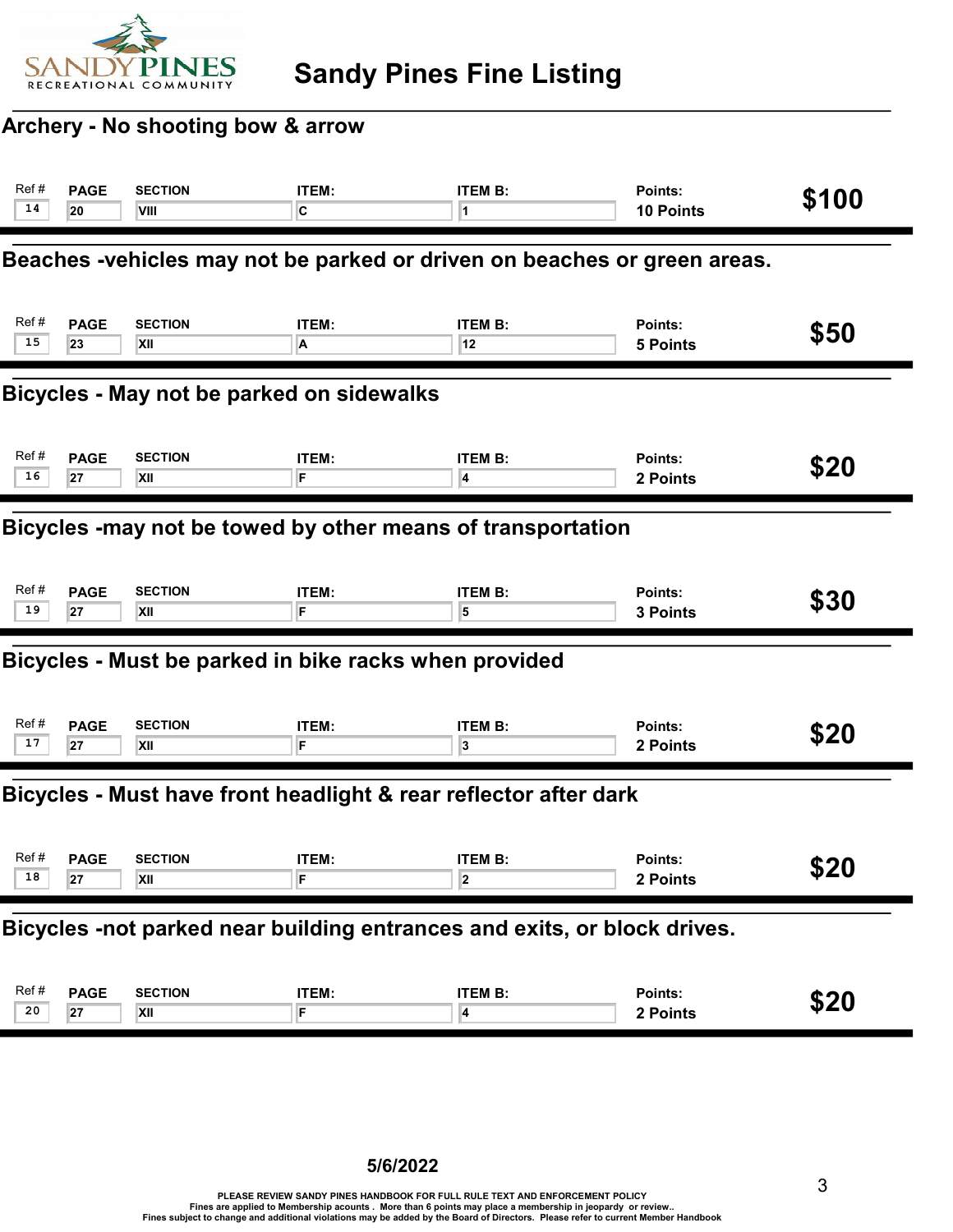

## Bicycles -not permitted in buildings.

| Ref#                                                                                                          | <b>PAGE</b>                                         | <b>SECTION</b> | <b>ITEM:</b> | <b>ITEM B:</b>                                                                       | Points:          | \$20  |  |  |
|---------------------------------------------------------------------------------------------------------------|-----------------------------------------------------|----------------|--------------|--------------------------------------------------------------------------------------|------------------|-------|--|--|
| 21                                                                                                            | 27                                                  | XII            | F            | 4                                                                                    | 2 Points         |       |  |  |
|                                                                                                               |                                                     |                |              | Bicycles-not permitted on tennis courts or basketball courts, or in Park facilities  |                  |       |  |  |
| Ref#                                                                                                          | <b>PAGE</b>                                         | <b>SECTION</b> | ITEM:        | <b>ITEM B:</b>                                                                       | Points:          | \$20  |  |  |
| 22                                                                                                            | 21                                                  | <b>IX</b>      | A            | 7                                                                                    | 2 Points         |       |  |  |
| <b>Bicycles-Obey all traffic control signs</b>                                                                |                                                     |                |              |                                                                                      |                  |       |  |  |
| Ref#                                                                                                          | <b>PAGE</b>                                         | <b>SECTION</b> | ITEM:        | <b>ITEM B:</b>                                                                       | Points:          | \$20  |  |  |
| 23                                                                                                            | 27                                                  | XII            | F            | 1                                                                                    | 2 Points         |       |  |  |
|                                                                                                               | Boat lifts are not permitted                        |                |              |                                                                                      |                  |       |  |  |
| Ref#                                                                                                          | <b>PAGE</b>                                         | <b>SECTION</b> | <b>ITEM:</b> | <b>ITEM B:</b>                                                                       | Points:          | \$100 |  |  |
| 24                                                                                                            | 30                                                  | XIII           | F            | 20, o                                                                                | <b>10 Points</b> |       |  |  |
|                                                                                                               | the bullpen.                                        |                |              | Boat parking Must be at a registered boat stake or on the member's site or stored in |                  |       |  |  |
| Ref#                                                                                                          | <b>PAGE</b>                                         | <b>SECTION</b> | <b>ITEM:</b> | <b>ITEM B:</b>                                                                       | Points:          | \$100 |  |  |
| 25                                                                                                            | 30                                                  | <b>XIII</b>    | F            | 20, i                                                                                | 10 Points        |       |  |  |
| Boat parking - Paddle boats, rowboats, and canoes may not be pulled up and left on<br>the beach or green area |                                                     |                |              |                                                                                      |                  |       |  |  |
| Ref#                                                                                                          | <b>PAGE</b>                                         | <b>SECTION</b> | ITEM:        | <b>ITEM B:</b>                                                                       | Points:          | \$50  |  |  |
| 26                                                                                                            | 30                                                  | XIII           | F            | 20, P                                                                                | 5 Points         |       |  |  |
|                                                                                                               | Boat parking: Placement of docks -requires a permit |                |              |                                                                                      |                  |       |  |  |
| Ref#                                                                                                          | <b>PAGE</b>                                         | <b>SECTION</b> | ITEM:        | <b>ITEM B:</b>                                                                       | Points:          | \$100 |  |  |
| 27                                                                                                            | 30                                                  | XIII           | F            | 20, K                                                                                | 10 Points        |       |  |  |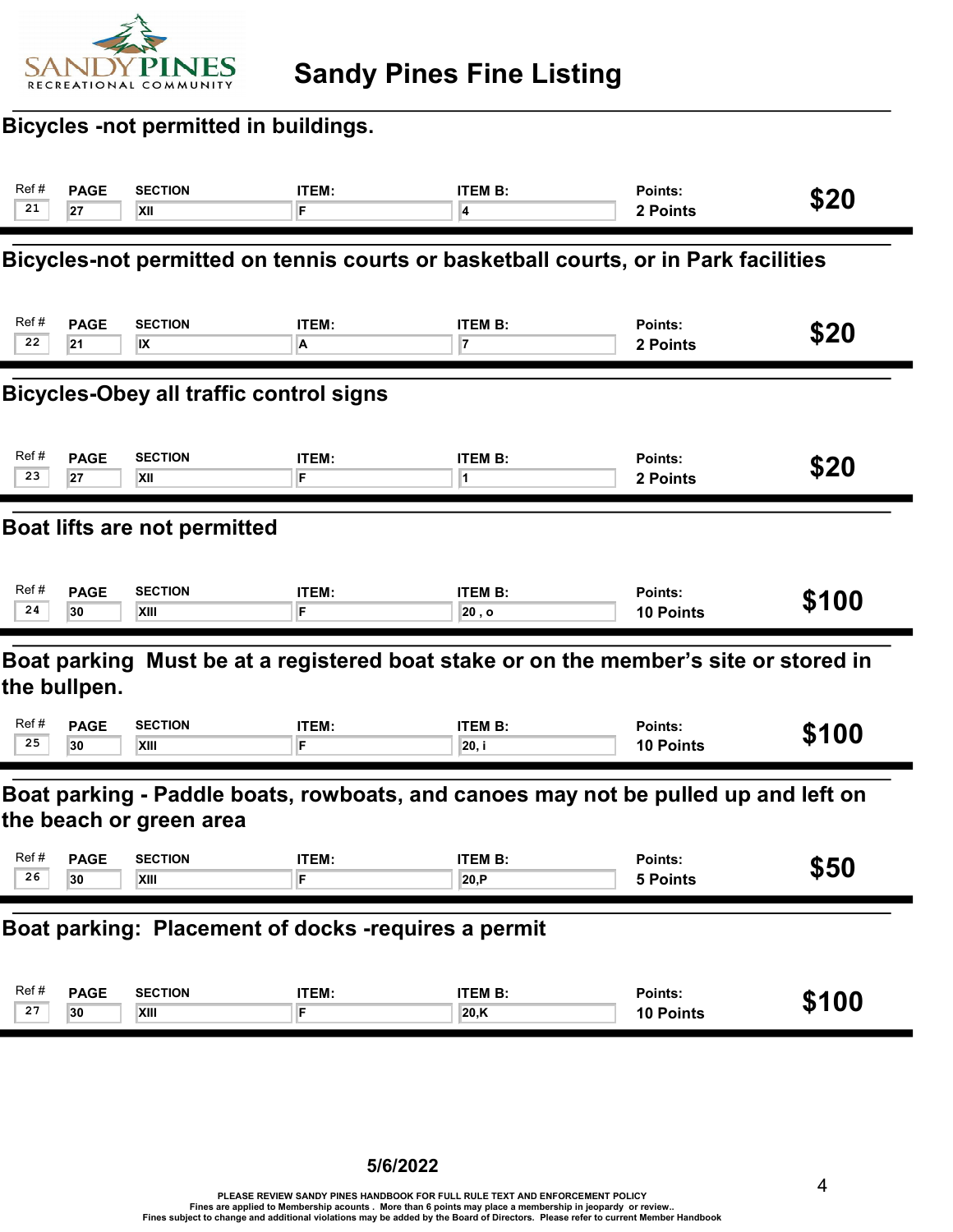

## Boat stakes may be no further than three feet from the high water mark

| Ref#<br>28                                                         | <b>PAGE</b><br>30                                                                                        | <b>SECTION</b><br>XIII                           | ITEM:<br>F                | <b>ITEM B:</b><br>20,F  | Points:<br><b>5 Points</b>  | \$50  |  |  |  |
|--------------------------------------------------------------------|----------------------------------------------------------------------------------------------------------|--------------------------------------------------|---------------------------|-------------------------|-----------------------------|-------|--|--|--|
|                                                                    | Boat stakes must be 4" X 4" or 3" x 5" treated lumber and be a maximum of six inches<br>above the ground |                                                  |                           |                         |                             |       |  |  |  |
| Ref#<br>29                                                         | <b>PAGE</b><br>30                                                                                        | <b>SECTION</b><br>XIII                           | ITEM:<br>F                | <b>ITEM B:</b><br>20, G | Points:<br><b>5 Points</b>  | \$50  |  |  |  |
| Boats and trailers - overflow parking                              |                                                                                                          |                                                  |                           |                         |                             |       |  |  |  |
| Ref#<br>31                                                         | <b>PAGE</b><br>23                                                                                        | <b>SECTION</b><br><b>XI</b>                      | ITEM:<br>Overflow parking | <b>ITEM B:</b><br>c     | Points:<br>2 Points         | \$20  |  |  |  |
| Boats on the lake must be parked at member's designated boat stake |                                                                                                          |                                                  |                           |                         |                             |       |  |  |  |
| Ref#<br>30                                                         | <b>PAGE</b><br>30                                                                                        | <b>SECTION</b><br>XIII                           | <b>ITEM:</b><br>F         | <b>ITEM B:</b><br>20,1  | Points:<br><b>10 Points</b> | \$100 |  |  |  |
|                                                                    |                                                                                                          | Bullpen - if a rental agreement falls delinquent |                           |                         |                             |       |  |  |  |
| Ref#<br>32                                                         | <b>PAGE</b><br>32                                                                                        | <b>SECTION</b><br>XVI                            | ITEM:<br>E.               | <b>ITEM B:</b>          | Points:<br><b>5 Points</b>  | \$50  |  |  |  |
| Bullpen - Items must be operable, moveable, and in good repair.    |                                                                                                          |                                                  |                           |                         |                             |       |  |  |  |
| Ref#<br>33                                                         | <b>PAGE</b><br>32                                                                                        | <b>SECTION</b><br>XVI                            | ITEM:<br>C                | <b>ITEM B:</b>          | Points:<br>5 Points         | \$50  |  |  |  |
|                                                                    | Bullpen must be properly registered, have applicable registration stickers, have proper<br>site numbers  |                                                  |                           |                         |                             |       |  |  |  |
| Ref#<br>34                                                         | <b>PAGE</b><br>32                                                                                        | <b>SECTION</b><br>XVI                            | ITEM:<br>в                | <b>ITEM B:</b>          | Points:<br>10 Points        | \$100 |  |  |  |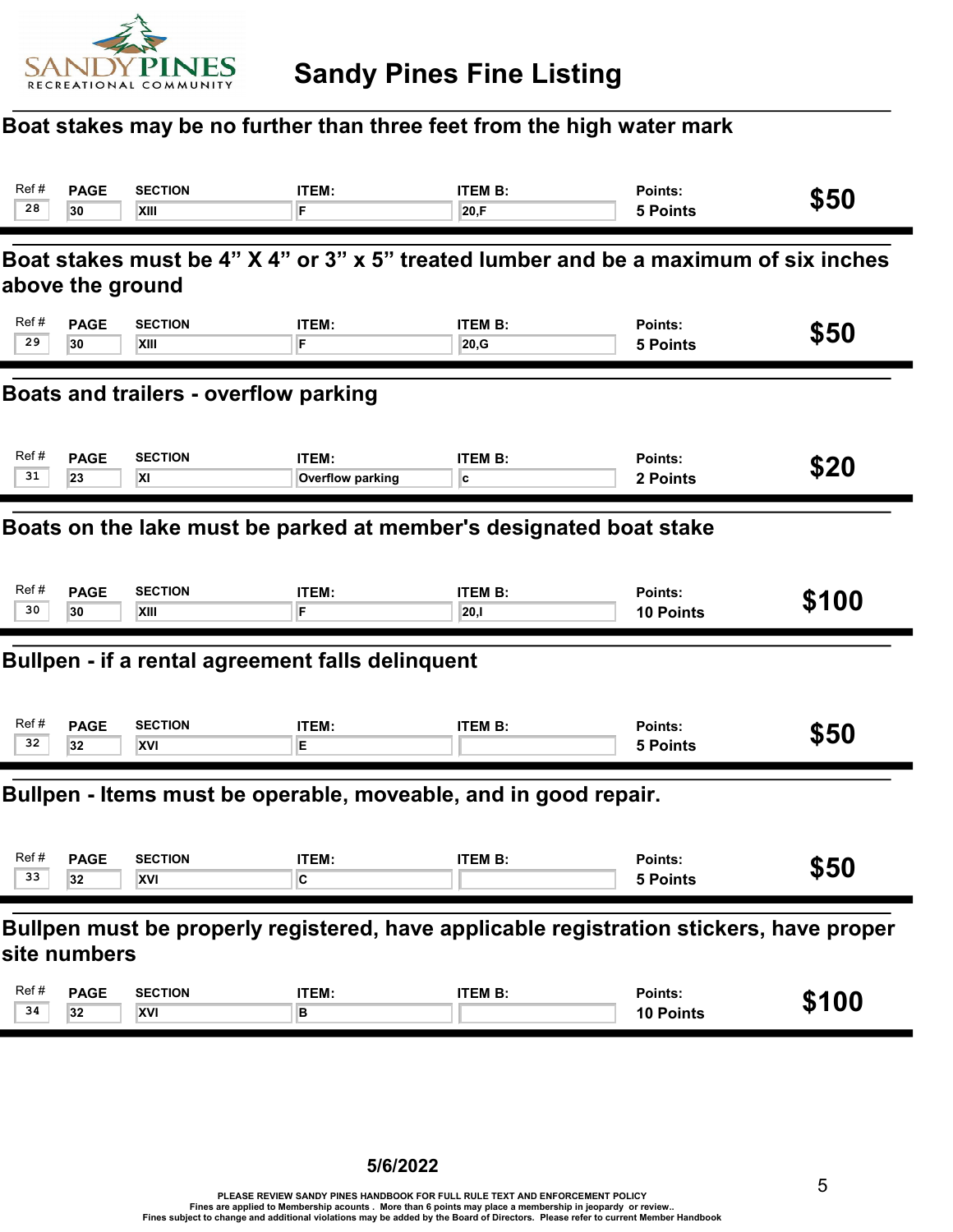

#### Campfire regulations -all fires must be in Park approved devices

| Ref #                                                              | <b>PAGE</b>                                                                                                | <b>SECTION</b> | <b>ITEM:</b>   | <b>ITEM B:</b>                                                                     | Points:         | \$50  |  |  |
|--------------------------------------------------------------------|------------------------------------------------------------------------------------------------------------|----------------|----------------|------------------------------------------------------------------------------------|-----------------|-------|--|--|
| 35                                                                 | 17                                                                                                         | v              | A              | 1                                                                                  | 5 Points        |       |  |  |
|                                                                    |                                                                                                            |                |                | Campfire regulations - Fire must be controlled in a safe manner                    |                 |       |  |  |
| Ref#                                                               | <b>PAGE</b>                                                                                                | <b>SECTION</b> | ITEM:          | <b>ITEM B:</b>                                                                     | Points:         | \$50  |  |  |
| 36                                                                 | 17                                                                                                         | V              | A              | 3                                                                                  | <b>5 Points</b> |       |  |  |
| <b>Campfire regulations -Must be attended at all times</b>         |                                                                                                            |                |                |                                                                                    |                 |       |  |  |
| Ref#                                                               | <b>PAGE</b>                                                                                                | <b>SECTION</b> | ITEM:          | <b>ITEM B:</b>                                                                     | Points:         | \$50  |  |  |
| 37                                                                 | 17                                                                                                         | V              | A              | $\overline{\mathbf{2}}$                                                            | 5 Points        |       |  |  |
|                                                                    | Careless Driving - Be driven in a safe manner                                                              |                |                |                                                                                    |                 |       |  |  |
| Ref#                                                               | <b>PAGE</b>                                                                                                | <b>SECTION</b> | ITEM:          | <b>ITEM B:</b>                                                                     | Points:         | \$50  |  |  |
| 38                                                                 | 23                                                                                                         | <b>XII</b>     | A              | $\overline{\mathbf{2}}$                                                            | <b>5 Points</b> |       |  |  |
|                                                                    | adult supervision                                                                                          |                |                | Child Supervision: children under 18 years of age may not stay in the Park without |                 |       |  |  |
| Ref#                                                               | <b>PAGE</b>                                                                                                | <b>SECTION</b> | ITEM:          | <b>ITEM B:</b>                                                                     | Points:         | \$100 |  |  |
| 39                                                                 | 18                                                                                                         | ٧I             | IC.            | 1,2,3                                                                              | 10 Points       |       |  |  |
| Children at all times are the responsibility of parent or guardian |                                                                                                            |                |                |                                                                                    |                 |       |  |  |
| Ref#                                                               | <b>PAGE</b>                                                                                                | <b>SECTION</b> | <b>ITEM:</b>   | <b>ITEM B:</b>                                                                     | Points:         | \$100 |  |  |
| 39                                                                 | 19                                                                                                         | VI.            | $\overline{c}$ | 1,2,3                                                                              | 10 points       |       |  |  |
|                                                                    | Conduct-No offensive activities, disorderly conduct, objectionable or disruptive<br>behavior, or nuisances |                |                |                                                                                    |                 |       |  |  |
| Ref#                                                               | <b>PAGE</b>                                                                                                | <b>SECTION</b> | ITEM:          | <b>ITEM B:</b>                                                                     | Points:         | \$250 |  |  |
| 40                                                                 | 19                                                                                                         | VI             | G              | $\overline{1}$                                                                     | 10 Points       |       |  |  |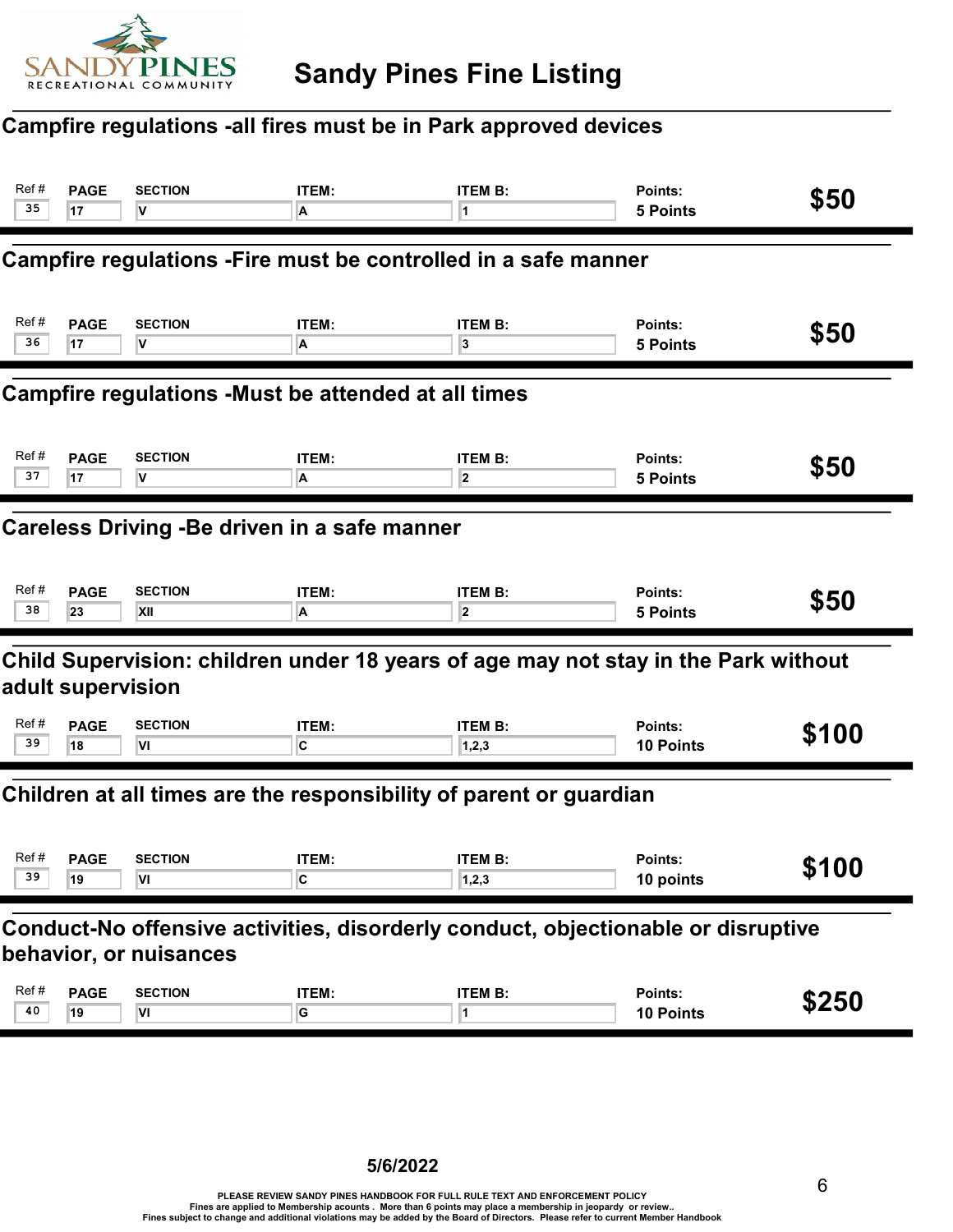

## Convenience Center Parking: No overflow/overnight parking at the CCs.

| Ref#<br>41                                                                                              | <b>PAGE</b><br>23 | <b>SECTION</b><br>X                              | ITEM:<br>G           | <b>ITEM B:</b>                                            | Points:<br><b>10 Points</b> | \$100 |  |  |
|---------------------------------------------------------------------------------------------------------|-------------------|--------------------------------------------------|----------------------|-----------------------------------------------------------|-----------------------------|-------|--|--|
| Curfew - 11:00 PM for persons under the age of 18 and must be on members site with<br>adult supervision |                   |                                                  |                      |                                                           |                             |       |  |  |
| Ref#<br>43                                                                                              | <b>PAGE</b><br>18 | <b>SECTION</b><br>VI                             | <b>ITEM:</b><br>D    | <b>ITEM B:</b><br>1                                       | Points:<br><b>5 Points</b>  | \$100 |  |  |
| Damages & Cleanup costs - Park Buildings                                                                |                   |                                                  |                      |                                                           |                             |       |  |  |
| Ref#<br>44                                                                                              | <b>PAGE</b><br>21 | <b>SECTION</b><br>IX                             | ITEM:<br>A           | <b>ITEM B:</b><br>4                                       | Points:<br><b>10 Points</b> | \$100 |  |  |
| <b>Disorderly conduct</b>                                                                               |                   |                                                  |                      |                                                           |                             |       |  |  |
| Ref#<br>40                                                                                              | <b>PAGE</b><br>19 | <b>SECTION</b><br>VI                             | ITEM:<br>G           | <b>ITEM B:</b>                                            | Points:<br><b>10 Points</b> | \$250 |  |  |
|                                                                                                         |                   | Display of items/goods, business, craft or wares |                      |                                                           |                             |       |  |  |
| Ref#<br>41                                                                                              | <b>PAGE</b><br>19 | <b>SECTION</b><br>VI                             | <b>ITEM:</b><br>G    | <b>ITEM B:</b><br>8                                       | Points:<br>3 Points         | \$30  |  |  |
|                                                                                                         |                   |                                                  |                      | Domestic violence or abuse/note-termination of membership |                             |       |  |  |
| Ref#<br>2                                                                                               | <b>PAGE</b><br>19 | <b>SECTION</b><br>VI                             | ITEM:<br>G           | <b>ITEM B:</b><br>3                                       | Points:<br>10 Points        | \$500 |  |  |
| Door-to-Door sales are prohibited                                                                       |                   |                                                  |                      |                                                           |                             |       |  |  |
| Ref#<br>42                                                                                              | <b>PAGE</b><br>19 | <b>SECTION</b><br>VI                             | ITEM:<br>$\mathsf G$ | <b>ITEM B:</b><br>7                                       | Points:<br>3 Points         | \$30  |  |  |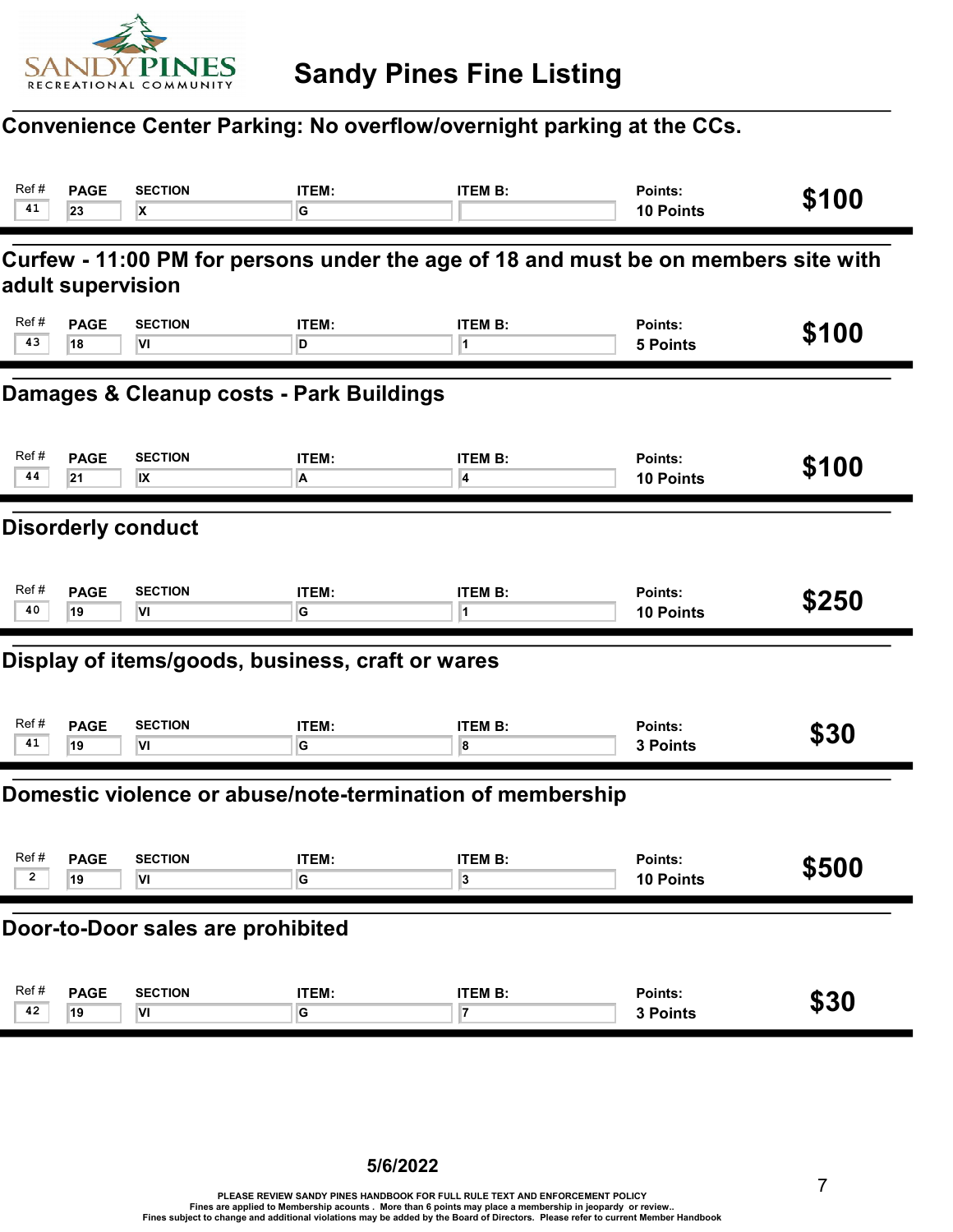

## Dumping anything from outside of the park

| Ref #<br>43                                                                               | <b>PAGE</b><br>18                                               | <b>SECTION</b><br>v              | ITEM:<br>D        | <b>ITEM B:</b><br>1, 2, 3, 4                                                          | Points:             | \$250 |  |  |
|-------------------------------------------------------------------------------------------|-----------------------------------------------------------------|----------------------------------|-------------------|---------------------------------------------------------------------------------------|---------------------|-------|--|--|
|                                                                                           |                                                                 | <b>Election Flyers violation</b> |                   |                                                                                       |                     |       |  |  |
| Ref#<br>45                                                                                | <b>PAGE</b><br>21                                               | <b>SECTION</b><br>VII            | ITEM:<br>C        | <b>ITEM B:</b><br>1, 2, 3, 4, 5                                                       | Points:<br>2 Points | \$20  |  |  |
| Election signs - Election signs may be displayed on the member's personal property        |                                                                 |                                  |                   |                                                                                       |                     |       |  |  |
| Ref#<br>45                                                                                | <b>PAGE</b><br>20                                               | <b>SECTION</b><br>VII            | ITEM:<br>в        | <b>ITEM B:</b><br>1 e,f                                                               | Points:<br>2 Points | \$20  |  |  |
|                                                                                           | Election signs - Election signs may be no larger than 18" x 24" |                                  |                   |                                                                                       |                     |       |  |  |
| Ref#<br>48                                                                                | <b>PAGE</b><br>20                                               | <b>SECTION</b><br>VII            | ITEM:<br>в        | <b>ITEM B:</b><br>1 a                                                                 | Points:<br>2 Points | \$20  |  |  |
|                                                                                           |                                                                 |                                  |                   | Election signs - Only the member may place a candidate or proposal sign on their site |                     |       |  |  |
| Ref#<br>45                                                                                | <b>PAGE</b><br>20                                               | <b>SECTION</b><br>VII            | ITEM:<br>в        | <b>ITEM B:</b><br>1 d                                                                 | Points:<br>2 Points | \$20  |  |  |
| Election signs - The candidate's name may not appear more than twice on any<br>membership |                                                                 |                                  |                   |                                                                                       |                     |       |  |  |
| Ref#<br>46                                                                                | <b>PAGE</b><br> 20                                              | <b>SECTION</b><br><b>VII</b>     | <b>ITEM:</b><br>в | <b>ITEM B:</b><br>1 C                                                                 | Points:<br>2 Points | \$20  |  |  |
|                                                                                           | Election signs - the sign may not obstruct the vision           |                                  |                   |                                                                                       |                     |       |  |  |
| Ref#<br>47                                                                                | <b>PAGE</b><br>20                                               | <b>SECTION</b><br>VII            | ITEM:<br>в        | <b>ITEM B:</b><br>1 f                                                                 | Points:<br>2 Points | \$20  |  |  |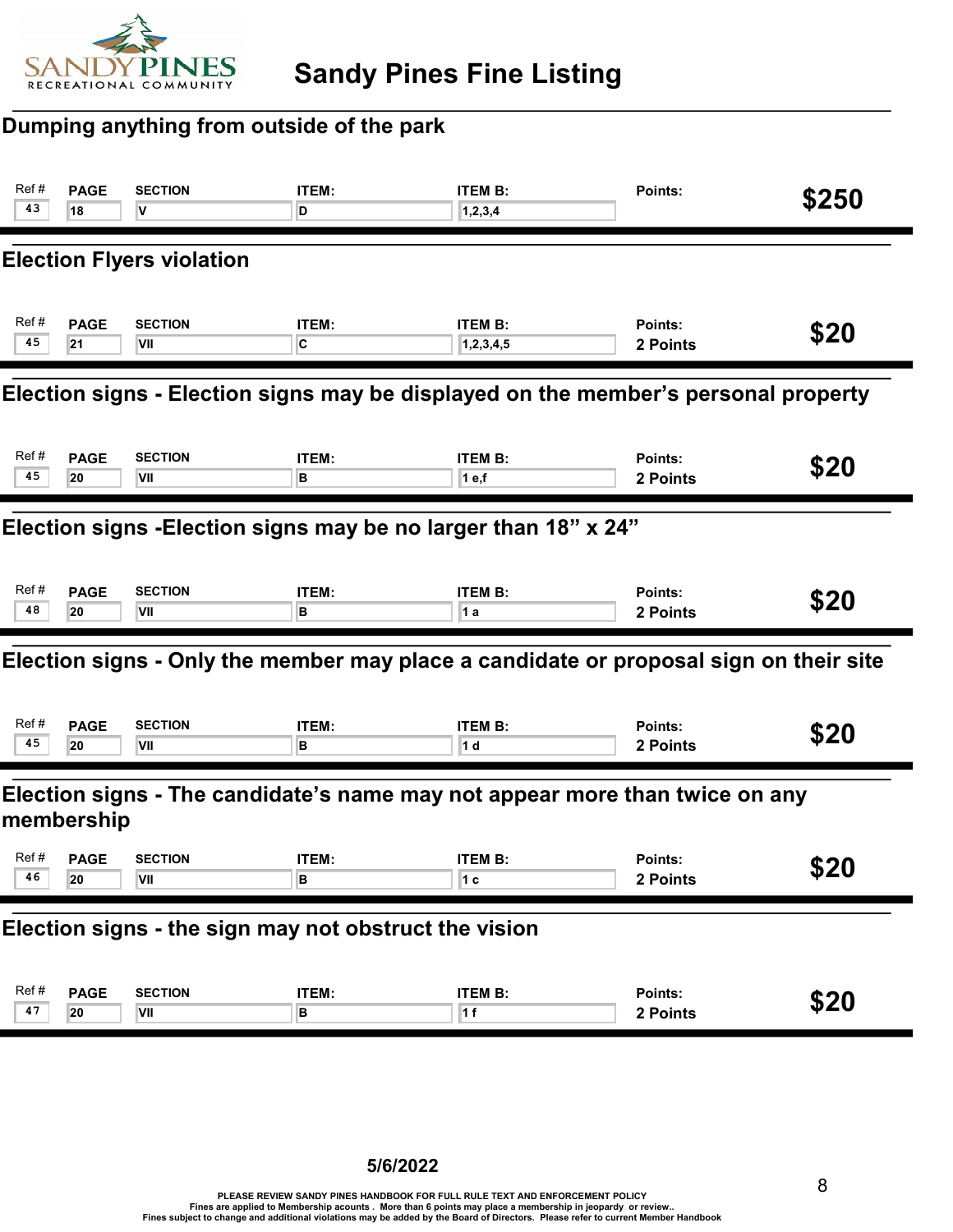

## Explosive devices are prohibited

| Ref#<br>49 | <b>PAGE</b><br>20                                               | <b>SECTION</b><br>VIII                                        | ITEM:<br>A | <b>ITEM B:</b><br>1                                           | Points:<br>10 Points        | \$100 |  |  |  |
|------------|-----------------------------------------------------------------|---------------------------------------------------------------|------------|---------------------------------------------------------------|-----------------------------|-------|--|--|--|
|            | Feral Animals- members not permitted to feed Feral Animals      |                                                               |            |                                                               |                             |       |  |  |  |
| Ref#<br>50 | <b>PAGE</b><br>19-20                                            | <b>SECTION</b><br>VI                                          | ITEM:<br>F | <b>ITEM B:</b><br>1,2,3                                       | Points:<br>10 Points        | \$100 |  |  |  |
|            | Firearms - Discharge of firearms and/or weapons is prohibited   |                                                               |            |                                                               |                             |       |  |  |  |
| Ref#<br>51 | <b>PAGE</b><br>21                                               | <b>SECTION</b><br>VIII                                        | ITEM:<br>в | <b>ITEM B:</b><br>1                                           | Points:<br><b>10 Points</b> | \$100 |  |  |  |
|            | <b>Fireworks are prohibited</b>                                 |                                                               |            |                                                               |                             |       |  |  |  |
| Ref#<br>52 | <b>PAGE</b><br>21                                               | <b>SECTION</b><br>VIII                                        | ITEM:<br>A | <b>ITEM B:</b><br>1                                           | Points:<br><b>10 Points</b> | \$100 |  |  |  |
|            |                                                                 | <b>Fishing regulations: State fishing license is required</b> |            |                                                               |                             |       |  |  |  |
| Ref#<br>53 | <b>PAGE</b><br>32                                               | <b>SECTION</b><br>XV                                          | ITEM:<br>1 | <b>ITEM B:</b>                                                | Points:<br><b>5 Points</b>  | \$50  |  |  |  |
|            |                                                                 |                                                               |            | FOR SALE SIGNS -may not be attached to trees or Park property |                             |       |  |  |  |
| Ref#<br>55 | <b>PAGE</b><br>20                                               | <b>SECTION</b><br>VII                                         | ITEM:<br>A | <b>ITEM B:</b><br>3                                           | Points:<br>2 Points         | \$20  |  |  |  |
|            | FOR SALE SIGNS -must be attached to the items that are for sale |                                                               |            |                                                               |                             |       |  |  |  |
| Ref#<br>56 | <b>PAGE</b><br>20                                               | <b>SECTION</b><br>VII                                         | ITEM:<br>A | <b>ITEM B:</b><br>$\overline{\mathbf{2}}$                     | Points:<br>2 Points         | \$20  |  |  |  |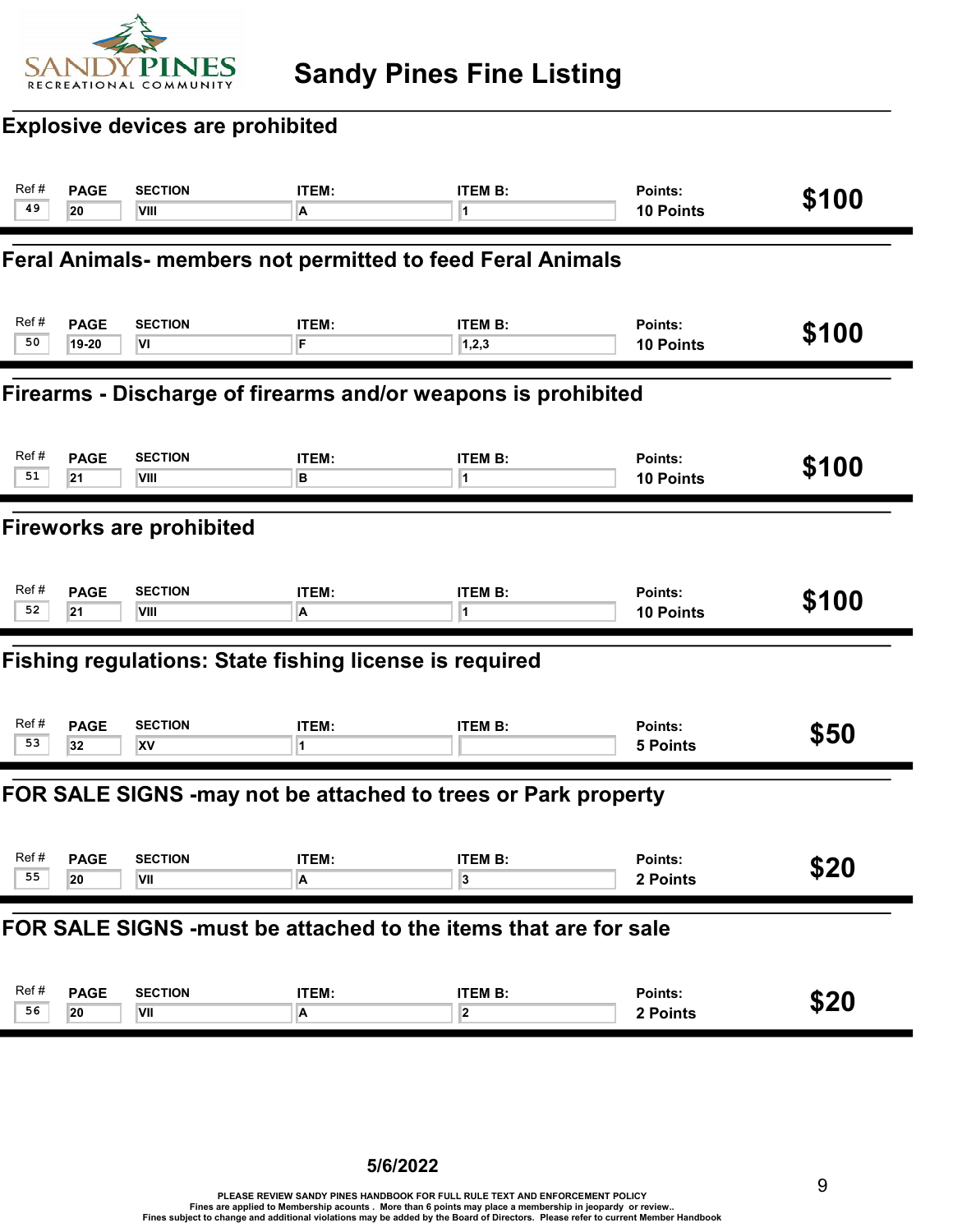

#### FOR SALE SIGNS -must be located on the member's site

| Ref#                                                                             | <b>PAGE</b> | <b>SECTION</b>                                                 | ITEM:        | <b>ITEM B:</b>          | Points:         | \$20 |  |
|----------------------------------------------------------------------------------|-------------|----------------------------------------------------------------|--------------|-------------------------|-----------------|------|--|
| 57                                                                               | 20          | VII                                                            | A            | $\overline{\mathbf{2}}$ | 2 Points        |      |  |
|                                                                                  |             | FOR SALE SIGNS -permitted that are 8 $\frac{1}{2}$ x 11 inches |              |                         |                 |      |  |
| Ref#                                                                             | <b>PAGE</b> | <b>SECTION</b>                                                 | ITEM:        | <b>ITEM B:</b>          | Points:         | \$20 |  |
| 58                                                                               | 20          | VII                                                            | A            | 11.                     | 2 Points        |      |  |
| General traffic rules: Display a vehicle sticker or Pass, be operable            |             |                                                                |              |                         |                 |      |  |
| Ref#                                                                             | <b>PAGE</b> | <b>SECTION</b>                                                 | ITEM:        | <b>ITEM B:</b>          | Points:         | \$20 |  |
| 64                                                                               | 24          | XII                                                            | A            | 3                       | 2 Points        |      |  |
| General traffic rules: Display license plate & registered in the last six months |             |                                                                |              |                         |                 |      |  |
| Ref#                                                                             | <b>PAGE</b> | <b>SECTION</b>                                                 | ITEM:        | <b>ITEM B:</b>          | Points:         | \$50 |  |
| 65                                                                               | 24          | XII                                                            | A            | 18                      | <b>5 Points</b> |      |  |
|                                                                                  |             | General traffic rules: headlights and taillights               |              |                         |                 |      |  |
| Ref#                                                                             | <b>PAGE</b> | <b>SECTION</b>                                                 | <b>ITEM:</b> | <b>ITEM B:</b>          | Points:         | \$20 |  |
| 66                                                                               | 24          | XII                                                            | A            | 9                       | 2 Points        |      |  |
|                                                                                  |             | <b>General traffic rules - Parking-</b>                        |              |                         |                 |      |  |
| Ref#                                                                             | <b>PAGE</b> | <b>SECTION</b>                                                 | ITEM:        | <b>ITEM B:</b>          | Points:         | \$50 |  |
| 59                                                                               | 24          | XII                                                            | A            | 12                      | 5 Points        |      |  |
| <b>General traffic rules: Parking or storage</b>                                 |             |                                                                |              |                         |                 |      |  |
| Ref#                                                                             | <b>PAGE</b> | <b>SECTION</b>                                                 | ITEM:        | <b>ITEM B:</b>          | Points:         | \$50 |  |
| 59                                                                               | 24          | XII                                                            | A            | 10                      | 5 Points        |      |  |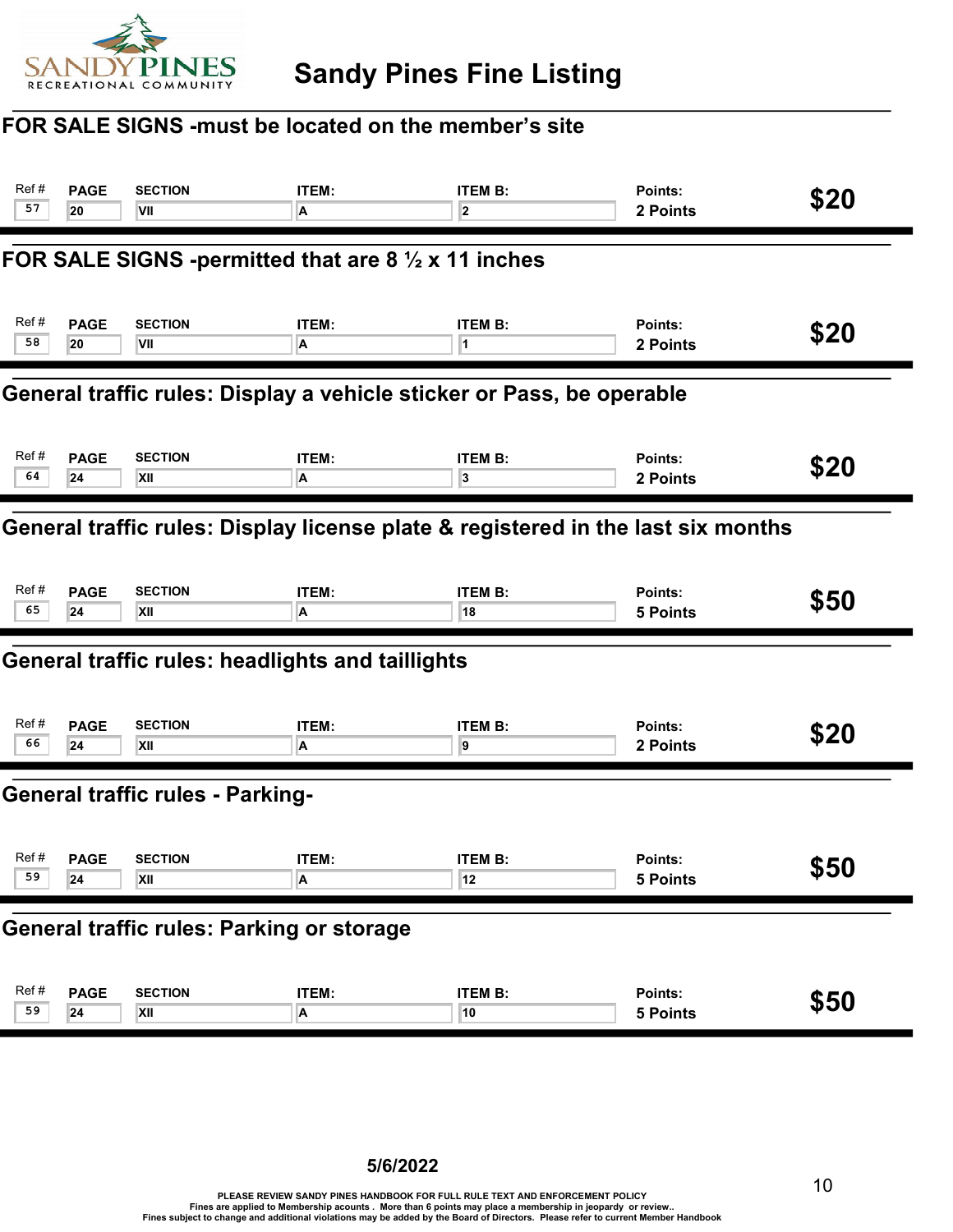

#### General traffic rules- shall comply with park rules and regulations and State laws

| Ref#                                                                                     | <b>PAGE</b>                                                      | <b>SECTION</b>                         | ITEM: | <b>ITEM B:</b>                                                                         | Points:          | \$50  |  |  |
|------------------------------------------------------------------------------------------|------------------------------------------------------------------|----------------------------------------|-------|----------------------------------------------------------------------------------------|------------------|-------|--|--|
| 60                                                                                       | 24                                                               | XII                                    | A     | $1 - 20$                                                                               | <b>5 Points</b>  |       |  |  |
|                                                                                          |                                                                  |                                        |       | General traffic rules-Noise & Nuisance: Not emit excessive sound or create a nuisance. |                  |       |  |  |
| Ref#                                                                                     | <b>PAGE</b>                                                      | <b>SECTION</b>                         | ITEM: | <b>ITEM B:</b>                                                                         | Points:          | \$50  |  |  |
| 61                                                                                       | 24                                                               | XII                                    | A     | 11                                                                                     | <b>5 Points</b>  |       |  |  |
| General traffic rules-Not be operated in areas not designated as roadway or parking lot. |                                                                  |                                        |       |                                                                                        |                  |       |  |  |
| Ref #                                                                                    | <b>PAGE</b>                                                      | <b>SECTION</b>                         | ITEM: | <b>ITEM B:</b>                                                                         | Points:          | \$100 |  |  |
| 62                                                                                       | 24                                                               | XII                                    | A     | 6                                                                                      | <b>10 Points</b> |       |  |  |
|                                                                                          | General traffic rules-Obey all traffic control signs             |                                        |       |                                                                                        |                  |       |  |  |
| Ref#                                                                                     | <b>PAGE</b>                                                      | <b>SECTION</b>                         | ITEM: | <b>ITEM B:</b>                                                                         | Points:          | \$20  |  |  |
| 63                                                                                       | 24                                                               | XII                                    | A     | 19                                                                                     | 2 Points         |       |  |  |
|                                                                                          |                                                                  | Golf cart license plate - displaying   |       |                                                                                        |                  |       |  |  |
| Ref#                                                                                     | <b>PAGE</b>                                                      | <b>SECTION</b>                         | ITEM: | <b>ITEM B:</b>                                                                         | Points:          | \$50  |  |  |
| 63.5                                                                                     | 26-27                                                            | XII                                    | в     | 15                                                                                     | 5                |       |  |  |
|                                                                                          |                                                                  | Golf cart parking in lake access areas |       |                                                                                        |                  |       |  |  |
| Ref#                                                                                     | <b>PAGE</b>                                                      | <b>SECTION</b>                         | ITEM: | <b>ITEM B:</b>                                                                         | Points:          | \$50  |  |  |
| 67                                                                                       | 22                                                               | X.                                     | R     | 2,a                                                                                    | <b>5 Points</b>  |       |  |  |
|                                                                                          | Golf cart parking lake access: Handicapped Golf Cart Lake Access |                                        |       |                                                                                        |                  |       |  |  |
| Ref#                                                                                     | <b>PAGE</b>                                                      | <b>SECTION</b>                         | ITEM: | <b>ITEM B:</b>                                                                         | Points:          | \$50  |  |  |
| 68                                                                                       | 22                                                               | X                                      | B     | 5, a                                                                                   | <b>5 Points</b>  |       |  |  |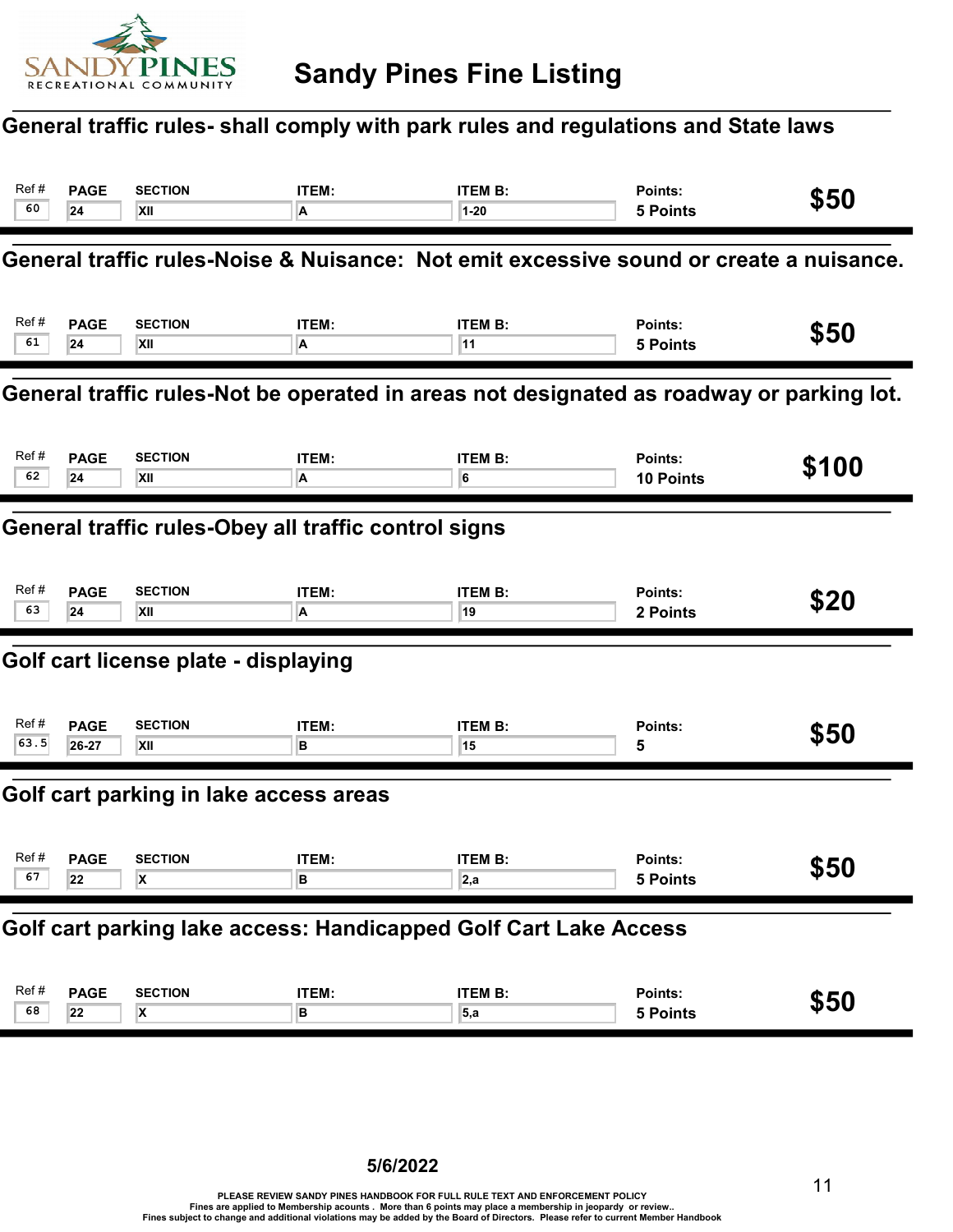

#### Golf cart Registration - Allowing another membership to use a license plate

| Ref#<br>68.5                                                            | <b>PAGE</b><br>26-27 | <b>SECTION</b><br>XII                                    | ITEM:<br>в | <b>ITEM B:</b><br>15                                                          | Points:<br>10               | \$250 |  |
|-------------------------------------------------------------------------|----------------------|----------------------------------------------------------|------------|-------------------------------------------------------------------------------|-----------------------------|-------|--|
|                                                                         |                      |                                                          |            | Golf cart Registration - failing to register or update golf cart registration |                             |       |  |
| Ref #<br>68.6                                                           | <b>PAGE</b><br>26-27 | <b>SECTION</b><br>XII                                    | ITEM:<br>в | <b>ITEM B:</b><br>15                                                          | Points:<br>10               | \$250 |  |
| Golf cart Rules- be properly seated, may not stand on the golf cart     |                      |                                                          |            |                                                                               |                             |       |  |
| Ref#<br>71                                                              | <b>PAGE</b><br>24    | <b>SECTION</b><br>XII                                    | ITEM:<br>в | <b>ITEM B:</b><br>5                                                           | Points:<br><b>5 Points</b>  | \$50  |  |
| Golf cart Rules- Feet and legs must be inside golf cart while in motion |                      |                                                          |            |                                                                               |                             |       |  |
| Ref#<br>72                                                              | <b>PAGE</b><br>24    | <b>SECTION</b><br>XII                                    | ITEM:<br>в | <b>ITEM B:</b><br>5                                                           | Points:<br><b>5 Points</b>  | \$50  |  |
|                                                                         |                      |                                                          |            | Golf cart Rules- height of a golf cart shall not be altered to exceed 20"     |                             |       |  |
| Ref#<br>73                                                              | <b>PAGE</b><br>24    | <b>SECTION</b><br>XII                                    | ITEM:<br>в | <b>ITEM B:</b><br>8                                                           | Points:<br>3 Points         | \$30  |  |
|                                                                         |                      | Golf cart Rules Must have \$300,000 liability insurance. |            |                                                                               |                             |       |  |
| Ref #<br>70                                                             | <b>PAGE</b><br>24    | <b>SECTION</b><br>XII                                    | ITEM:<br>в | <b>ITEM B:</b>                                                                | Points:<br><b>10 Points</b> | \$100 |  |
| Golf cart Rules No more than two golf carts per membership              |                      |                                                          |            |                                                                               |                             |       |  |
| Ref#<br>69                                                              | <b>PAGE</b><br>24    | <b>SECTION</b><br>XII                                    | ITEM:<br>в | <b>ITEM B:</b><br>6                                                           | Points:<br><b>5 Points</b>  | \$50  |  |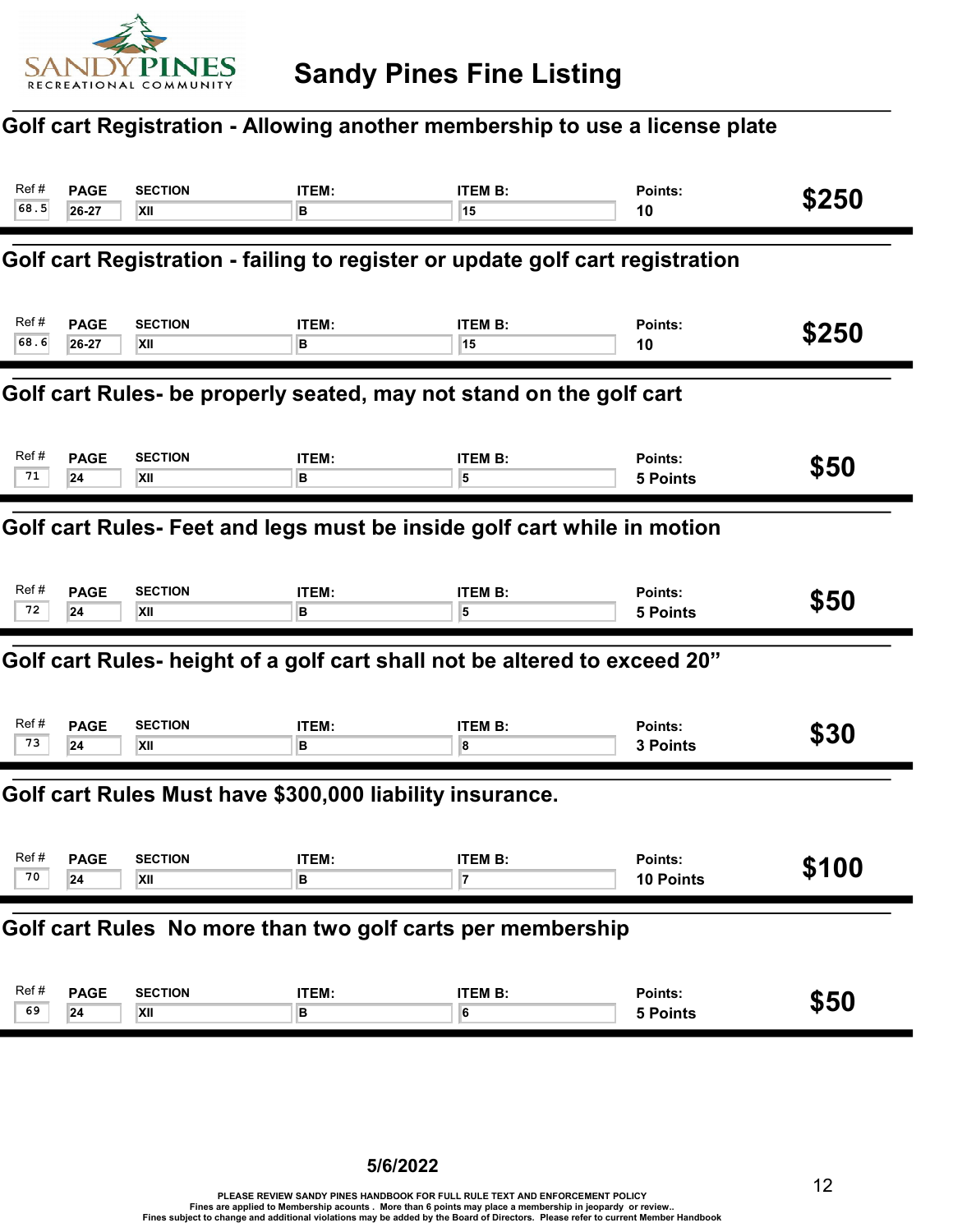

#### Golf cart Rules- Passengers may not sit on the laps of drivers.

| Ref#<br>74                                                                            | <b>PAGE</b><br>24                                                                    | <b>SECTION</b><br>XII  | ITEM:<br>в        | <b>ITEM B:</b><br>5                                                      | Points:<br><b>5 Points</b> | \$50 |  |  |  |
|---------------------------------------------------------------------------------------|--------------------------------------------------------------------------------------|------------------------|-------------------|--------------------------------------------------------------------------|----------------------------|------|--|--|--|
|                                                                                       | Golf cart Rules -seating is limited to capacity design of the cart, per manufacturer |                        |                   |                                                                          |                            |      |  |  |  |
| Ref#<br>83                                                                            | <b>PAGE</b><br>25                                                                    | <b>SECTION</b><br>XIII | ITEM:<br>в        | <b>ITEM B:</b><br>5                                                      | Points:                    |      |  |  |  |
|                                                                                       | Golf cart Rules-12 years of age, must complete the safety course                     |                        |                   |                                                                          |                            |      |  |  |  |
| Ref#<br>75                                                                            | <b>PAGE</b><br>24                                                                    | <b>SECTION</b><br>XII  | ITEM:<br>в        | <b>ITEM B:</b><br>1                                                      | Points:<br>3 Points        | \$30 |  |  |  |
|                                                                                       | Golf cart Rules-must display the member's site number                                |                        |                   |                                                                          |                            |      |  |  |  |
| Ref#<br>76                                                                            | <b>PAGE</b><br>24                                                                    | <b>SECTION</b><br>XII  | ITEM:<br>в        | <b>ITEM B:</b><br>3                                                      | Points:<br>3 Points        | \$30 |  |  |  |
|                                                                                       |                                                                                      |                        |                   | Golf cart Rules-owner assumes full responsibility for the safe operation |                            |      |  |  |  |
| Ref #<br>77                                                                           | <b>PAGE</b><br>23                                                                    | <b>SECTION</b><br>XII  | ITEM:<br>в        | <b>ITEM B:</b>                                                           | Points:<br>3 Points        | \$30 |  |  |  |
|                                                                                       | Golf carts are not permitted in the nature trails                                    |                        |                   |                                                                          |                            |      |  |  |  |
| Ref #<br>78                                                                           | <b>PAGE</b><br>24                                                                    | <b>SECTION</b><br>XII  | <b>ITEM:</b><br>в | <b>ITEM B:</b><br>16                                                     | Points:<br>5 Points        | \$50 |  |  |  |
| GOLF CARTS: MUST DISPLAY CURRENT SANDY PINES REGISTRATION INSURANCE<br><b>STICKER</b> |                                                                                      |                        |                   |                                                                          |                            |      |  |  |  |
|                                                                                       |                                                                                      |                        |                   |                                                                          |                            |      |  |  |  |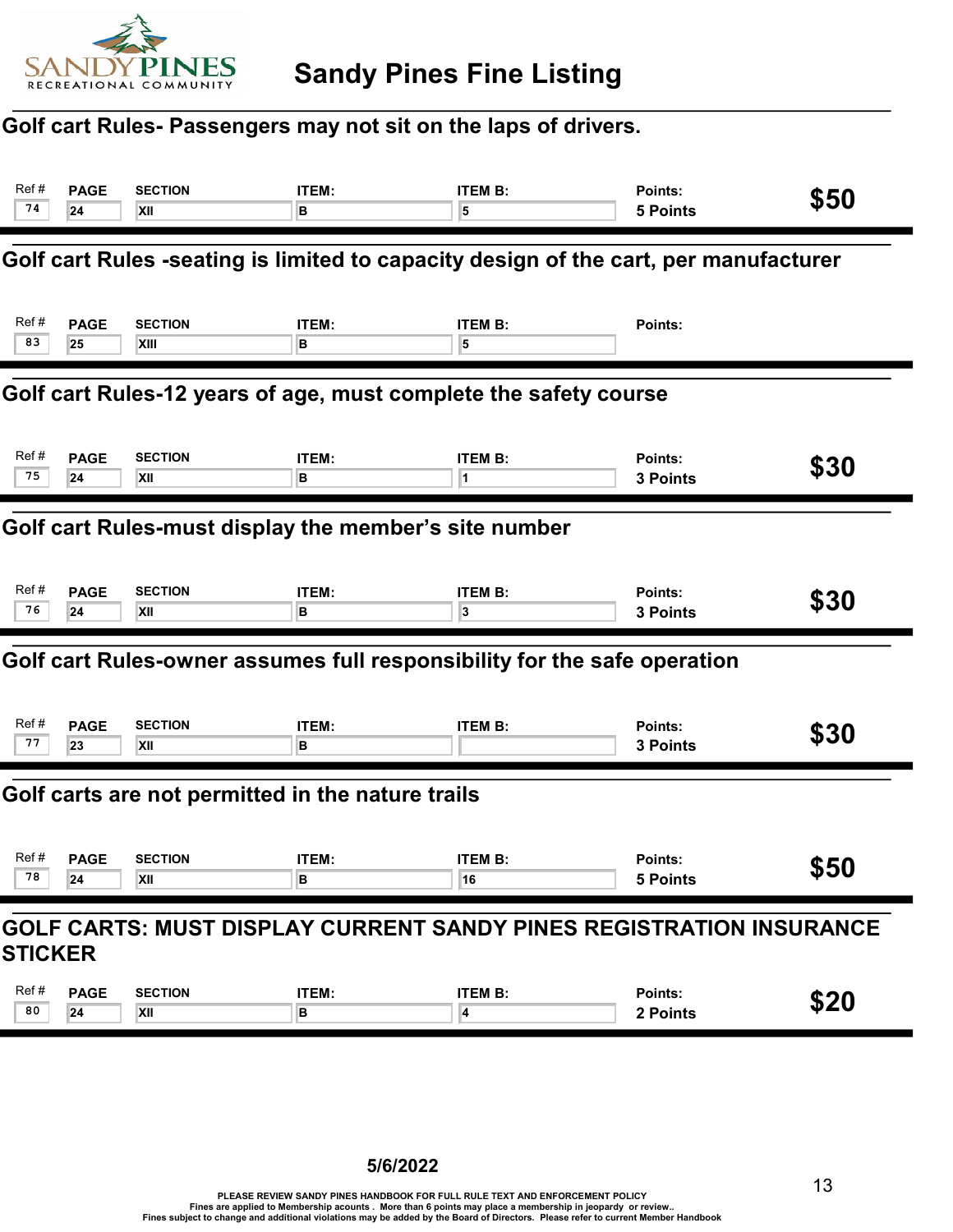

#### Golf carts Rules- Passengers may not sit on the lap of driver

| Ref#<br>81                                                                                            | <b>PAGE</b><br>25 | <b>SECTION</b><br>XIII                                   | ITEM:<br>в | <b>ITEM B:</b><br>5                                                            | Points:<br><b>5 Points</b>  | \$50  |  |
|-------------------------------------------------------------------------------------------------------|-------------------|----------------------------------------------------------|------------|--------------------------------------------------------------------------------|-----------------------------|-------|--|
|                                                                                                       |                   | Golf carts-Obey all traffic control signs                |            |                                                                                |                             |       |  |
| Ref#<br>79                                                                                            | <b>PAGE</b><br>23 | <b>SECTION</b><br><b>XII</b>                             | ITEM:<br>A | <b>ITEM B:</b><br>19                                                           | Points:<br>2 Points         | \$20  |  |
| Grand child - Grand Parents, member, or parent must be present durind grandchilds<br>stay if under 18 |                   |                                                          |            |                                                                                |                             |       |  |
| Ref#<br>39                                                                                            | <b>PAGE</b><br>15 | <b>SECTION</b>                                           | ITEM:<br>A | <b>ITEM B:</b>                                                                 | Points:<br><b>10 Points</b> | \$100 |  |
| Green area - Tents may not be set up in the green area or on Sandy Pines retired sites.               |                   |                                                          |            |                                                                                |                             |       |  |
| Ref#<br>90                                                                                            | <b>PAGE</b><br>16 | <b>SECTION</b><br>ΙV                                     | ITEM:<br>в | <b>ITEM B:</b><br>3                                                            | Points:<br>2 Points         | \$20  |  |
|                                                                                                       |                   | Green area usage: development will require a work permit |            |                                                                                |                             |       |  |
| Ref#<br>91                                                                                            | <b>PAGE</b><br>34 | <b>SECTION</b><br>Ш                                      | ITEM:<br>A | <b>ITEM B:</b><br>6                                                            | Points:<br><b>10 Points</b> | \$100 |  |
|                                                                                                       |                   |                                                          |            | Green area usage-Vehicles & personal property are not permitted in green areas |                             |       |  |
| Ref#<br>15                                                                                            | <b>PAGE</b><br>21 | <b>SECTION</b><br>X                                      | ITEM:<br>В | <b>ITEM B:</b><br>1,a                                                          | Points:<br>3 Points         | \$30  |  |
|                                                                                                       |                   |                                                          |            | Green areas - vehicles may not be parked or driven on beaches or green areas.  |                             |       |  |
| Ref#<br>15                                                                                            | <b>PAGE</b><br>23 | <b>SECTION</b><br>$\mathsf{X}$ ll                        | ITEM:<br>A | <b>ITEM B:</b><br>12                                                           | Points:<br><b>5 Points</b>  | \$50  |  |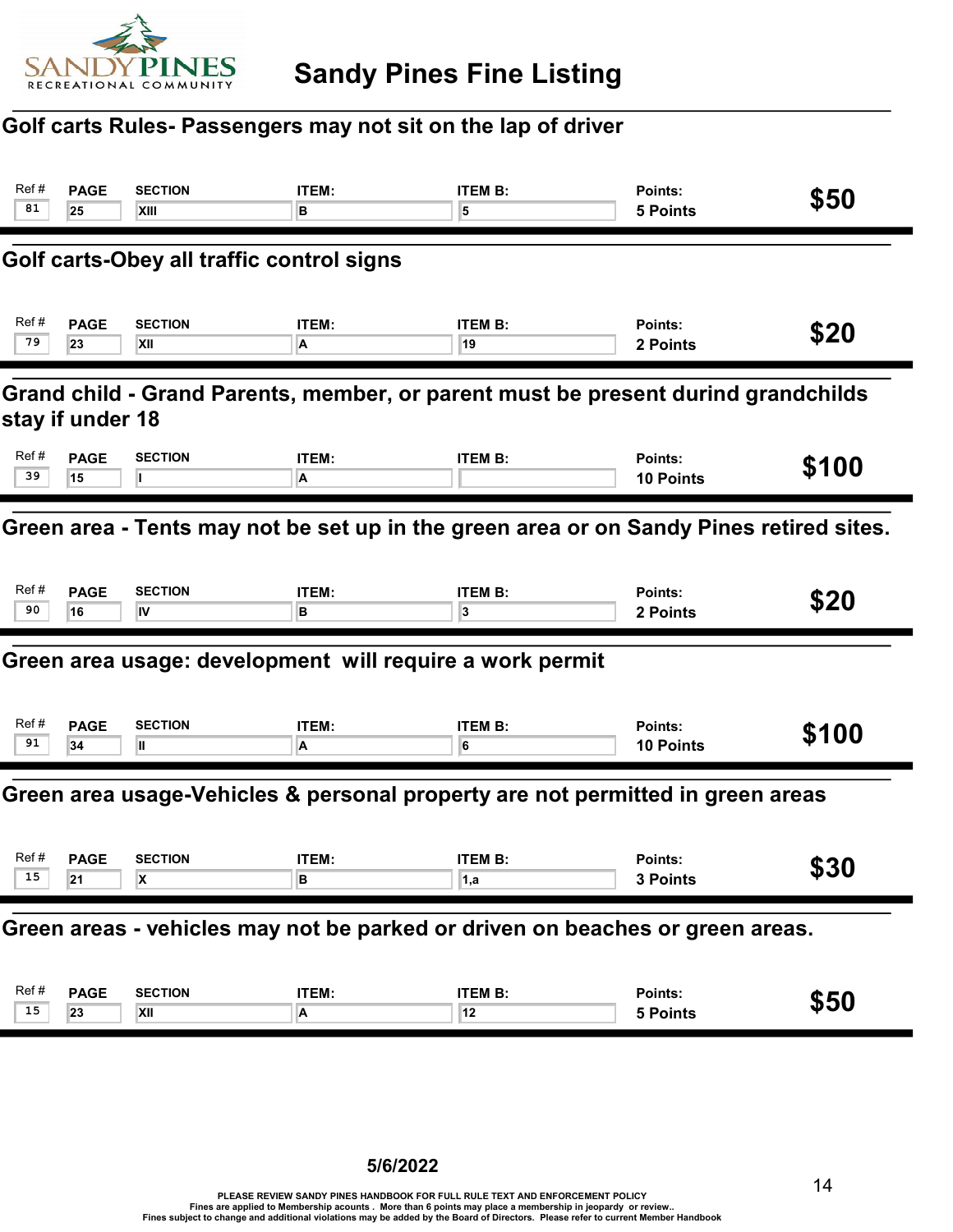

## Guest - illegal entry for members that allow illegal entry into the Park by a guest

| Ref#<br>92                                        | <b>PAGE</b><br>15                           | <b>SECTION</b>                                         | ITEM:<br>в           | <b>ITEM B:</b><br>7                                                                   | Points:<br>10 Points        | \$250 |  |  |
|---------------------------------------------------|---------------------------------------------|--------------------------------------------------------|----------------------|---------------------------------------------------------------------------------------|-----------------------------|-------|--|--|
|                                                   |                                             | Guest - member must be present during the guests stay  |                      |                                                                                       |                             |       |  |  |
| Ref#<br>93                                        | <b>PAGE</b><br>15                           | <b>SECTION</b>                                         | ITEM:<br>в           | <b>ITEM B:</b><br>3                                                                   | Points:<br>10 Points        | \$250 |  |  |
| Guest - name must be registered to enter the Park |                                             |                                                        |                      |                                                                                       |                             |       |  |  |
| Ref#<br>94                                        | <b>PAGE</b><br>15                           | <b>SECTION</b>                                         | ITEM:<br>в           | <b>ITEM B:</b>                                                                        | Points:<br><b>10 Points</b> | \$250 |  |  |
| <b>Guest pass purchase</b>                        |                                             |                                                        |                      |                                                                                       |                             |       |  |  |
| Ref#<br>96                                        | <b>PAGE</b><br>15                           | <b>SECTION</b>                                         | ITEM:<br>в           | <b>ITEM B:</b><br>1                                                                   | Points:<br>10 Points        | \$100 |  |  |
|                                                   |                                             | Guest - vehicle must display a current dated Park Pass |                      |                                                                                       |                             |       |  |  |
| Ref#<br>95                                        | <b>PAGE</b><br>16                           | <b>SECTION</b><br>Ш                                    | ITEM:<br>в           | <b>ITEM B:</b><br>1                                                                   | Points:<br><b>5 Points</b>  | \$50  |  |  |
| other                                             |                                             |                                                        |                      | Guests - may not bring in personal vehicles -boats, mini bikes, mopeds, golf carts or |                             |       |  |  |
| Ref#<br>97                                        | <b>PAGE</b><br>15                           | <b>SECTION</b>                                         | ITEM:<br>В           | <b>ITEM B:</b><br>6                                                                   | Points:<br><b>5 Points</b>  | \$50  |  |  |
|                                                   | Harassment, intimidation, threats, stalking |                                                        |                      |                                                                                       |                             |       |  |  |
| Ref#<br>$\mathbf{2}$                              | <b>PAGE</b><br>19                           | <b>SECTION</b><br>VI                                   | ITEM:<br>$\mathsf G$ | <b>ITEM B:</b><br>$\overline{\mathbf{3}}$                                             | Points:<br>10 Points        | \$250 |  |  |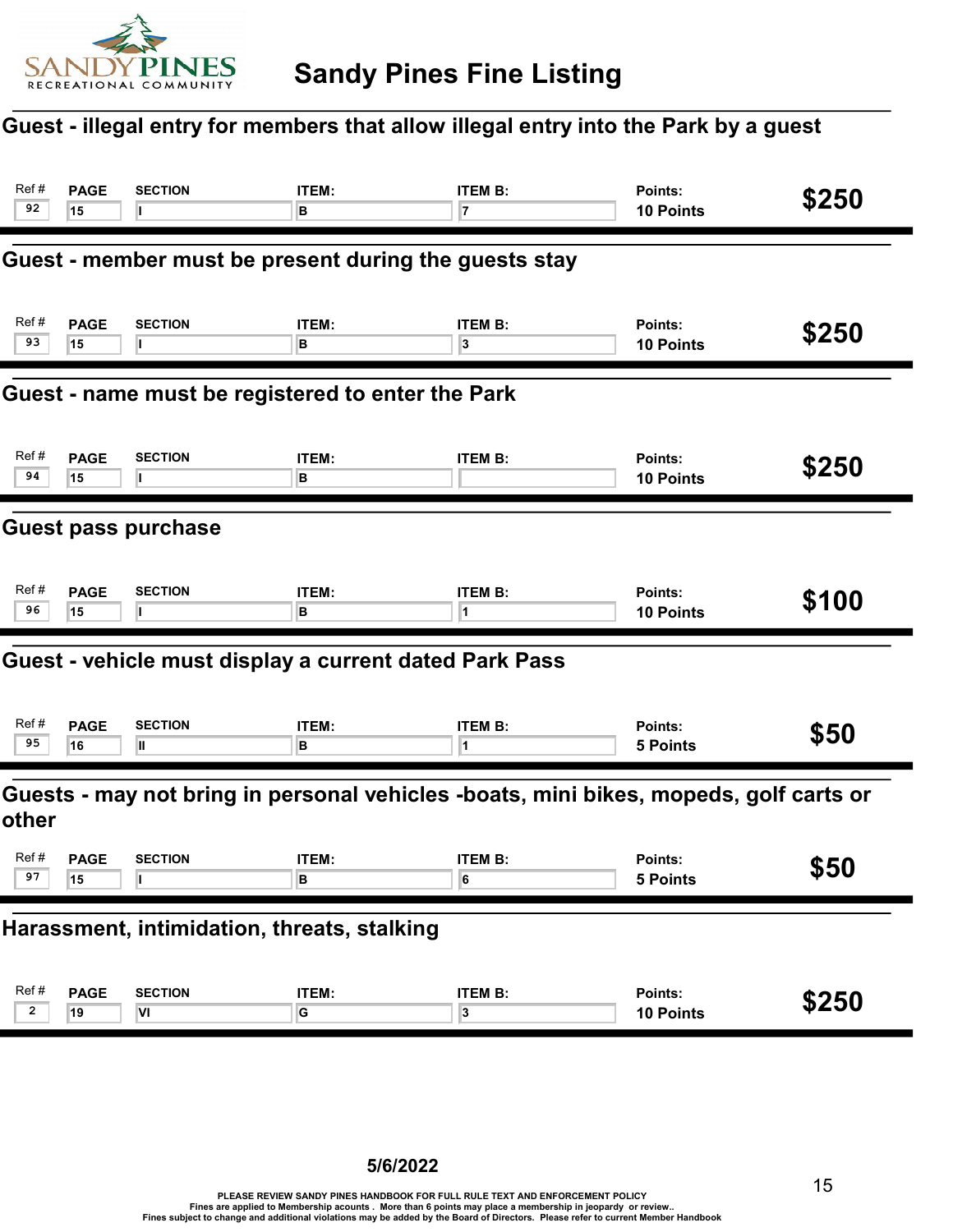

# Sandy Pines Fine Listing

#### Hazardous materials

| Ref#<br>98                                                                                                                  | <b>PAGE</b><br>17 | <b>SECTION</b><br>V               | <b>ITEM:</b><br>C | <b>ITEM B:</b><br>1                                                                  | Points:<br>10 Points        | \$100 |  |  |
|-----------------------------------------------------------------------------------------------------------------------------|-------------------|-----------------------------------|-------------------|--------------------------------------------------------------------------------------|-----------------------------|-------|--|--|
|                                                                                                                             |                   | <b>Illegal drugs - Prohibited</b> |                   |                                                                                      |                             |       |  |  |
| Ref#<br>100                                                                                                                 | <b>PAGE</b><br>18 | <b>SECTION</b><br>l۷ı             | ITEM:<br>в        | <b>ITEM B:</b><br>11.                                                                | Points:<br><b>10 Points</b> | \$250 |  |  |
| Insurance (vehicles): Must have insurance required by the State required by Sandy<br>Pines and inaccordance with the State. |                   |                                   |                   |                                                                                      |                             |       |  |  |
| Ref#<br>101                                                                                                                 | <b>PAGE</b><br>23 | <b>SECTION</b><br>XII             | ITEM:<br>A        | <b>ITEM B:</b>                                                                       | Points:<br><b>10 Points</b> | \$100 |  |  |
| Lake Regulations: Floating devices must stay within 100 feet of the shoreline                                               |                   |                                   |                   |                                                                                      |                             |       |  |  |
| Ref#<br>102                                                                                                                 | <b>PAGE</b><br>28 | <b>SECTION</b><br>XIV             | <b>ITEM:</b><br>A | <b>ITEM B:</b><br>3                                                                  | Points:<br>3 Points         | \$30  |  |  |
|                                                                                                                             |                   |                                   |                   | Lake Regulations: Scuba divers must remain within 100 feet of the shoreline          |                             |       |  |  |
| Ref#<br>103                                                                                                                 | <b>PAGE</b><br>28 | <b>SECTION</b><br><b>XIV</b>      | ITEM:<br>A        | <b>ITEM B:</b><br>4                                                                  | Points:<br>3 Points         | \$30  |  |  |
|                                                                                                                             |                   |                                   |                   | Land sticker -Land sticker permits the member to store watercraft on site or Bullpen |                             |       |  |  |
| Ref#<br>104                                                                                                                 | <b>PAGE</b><br>26 | <b>SECTION</b><br>XIII            | ITEM:<br>D        | <b>ITEM B:</b><br>1                                                                  | Points:<br>2 Points         | \$20  |  |  |
|                                                                                                                             |                   | <b>Larceny/Attempted Larceny</b>  |                   |                                                                                      |                             |       |  |  |
| Ref#<br>105                                                                                                                 | <b>PAGE</b>       | <b>SECTION</b>                    | ITEM:             | <b>ITEM B:</b>                                                                       | Points:<br>10               | \$250 |  |  |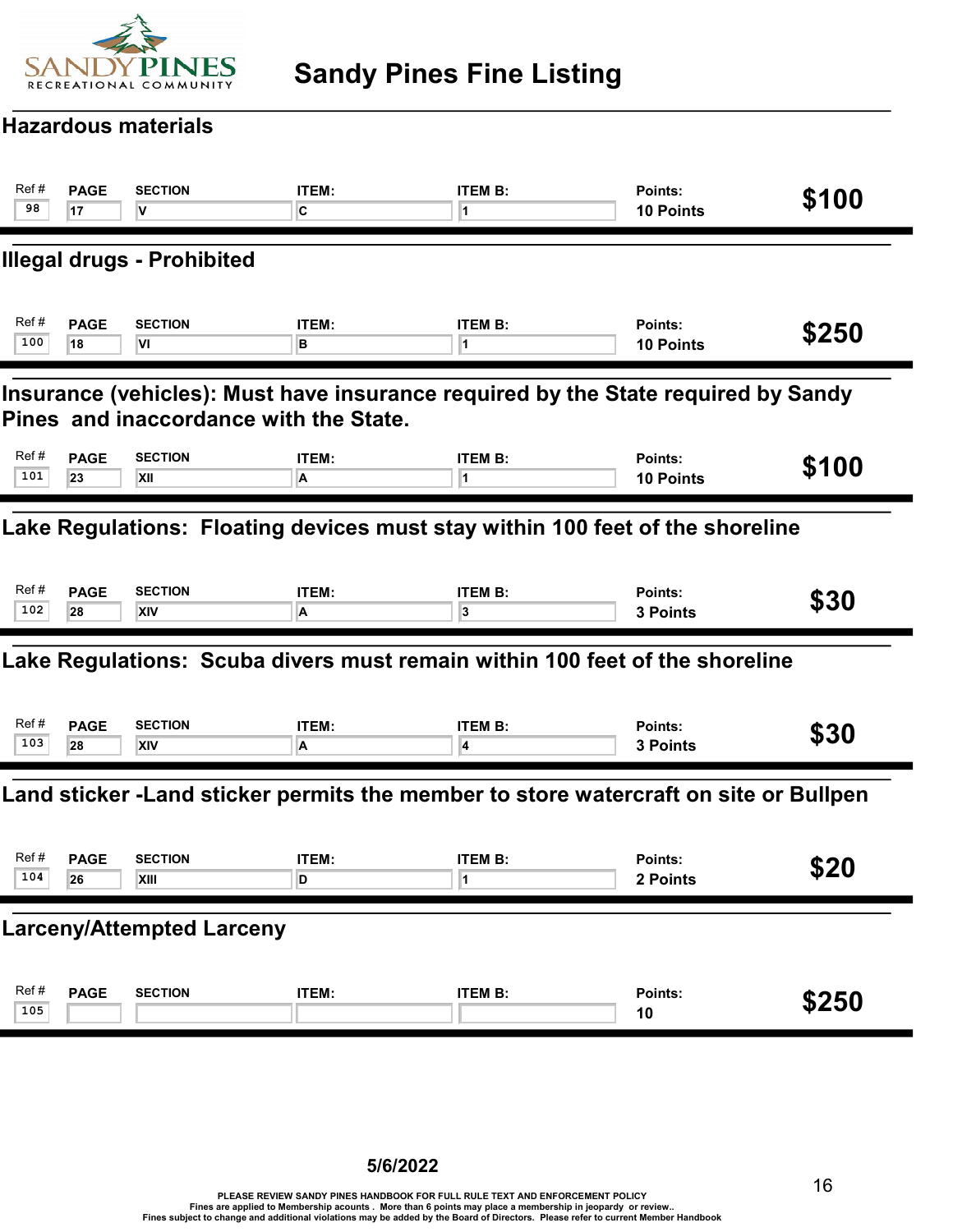

## Leaf, brush and vegetation disposal -May not be burned

| Ref #<br>106                                                                 | <b>PAGE</b><br>17                                                                                                            | <b>SECTION</b><br>V                 | ITEM:<br>D | <b>ITEM B:</b><br>3A                                                                | Points:<br><b>5 Points</b>  | \$50  |  |  |
|------------------------------------------------------------------------------|------------------------------------------------------------------------------------------------------------------------------|-------------------------------------|------------|-------------------------------------------------------------------------------------|-----------------------------|-------|--|--|
| bags                                                                         |                                                                                                                              |                                     |            | Leaf, brush and vegetation disposal -Not be disposed of in the leaf dump in plastic |                             |       |  |  |
| Ref#<br>43                                                                   | <b>PAGE</b><br>17                                                                                                            | <b>SECTION</b><br>V                 | ITEM:<br>D | <b>ITEM B:</b><br>3D                                                                | Points:<br><b>5 Points</b>  | \$50  |  |  |
| Leaf, brush and vegetation disposal -Not be disposed of in trash receptacles |                                                                                                                              |                                     |            |                                                                                     |                             |       |  |  |
| Ref #<br>107                                                                 | <b>PAGE</b><br>17                                                                                                            | <b>SECTION</b><br>v                 | ITEM:<br>D | <b>ITEM B:</b><br>3B                                                                | Points:<br><b>5 Points</b>  | \$50  |  |  |
|                                                                              | Leaflet distribution -Peddling and/or soliciting or leaflet distribution prohibited                                          |                                     |            |                                                                                     |                             |       |  |  |
| Ref #<br>108                                                                 | <b>PAGE</b><br>19                                                                                                            | <b>SECTION</b><br>VI                | ITEM:<br>G | <b>ITEM B:</b><br>17                                                                | Points:<br>3 Points         | \$30  |  |  |
|                                                                              |                                                                                                                              | Membership cards - non transferable |            |                                                                                     |                             |       |  |  |
| Ref #<br>112                                                                 | <b>PAGE</b><br>15                                                                                                            | <b>SECTION</b>                      | ITEM:<br>A | <b>ITEM B:</b>                                                                      | Points:<br><b>10 Points</b> | \$250 |  |  |
|                                                                              | Membership -Must be in good standing, possess a current membership card & Sandy<br><b>Pines Vehicle registration sticker</b> |                                     |            |                                                                                     |                             |       |  |  |
| Ref#<br>111                                                                  | <b>PAGE</b><br>15                                                                                                            | <b>SECTION</b>                      | ITEM:<br>A | <b>ITEM B:</b>                                                                      | Points:<br><b>5 Points</b>  | \$50  |  |  |
|                                                                              |                                                                                                                              | Mini-motorcycles: prohibited        |            |                                                                                     |                             |       |  |  |
| Ref#<br>113                                                                  | <b>PAGE</b><br>25                                                                                                            | <b>SECTION</b><br>XII               | ITEM:<br>D | <b>ITEM B:</b><br>5                                                                 | Points:<br><b>5 Points</b>  | \$50  |  |  |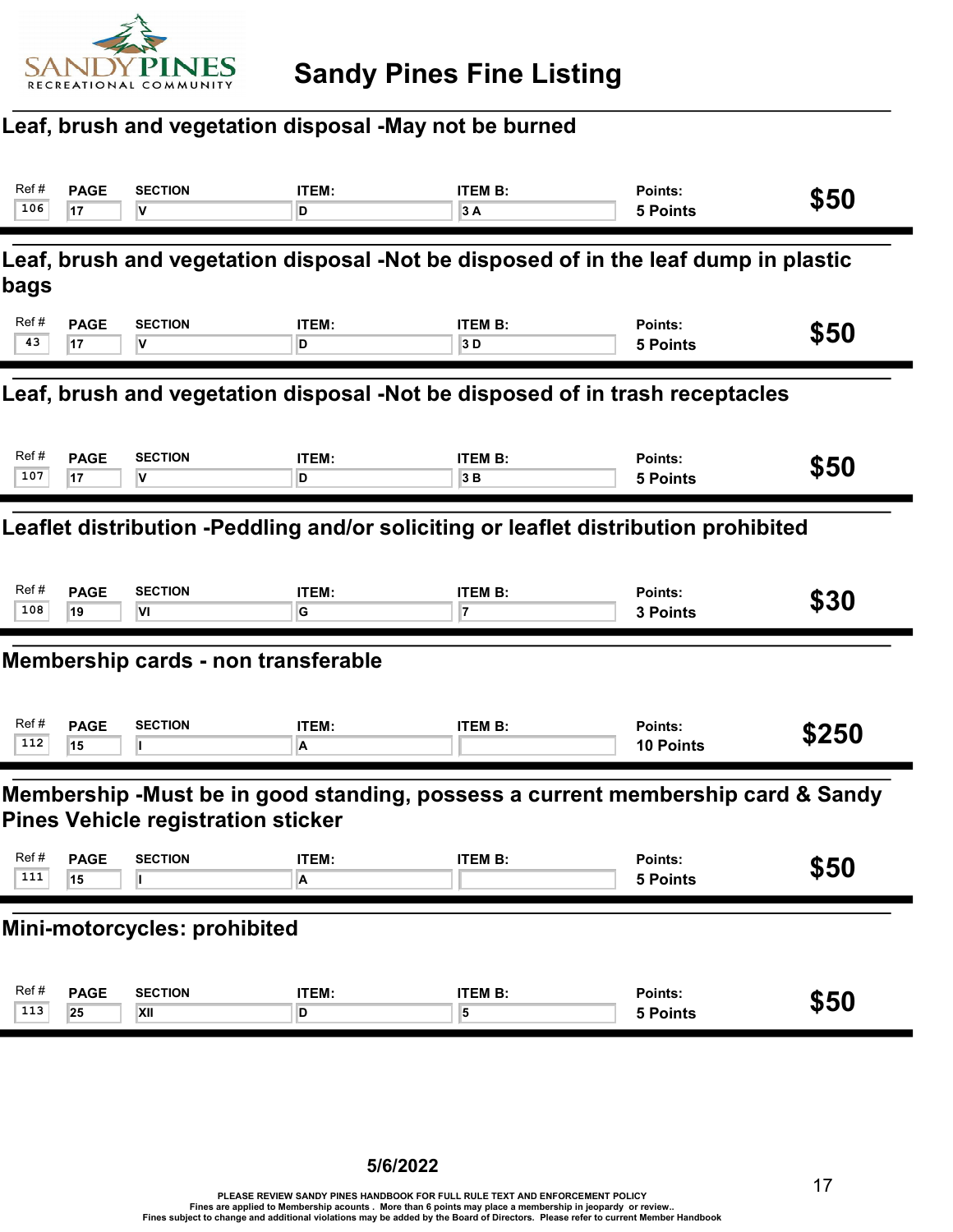

#### Moped -Must have \$100,000 liability insurance.

| Ref#                                                  | <b>PAGE</b>                                                                                            | <b>SECTION</b> | ITEM:        | <b>ITEM B:</b>                                                                     | Points:          | \$100 |  |  |  |
|-------------------------------------------------------|--------------------------------------------------------------------------------------------------------|----------------|--------------|------------------------------------------------------------------------------------|------------------|-------|--|--|--|
| 114                                                   | 25                                                                                                     | XII            | C            | 5                                                                                  | <b>10 Points</b> |       |  |  |  |
|                                                       | Moped Rules- Moped is defined -two wheeled, no more than 50 cc, not have a top<br>speed of over 30 mph |                |              |                                                                                    |                  |       |  |  |  |
| Ref #                                                 | <b>PAGE</b>                                                                                            | <b>SECTION</b> | <b>ITEM:</b> | <b>ITEM B:</b>                                                                     | Points:          | \$20  |  |  |  |
| 115                                                   | 24                                                                                                     | XII            | C            | 1                                                                                  | 2 Points         |       |  |  |  |
| Moped Rules- Only one person may be seated on a moped |                                                                                                        |                |              |                                                                                    |                  |       |  |  |  |
| Ref#                                                  | <b>PAGE</b>                                                                                            | <b>SECTION</b> | ITEM:        | <b>ITEM B:</b>                                                                     | Points:          | \$30  |  |  |  |
| 116                                                   | 24                                                                                                     | XII            | C            | 3                                                                                  | 3 Points         |       |  |  |  |
| Moped Rules- State operators license is required      |                                                                                                        |                |              |                                                                                    |                  |       |  |  |  |
| Ref#                                                  | <b>PAGE</b>                                                                                            | <b>SECTION</b> | ITEM:        | <b>ITEM B:</b>                                                                     | Points:          | \$30  |  |  |  |
| 117                                                   | 24                                                                                                     | XII            | C            | $\overline{2}$                                                                     | 3 Points         |       |  |  |  |
|                                                       |                                                                                                        |                |              | Moped Site Number -site number must be at least 2" in height on the front and rear |                  |       |  |  |  |
| Ref #                                                 | <b>PAGE</b>                                                                                            | <b>SECTION</b> | <b>ITEM:</b> | <b>ITEM B:</b>                                                                     | Points:          | \$20  |  |  |  |
| 118                                                   | $24 - 25$                                                                                              | XII            | C            | 4                                                                                  | 2 Points         |       |  |  |  |
|                                                       |                                                                                                        |                |              | <b>MOPEDS: MUST DISPLAY CURRENT SANDY PINES REGISTRATION STICKER</b>               |                  |       |  |  |  |
| Ref #                                                 | <b>PAGE</b>                                                                                            | <b>SECTION</b> | ITEM:        | <b>ITEM B:</b>                                                                     | Points:          | \$20  |  |  |  |
| 119                                                   | 23                                                                                                     | XII            | A            | 3                                                                                  | 2 Points         |       |  |  |  |
| Motorcycles -equipped and licensed for highway        |                                                                                                        |                |              |                                                                                    |                  |       |  |  |  |
| Ref#                                                  | <b>PAGE</b>                                                                                            | <b>SECTION</b> | <b>ITEM:</b> | <b>ITEM B:</b>                                                                     | Points:          | \$30  |  |  |  |
| 121                                                   | 25                                                                                                     | XII            | D            | 1                                                                                  | 3 Points         |       |  |  |  |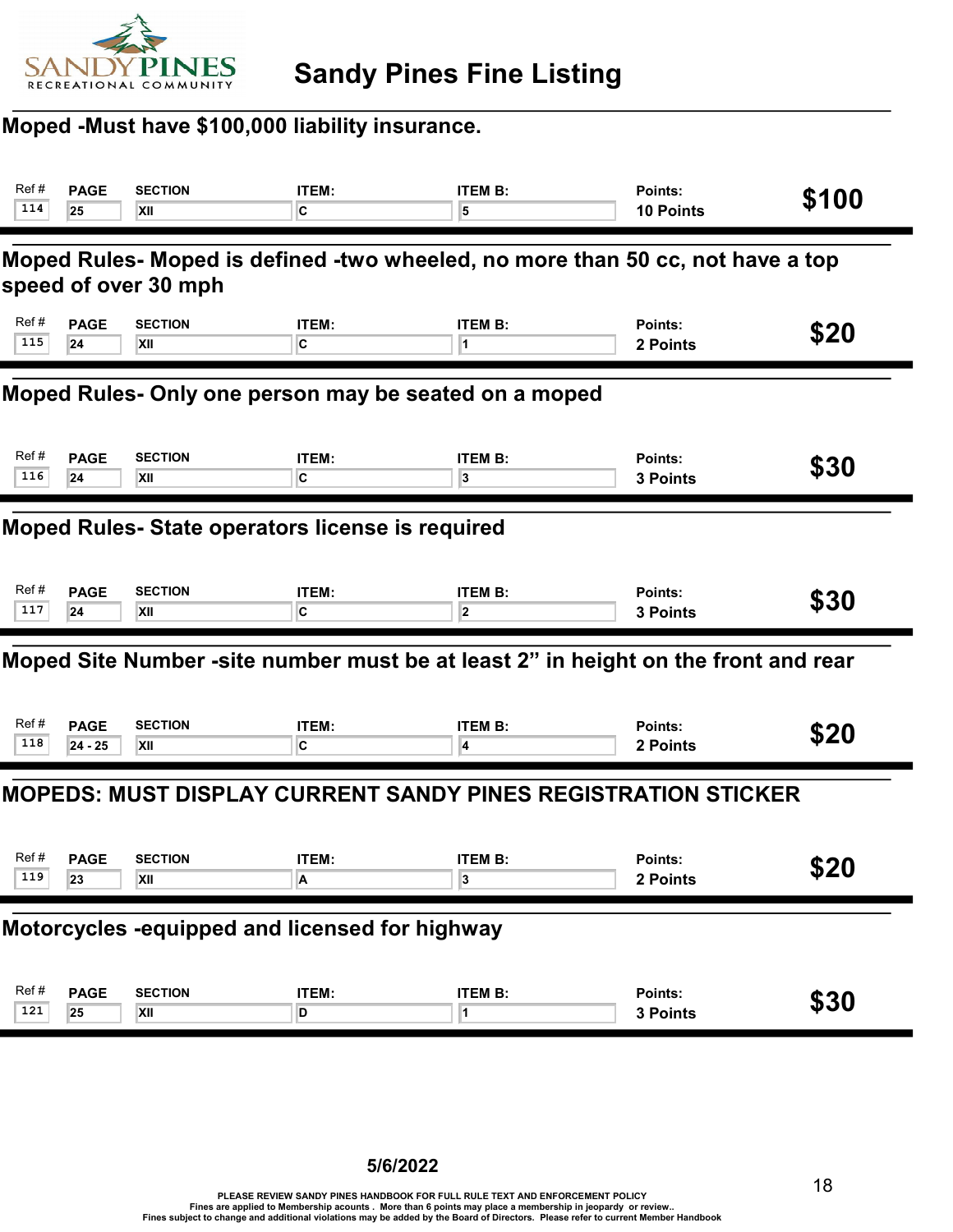

## Motorcycles -Must be driven on roads within the Park

| Ref#<br>122                                                | <b>PAGE</b><br>25 | <b>SECTION</b><br>XII            | ITEM:<br>D                       | <b>ITEM B:</b><br>3                                                          | Points:<br>3 Points         | \$30  |  |  |
|------------------------------------------------------------|-------------------|----------------------------------|----------------------------------|------------------------------------------------------------------------------|-----------------------------|-------|--|--|
|                                                            |                   |                                  |                                  | Motorcycles -must have a State operators license and a cycle endorsement     |                             |       |  |  |
| Ref#<br>123                                                | <b>PAGE</b><br>25 | <b>SECTION</b><br><b>XII</b>     | ITEM:<br>D                       | <b>ITEM B:</b><br>4                                                          | Points:<br><b>3 Points</b>  | \$30  |  |  |
| Motorcycles -not emit excessive sound or create a nuisance |                   |                                  |                                  |                                                                              |                             |       |  |  |
| Ref#<br>124                                                | <b>PAGE</b><br>25 | <b>SECTION</b><br>XII            | ITEM:<br>D                       | <b>ITEM B:</b><br>$\overline{\mathbf{2}}$                                    | Points:<br><b>3 Points</b>  | \$30  |  |  |
| <b>Nuisances - NO nuisances permitted</b>                  |                   |                                  |                                  |                                                                              |                             |       |  |  |
| Ref#<br>40                                                 | <b>PAGE</b><br>19 | <b>SECTION</b><br>VI             | ITEM:<br>G                       | <b>ITEM B:</b>                                                               | Points:<br><b>10 Points</b> | \$100 |  |  |
|                                                            |                   |                                  |                                  | Objectionable, disruptive or disorderly behavior not allowed                 |                             |       |  |  |
| Ref#<br>127                                                | <b>PAGE</b><br>19 | <b>SECTION</b><br>VI             | ITEM:<br>G                       | <b>ITEM B:</b><br>1                                                          | Points:<br>10 Points        | \$250 |  |  |
|                                                            |                   |                                  |                                  | Overflow parking -Boats and trailers may not be stored overnight in overflow |                             |       |  |  |
| Ref#<br>128                                                | <b>PAGE</b><br>22 | <b>SECTION</b><br>$\overline{X}$ | <b>ITEM:</b><br>Overflow parking | <b>ITEM B:</b>                                                               | Points:<br>5 Points         | \$100 |  |  |
|                                                            |                   |                                  |                                  | Overflow parking -not intended for storage or sale of vehicles or equipment, |                             |       |  |  |
| Ref#<br>129                                                | <b>PAGE</b><br>22 | <b>SECTION</b><br>$\overline{X}$ | ITEM:<br>Overflow parking        | <b>ITEM B:</b><br>B                                                          | Points:<br><b>5 Points</b>  | \$100 |  |  |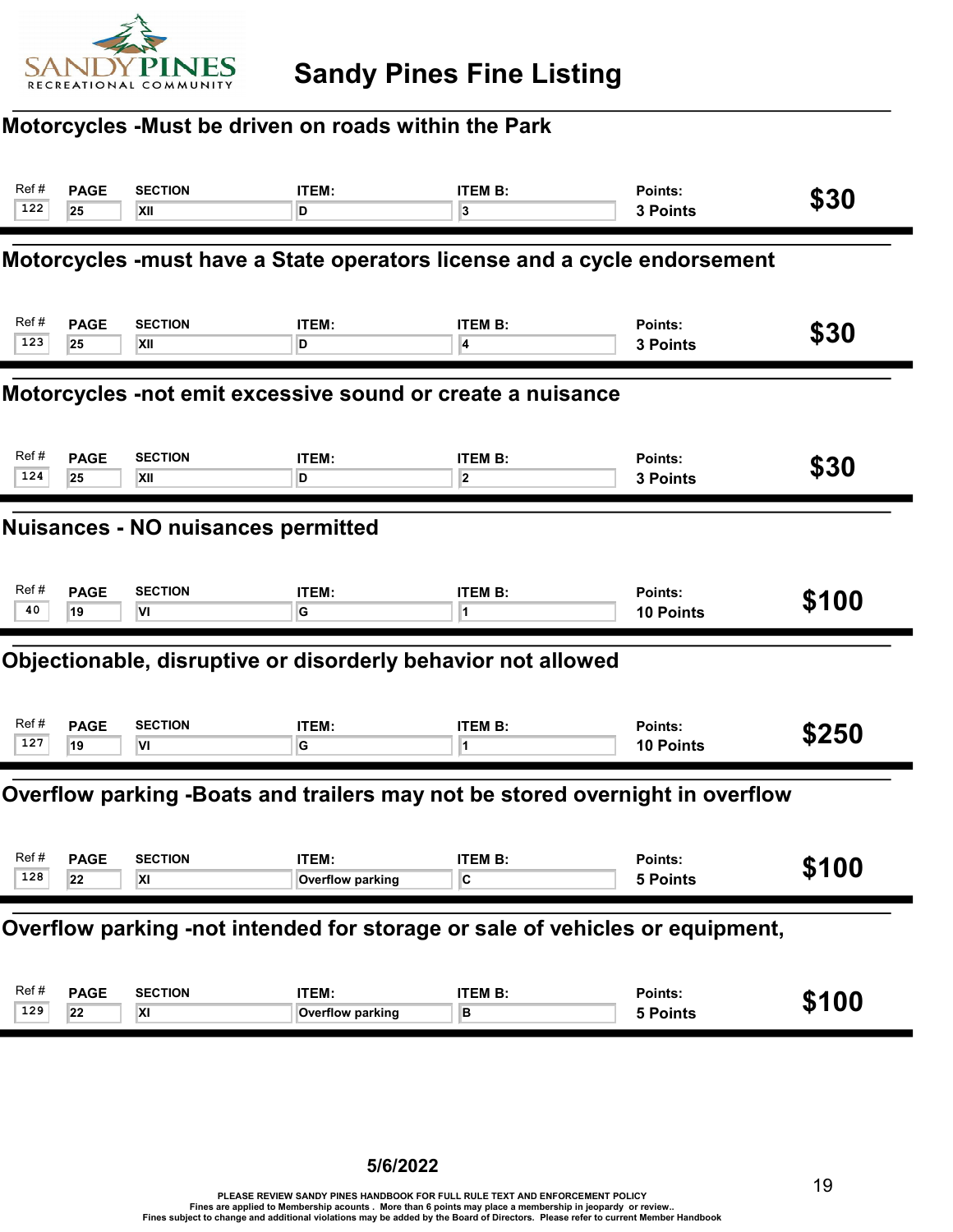

#### Overflow parking -to park vehicles - modes of transpotation

| Ref#<br>130                                                                              | <b>PAGE</b><br>22                                                                                                  | <b>SECTION</b><br>ΧI  | ITEM:<br>Overflow parking | <b>ITEM B:</b><br>A                                                                   | Points:<br><b>5 Points</b> | \$100 |  |  |  |
|------------------------------------------------------------------------------------------|--------------------------------------------------------------------------------------------------------------------|-----------------------|---------------------------|---------------------------------------------------------------------------------------|----------------------------|-------|--|--|--|
|                                                                                          | Parents or guardians are responsible for the safety, supervision, and conduct of their<br>children / swimming area |                       |                           |                                                                                       |                            |       |  |  |  |
| Ref#<br>131                                                                              | <b>PAGE</b><br>28                                                                                                  | <b>SECTION</b><br>XIV | ITEM:                     | <b>ITEM B:</b>                                                                        | Points:<br>5 Points        | \$50  |  |  |  |
| Park may impose restrictions for safety, health & well-being                             |                                                                                                                    |                       |                           |                                                                                       |                            |       |  |  |  |
| Ref#<br>42                                                                               | <b>PAGE</b><br>19                                                                                                  | <b>SECTION</b><br>VI  | ITEM:                     | <b>ITEM B:</b>                                                                        | Points:<br><b>5 Points</b> | \$50  |  |  |  |
| Parking - Do Not block exits, drives, parked on the sites of others or on sites for sale |                                                                                                                    |                       |                           |                                                                                       |                            |       |  |  |  |
| Ref#<br>132                                                                              | <b>PAGE</b><br>23                                                                                                  | <b>SECTION</b><br>XII | ITEM:<br>A                | <b>ITEM B:</b><br>12                                                                  | Points:<br><b>5 Points</b> | \$50  |  |  |  |
|                                                                                          |                                                                                                                    |                       |                           | Parking - Do Not restrict traffic flow, be parked or driven on beaches or green areas |                            |       |  |  |  |
| Ref#<br>15                                                                               | <b>PAGE</b><br>23                                                                                                  | <b>SECTION</b><br>XII | ITEM:<br>A                | <b>ITEM B:</b><br>12                                                                  | Points:<br><b>5 Points</b> | \$50  |  |  |  |
|                                                                                          |                                                                                                                    |                       |                           | Parking - Not near fire hydrants, be parked on roadways, block trash receptacles      |                            |       |  |  |  |
| Ref#<br>133                                                                              | <b>PAGE</b><br>23                                                                                                  | <b>SECTION</b><br>XII | ITEM:<br>A                | <b>ITEM B:</b><br>12                                                                  | Points:<br>5 Points        | \$50  |  |  |  |
|                                                                                          | Passenger seating- All passengers must be safely seated                                                            |                       |                           |                                                                                       |                            |       |  |  |  |
| Ref#<br>138                                                                              | <b>PAGE</b><br>23                                                                                                  | <b>SECTION</b><br>XII | ITEM:<br>A                | <b>ITEM B:</b><br>8                                                                   | Points:<br>3 Points        | \$30  |  |  |  |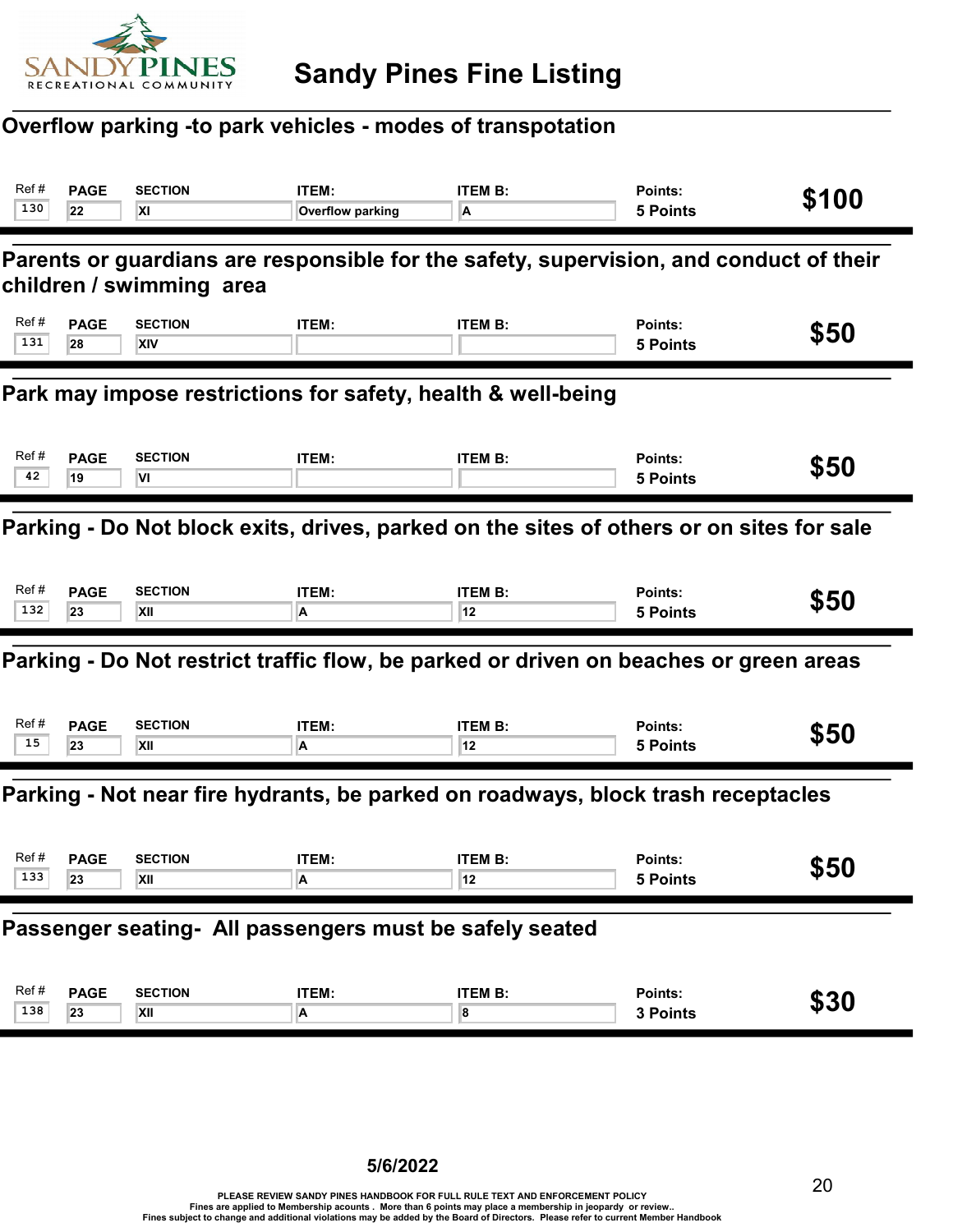

## Sandy Pines Fine Listing

#### Peddling and/or soliciting

| Ref#                                   | <b>PAGE</b> | <b>SECTION</b>                                           | ITEM: | <b>ITEM B:</b> | Points:         | \$30 |  |
|----------------------------------------|-------------|----------------------------------------------------------|-------|----------------|-----------------|------|--|
| 139                                    | 19          | VI                                                       | G     | 7              | 3 Points        |      |  |
|                                        |             | <b>Pets - Barking dogs</b>                               |       |                |                 |      |  |
| Ref#                                   | <b>PAGE</b> | <b>SECTION</b>                                           | ITEM: | <b>ITEM B:</b> | Points:         | \$30 |  |
| 141                                    | 18          | VI                                                       | E     | 9              | 3 Points        |      |  |
| Pets - clean up of waste               |             |                                                          |       |                |                 |      |  |
| Ref#                                   | <b>PAGE</b> | <b>SECTION</b>                                           | ITEM: | <b>ITEM B:</b> | Points:         | \$20 |  |
| 142                                    | 18          | VI                                                       | E.    | 3              | 2 Points        |      |  |
| Pets - houses and runs are not allowed |             |                                                          |       |                |                 |      |  |
| Ref#                                   | <b>PAGE</b> | <b>SECTION</b>                                           | ITEM: | <b>ITEM B:</b> | Points:         | \$50 |  |
| 143                                    | 18          | VI                                                       | Е     | 4              | <b>5 Points</b> |      |  |
|                                        |             | Pets - must be confined to the member's site when staked |       |                |                 |      |  |
| Ref#                                   | <b>PAGE</b> | <b>SECTION</b>                                           | ITEM: | <b>ITEM B:</b> | Points:         | \$30 |  |
| 144                                    | 18          | VI                                                       | E     | 6              | 3 Points        |      |  |
|                                        |             | Pets - must be controlled on a leash                     |       |                |                 |      |  |
| Ref#                                   | <b>PAGE</b> | <b>SECTION</b>                                           | ITEM: | <b>ITEM B:</b> | Points:         | \$30 |  |
| 145                                    | 18          | VI                                                       | Ε     | 2              | 3 Points        |      |  |
|                                        |             | Pets - Not allowed at flea markets                       |       |                |                 |      |  |
| Ref#                                   | <b>PAGE</b> | <b>SECTION</b>                                           | ITEM: | <b>ITEM B:</b> | Points:         | \$30 |  |
| 147                                    | 18          | VI                                                       | E     | 8              | 3 Points        |      |  |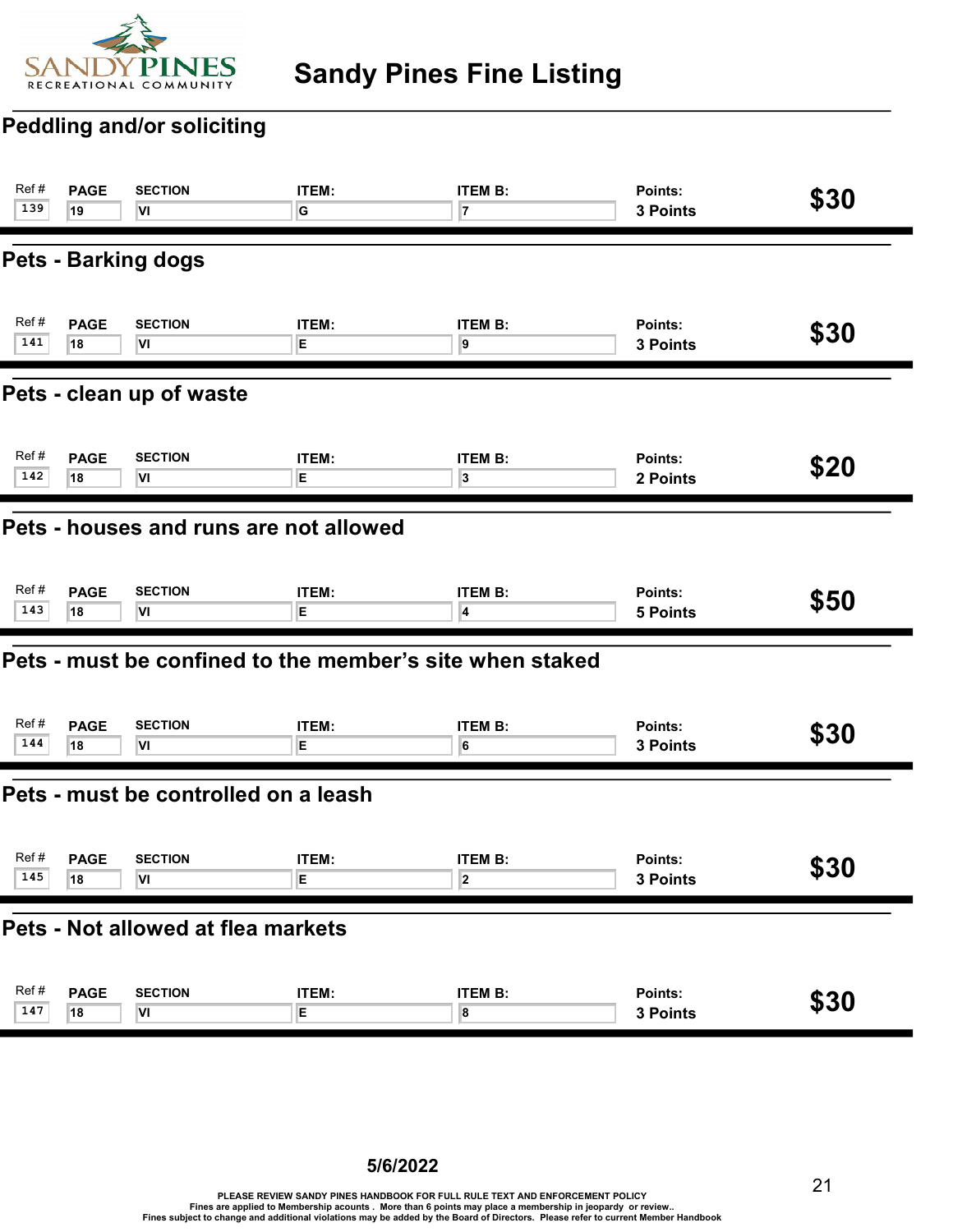

## Pets - Not allowed in designated swimming areas

| Ref#                                                                                       | <b>PAGE</b>                                                                         | <b>SECTION</b>                                              | ITEM: | <b>ITEM B:</b>                                                                         | Points:          | \$30  |  |  |
|--------------------------------------------------------------------------------------------|-------------------------------------------------------------------------------------|-------------------------------------------------------------|-------|----------------------------------------------------------------------------------------|------------------|-------|--|--|
| 148                                                                                        | 18                                                                                  | VI                                                          | E.    | 8                                                                                      | 3 Points         |       |  |  |
|                                                                                            |                                                                                     | Pets - tied or staked in grean areas, beaches, or any sites |       |                                                                                        |                  |       |  |  |
| Ref#                                                                                       | <b>PAGE</b>                                                                         | <b>SECTION</b>                                              | ITEM: | <b>ITEM B:</b>                                                                         | Points:          | \$30  |  |  |
| 149                                                                                        | 18                                                                                  | ΙVΙ                                                         | Е     | 5                                                                                      | 3 Points         |       |  |  |
|                                                                                            | Physical or verbal abuse, stalking/note-under other reading harrassment \$250-\$500 |                                                             |       |                                                                                        |                  |       |  |  |
| Ref#                                                                                       | <b>PAGE</b>                                                                         | <b>SECTION</b>                                              | ITEM: | <b>ITEM B:</b>                                                                         | Points:          | \$100 |  |  |
| $\overline{2}$                                                                             | 19                                                                                  | VI                                                          | G     | 3                                                                                      | <b>10 Points</b> |       |  |  |
| Pool Regulations: Cell phones with camera not permitted in bath house or<br>changing areas |                                                                                     |                                                             |       |                                                                                        |                  |       |  |  |
| Ref#                                                                                       | <b>PAGE</b>                                                                         | <b>SECTION</b>                                              | ITEM: | <b>ITEM B:</b>                                                                         | Points:          | \$50  |  |  |
| 152                                                                                        | 29                                                                                  | XIV                                                         | в     | 14                                                                                     | <b>5 Points</b>  |       |  |  |
|                                                                                            |                                                                                     |                                                             |       | Pool Regulations: Pools will not be open to swimming without a Park lifeguard on duty. |                  |       |  |  |
| Ref#                                                                                       | <b>PAGE</b>                                                                         | <b>SECTION</b>                                              | ITEM: | <b>ITEM B:</b>                                                                         | Points:          | \$50  |  |  |
| 153                                                                                        | 29                                                                                  | <b>XIV</b>                                                  | В     | 5                                                                                      | <b>5 Points</b>  |       |  |  |
|                                                                                            |                                                                                     | <b>Portable Breathalyzer test - Submitting to</b>           |       |                                                                                        |                  |       |  |  |
| Ref#                                                                                       | <b>PAGE</b>                                                                         | <b>SECTION</b>                                              | ITEM: | <b>ITEM B:</b>                                                                         | Points:          | \$250 |  |  |
| 154                                                                                        | 23                                                                                  | XII                                                         | A     | 15                                                                                     | <b>10 Points</b> |       |  |  |
| Posting of Signs -may not be posted on Park buildings, trees, or property                  |                                                                                     |                                                             |       |                                                                                        |                  |       |  |  |
| Ref#                                                                                       | <b>PAGE</b>                                                                         | <b>SECTION</b>                                              | ITEM: | <b>ITEM B:</b>                                                                         | Points:          | \$20  |  |  |
| 155                                                                                        | 19                                                                                  | VII                                                         | A     | 3                                                                                      | 2 Points         |       |  |  |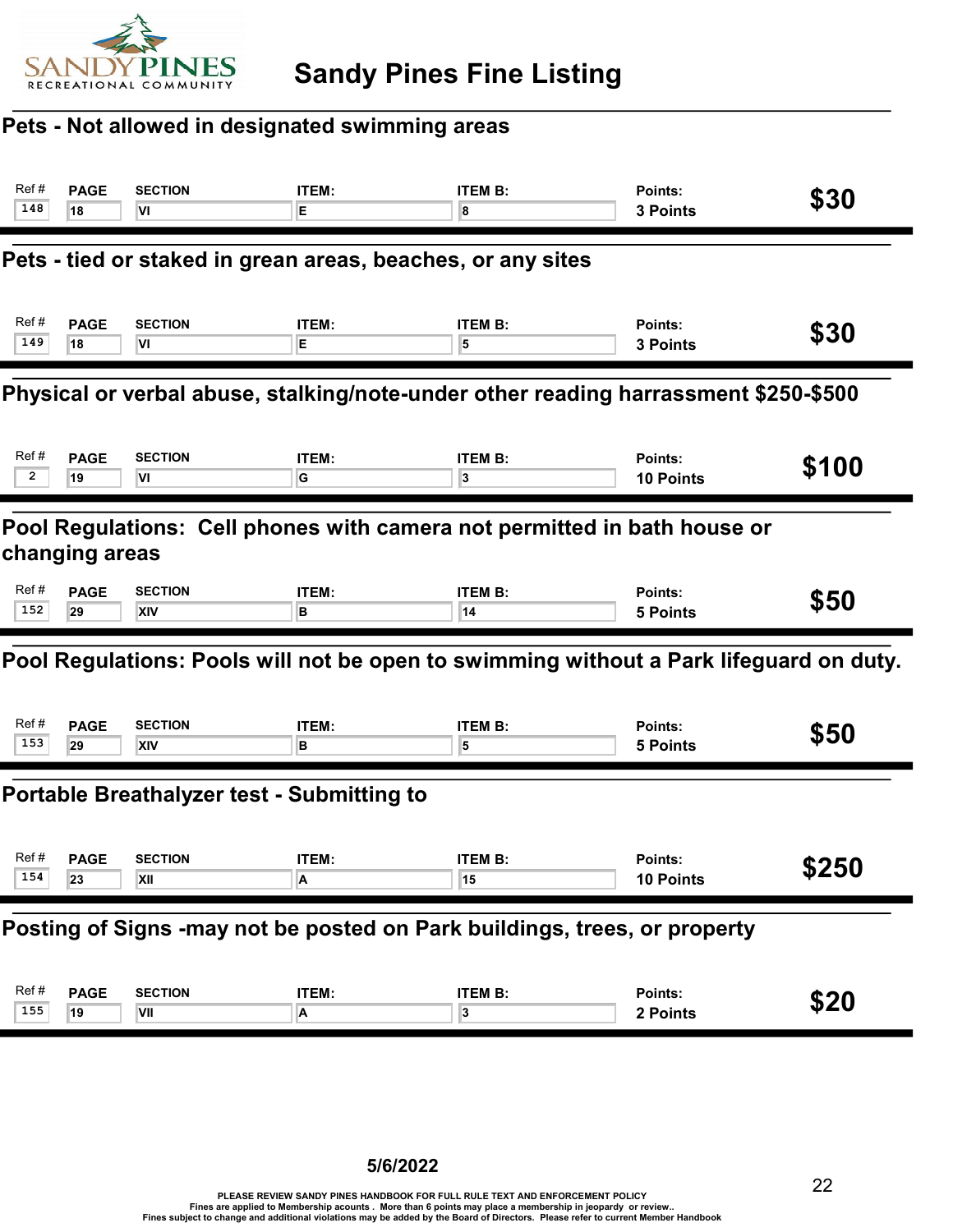

#### Propane tanks - anchoring and disposal

| Ref #<br>156                     | <b>PAGE</b><br>17                             | <b>SECTION</b><br>v                                     | ITEM:<br>в | <b>ITEM B:</b><br>1,2,                                                   | Points:<br>5 Points        | \$50  |  |  |  |
|----------------------------------|-----------------------------------------------|---------------------------------------------------------|------------|--------------------------------------------------------------------------|----------------------------|-------|--|--|--|
|                                  |                                               | Propane tanks - may not be disposed of on Park property |            |                                                                          |                            |       |  |  |  |
| Ref#<br>157                      | <b>PAGE</b><br>17                             | <b>SECTION</b><br>٧                                     | ITEM:<br>в | <b>ITEM B:</b><br>$\overline{\mathbf{2}}$                                | Points:<br>5 Points        | \$50  |  |  |  |
| Quiet hours -midnight to 8:00 am |                                               |                                                         |            |                                                                          |                            |       |  |  |  |
| Ref#<br>158                      | <b>PAGE</b><br>19                             | <b>SECTION</b><br>VI                                    | ITEM:<br>G | <b>ITEM B:</b><br>$\overline{\mathbf{2}}$                                | Points:<br>3 Points        | \$30  |  |  |  |
|                                  | Reckless Driving- Be driven in a safe manner. |                                                         |            |                                                                          |                            |       |  |  |  |
| Ref#<br>159                      | <b>PAGE</b><br>23                             | <b>SECTION</b><br>XII                                   | ITEM:<br>A | <b>ITEM B:</b><br>2                                                      | Points:<br><b>5 Points</b> | \$100 |  |  |  |
|                                  |                                               | <b>Recreation unit defined</b>                          |            |                                                                          |                            |       |  |  |  |
| Ref#<br>161                      | <b>PAGE</b><br>16                             | <b>SECTION</b><br>IV                                    | ITEM:<br>A | <b>ITEM B:</b><br>1                                                      | Points:<br>10 Points       | \$100 |  |  |  |
|                                  |                                               |                                                         |            | Recreation unit - One recreational unit with wheels per site             |                            |       |  |  |  |
| Ref#<br>$160 \boxed{16}$         | <b>PAGE</b>                                   | <b>SECTION</b><br>IV                                    | ITEM:<br>A | <b>ITEM B:</b><br> 2,3                                                   | Points:<br>2 Points        | \$20  |  |  |  |
|                                  |                                               |                                                         |            | Refrigerators & Freezers - must be in a Park approved enclosed structure |                            |       |  |  |  |
| Ref#<br>162                      | <b>PAGE</b><br>17                             | <b>SECTION</b><br>V                                     | ITEM:<br>C | <b>ITEM B:</b><br>$2$ a b c                                              | Points:<br>5 Points        | \$50  |  |  |  |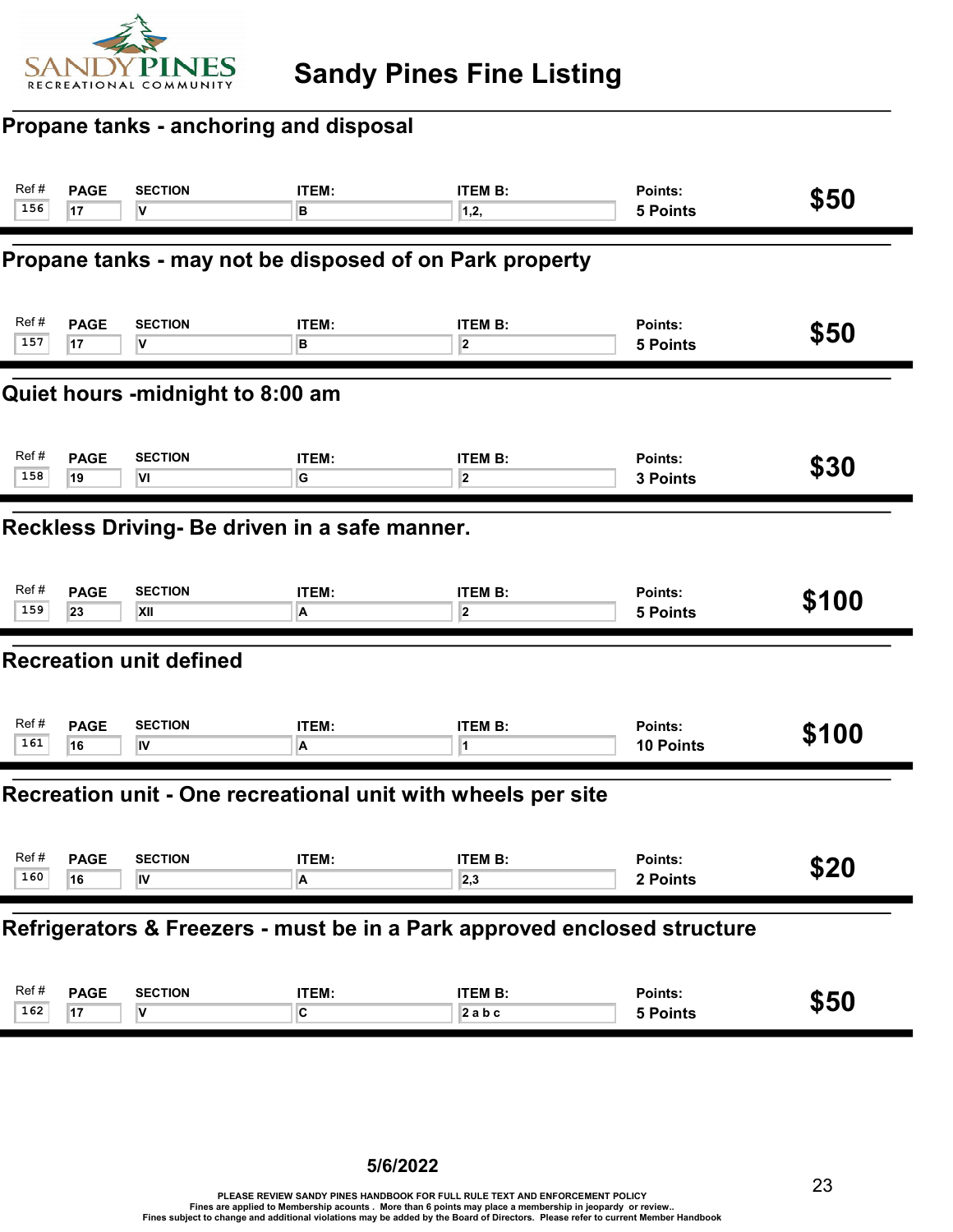

#### Removal of Park Property from facilities

| Ref#                                                           | <b>PAGE</b>                                                                                                                  | <b>SECTION</b> | ITEM:                                                     | <b>ITEM B:</b>                                                                             | Points:          | \$50  |  |  |
|----------------------------------------------------------------|------------------------------------------------------------------------------------------------------------------------------|----------------|-----------------------------------------------------------|--------------------------------------------------------------------------------------------|------------------|-------|--|--|
| 163                                                            | 21                                                                                                                           | IX             | A                                                         | 5                                                                                          | <b>5 Points</b>  |       |  |  |
|                                                                |                                                                                                                              |                |                                                           | Rental carts must be driven by persons at least 18 years of age                            |                  |       |  |  |
| Ref#                                                           | <b>PAGE</b>                                                                                                                  | <b>SECTION</b> | <b>ITEM:</b>                                              | <b>ITEM B:</b>                                                                             | Points:          | \$100 |  |  |
| 164                                                            | 24                                                                                                                           | XII            | в                                                         | 10                                                                                         | 10 Points        |       |  |  |
| <b>Rental Golf cart Display rental identification stickers</b> |                                                                                                                              |                |                                                           |                                                                                            |                  |       |  |  |
| Ref#                                                           | <b>PAGE</b>                                                                                                                  | <b>SECTION</b> | ITEM:                                                     | <b>ITEM B:</b>                                                                             | Points:          | \$30  |  |  |
| 165                                                            | 24                                                                                                                           | <b>XII</b>     | в                                                         | 9                                                                                          | <b>3 Points</b>  |       |  |  |
|                                                                | Rental Golf cart Park required liability insurance                                                                           |                |                                                           |                                                                                            |                  |       |  |  |
| Ref#                                                           | <b>PAGE</b>                                                                                                                  | <b>SECTION</b> | <b>ITEM:</b>                                              | <b>ITEM B:</b>                                                                             | Points:          | \$100 |  |  |
| 166                                                            | 24                                                                                                                           | <b>XII</b>     | B                                                         | 9                                                                                          | <b>10 Points</b> |       |  |  |
|                                                                |                                                                                                                              |                | Rental golf carts may not be driven in the nature trails. |                                                                                            |                  |       |  |  |
| Ref#                                                           | <b>PAGE</b>                                                                                                                  | <b>SECTION</b> | <b>ITEM:</b>                                              | <b>ITEM B:</b>                                                                             | Points:          | \$50  |  |  |
| 168                                                            | 24                                                                                                                           | XII            | в                                                         | 12                                                                                         | <b>5 Points</b>  |       |  |  |
|                                                                |                                                                                                                              |                |                                                           | Rental Golf carts - may not operate the rental cart within the Park until the fine is paid |                  |       |  |  |
| Ref#                                                           | <b>PAGE</b>                                                                                                                  | <b>SECTION</b> | <b>ITEM:</b>                                              | <b>ITEM B:</b>                                                                             | Points:          | \$50  |  |  |
| 167                                                            | 24                                                                                                                           | XII            | В                                                         | 15                                                                                         | <b>5 Points</b>  |       |  |  |
|                                                                | Rental Golf carts Returned to the rental vendor for underage drivers, careless or<br>reckless driving, violations, accidents |                |                                                           |                                                                                            |                  |       |  |  |
| Ref#                                                           | <b>PAGE</b>                                                                                                                  | <b>SECTION</b> | ITEM:                                                     | <b>ITEM B:</b>                                                                             | Points:          | \$50  |  |  |
| 169                                                            | 24                                                                                                                           | XII            | B                                                         | 14                                                                                         | <b>5 Points</b>  |       |  |  |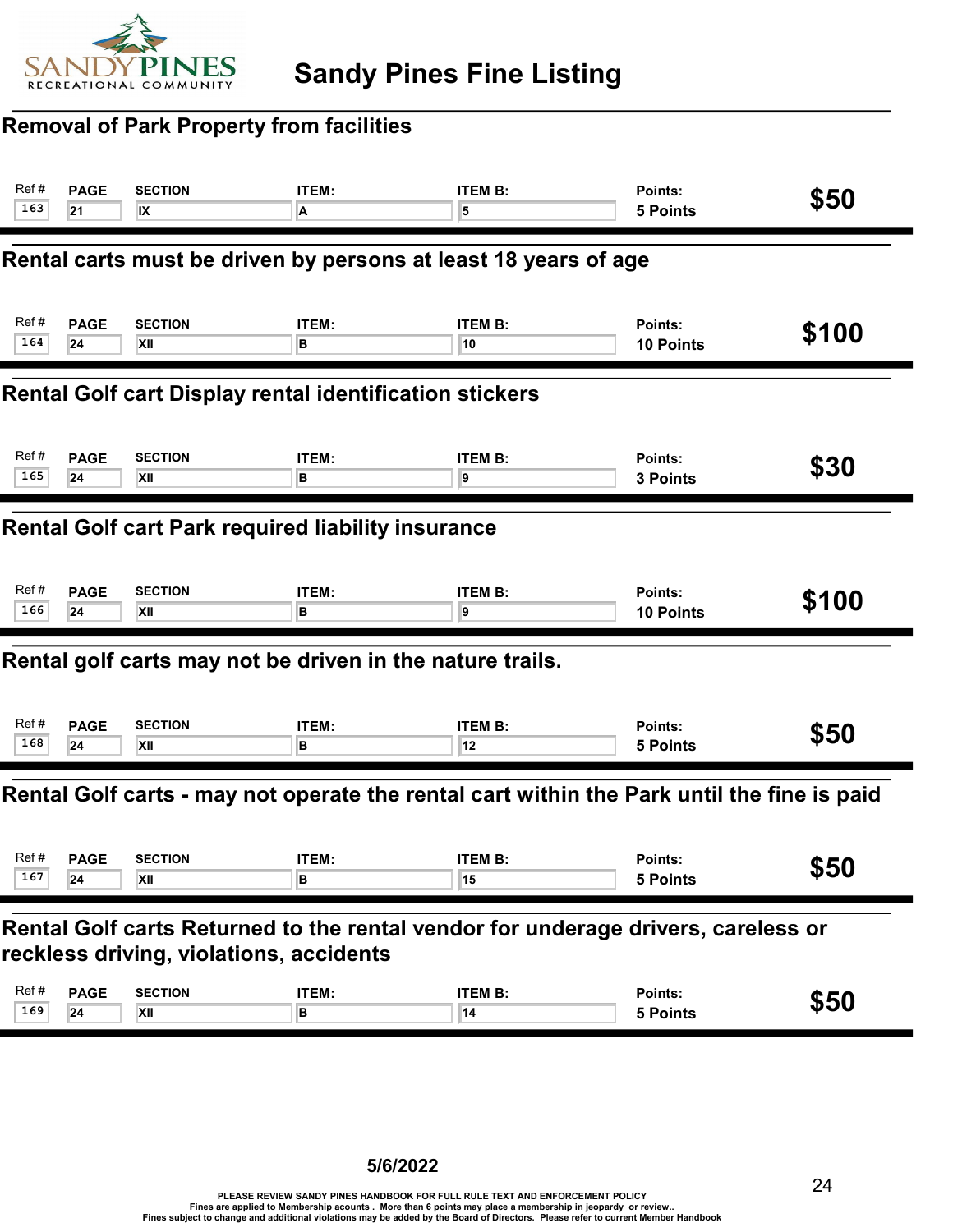

## Renting or leasing site is prohibited

| Ref#<br>171                                                                                   | <b>PAGE</b><br>16                                                                 | <b>SECTION</b><br>Ш                             | ITEM:<br>A | <b>ITEM B:</b><br>$\overline{\mathbf{2}}$                                               | Points:<br>10 Points       | \$100 |  |  |
|-----------------------------------------------------------------------------------------------|-----------------------------------------------------------------------------------|-------------------------------------------------|------------|-----------------------------------------------------------------------------------------|----------------------------|-------|--|--|
|                                                                                               |                                                                                   | <b>RENTING &amp; RESERVING: A Park facility</b> |            |                                                                                         |                            |       |  |  |
| Ref#<br>170                                                                                   | <b>PAGE</b><br>$20 - 21$                                                          | <b>SECTION</b><br>IX                            | ITEM:<br>A | <b>ITEM B:</b><br> 1,2                                                                  | Points:<br>5 Points        | \$50  |  |  |
| <b>Reporting Accidents</b>                                                                    |                                                                                   |                                                 |            |                                                                                         |                            |       |  |  |
| Ref#<br>172                                                                                   | <b>PAGE</b><br>23                                                                 | <b>SECTION</b><br>XII                           | ITEM:<br>A | <b>ITEM B:</b><br>13                                                                    | Points:<br><b>5 Points</b> | \$50  |  |  |
| Retired sites - Tents may not be set up in the green area or on Sandy Pines retired<br>sites. |                                                                                   |                                                 |            |                                                                                         |                            |       |  |  |
| Ref#<br>90                                                                                    | <b>PAGE</b><br>16                                                                 | <b>SECTION</b><br>IV                            | ITEM:<br>в | <b>ITEM B:</b><br>3                                                                     | Points:<br>2 Points        | \$20  |  |  |
|                                                                                               |                                                                                   |                                                 |            | Rollerblades-not permitted on tennis courts or basketball courts, or in Park facilities |                            |       |  |  |
| Ref#<br>173                                                                                   | <b>PAGE</b><br>21                                                                 | <b>SECTION</b><br>IX                            | ITEM:<br>A | <b>ITEM B:</b><br>7                                                                     | Points:<br>2 Points        | \$20  |  |  |
|                                                                                               | <b>Safety and health</b>                                                          |                                                 |            |                                                                                         |                            |       |  |  |
| Ref#<br>174                                                                                   | <b>PAGE</b><br>$17 - 18$                                                          | <b>SECTION</b>                                  | ITEM:      | <b>ITEM B:</b>                                                                          | Points:<br>5 Points        | \$50  |  |  |
|                                                                                               | Scooters - All drivers must have a state moped license or a state drivers license |                                                 |            |                                                                                         |                            |       |  |  |
| Ref#<br>175                                                                                   | <b>PAGE</b><br>25                                                                 | <b>SECTION</b><br>XII                           | ITEM:<br>G | <b>ITEM B:</b><br>1                                                                     | Points:<br>3 Points        | \$30  |  |  |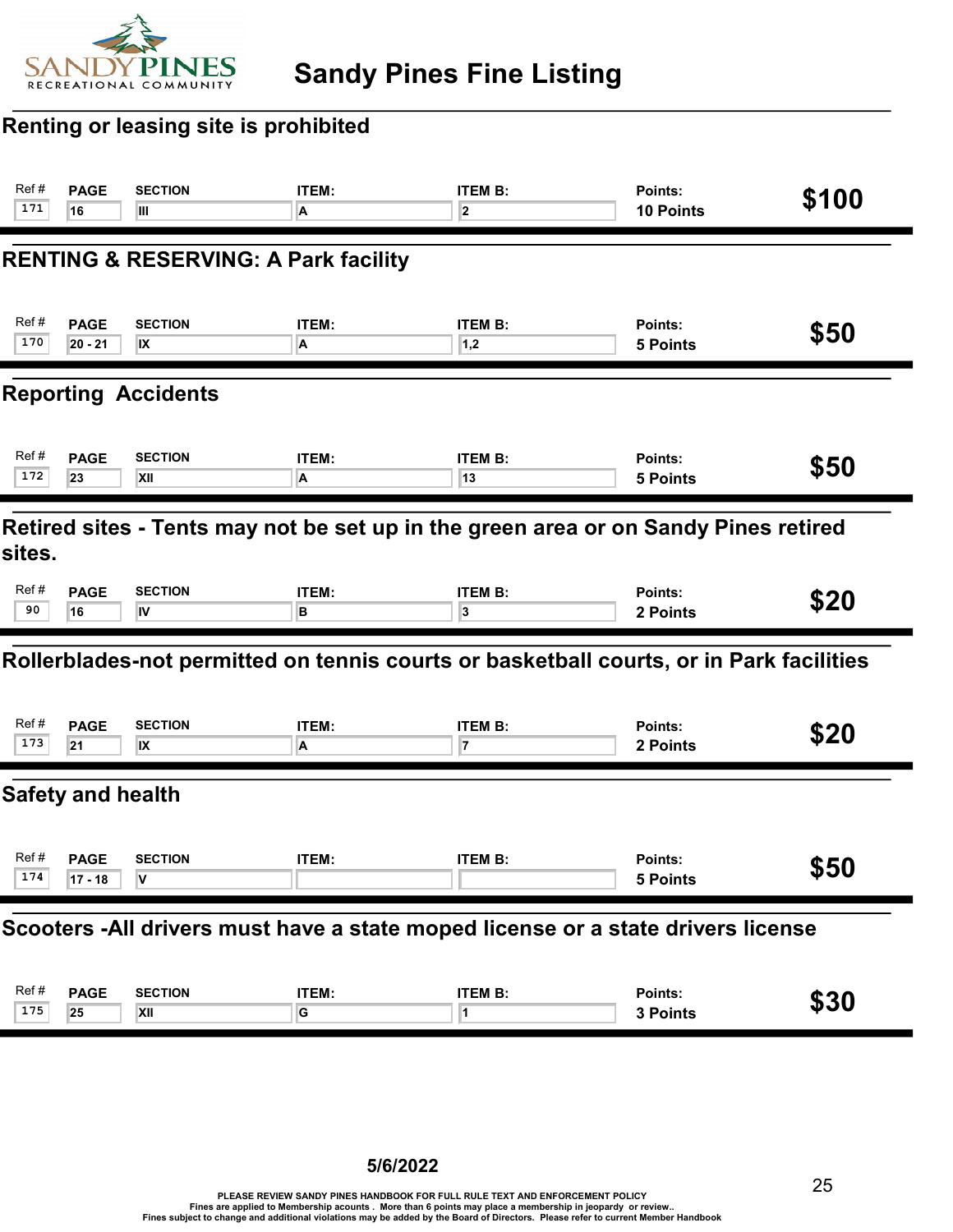

## Scooters -All scooters must have \$100,000 liability insurance

| Ref #<br>176                                   | <b>PAGE</b><br>25                                                                | <b>SECTION</b><br>XII            | ITEM:<br>G              | <b>ITEM B:</b><br>4                                                    | Points:<br>10 Points       | \$100 |  |  |  |
|------------------------------------------------|----------------------------------------------------------------------------------|----------------------------------|-------------------------|------------------------------------------------------------------------|----------------------------|-------|--|--|--|
|                                                | Scooters -Must have a Sandy Pines registration sticker on the rear bumper        |                                  |                         |                                                                        |                            |       |  |  |  |
| Ref #<br>177                                   | <b>PAGE</b><br>25                                                                | <b>SECTION</b><br>XII            | ITEM:<br>G              | <b>ITEM B:</b><br>4                                                    | Points:<br>3 Points        | \$30  |  |  |  |
| Scooters -Only 0ne person may be on a scooter. |                                                                                  |                                  |                         |                                                                        |                            |       |  |  |  |
| Ref #<br>178                                   | <b>PAGE</b><br>25                                                                | <b>SECTION</b><br>XII            | ITEM:<br>G              | <b>ITEM B:</b><br>2                                                    | Points:<br>3 Points        | \$30  |  |  |  |
|                                                | Scooters -site number must be two inches in height on the front and rear,        |                                  |                         |                                                                        |                            |       |  |  |  |
| Ref#<br>179                                    | <b>PAGE</b><br>25                                                                | <b>SECTION</b><br>XII            | ITEM:<br>G              | <b>ITEM B:</b><br>3                                                    | Points:<br>3 Points        | \$30  |  |  |  |
|                                                |                                                                                  |                                  |                         | Scooters -Two wheeled scooters with a seat and a motor will be allowed |                            |       |  |  |  |
| Ref #<br>180                                   | <b>PAGE</b><br>25                                                                | <b>SECTION</b><br>XII            | ITEM:<br>G              | <b>ITEM B:</b><br>1                                                    | Points:<br><b>3 Points</b> | \$30  |  |  |  |
|                                                |                                                                                  |                                  |                         | Screen Shelter - may set up an open sided screen shelter on their site |                            |       |  |  |  |
| Ref #<br>181                                   | <b>PAGE</b><br>16                                                                | <b>SECTION</b><br>$\overline{N}$ | ITEM:<br>$\overline{c}$ | <b>ITEM B:</b>                                                         | Points:<br>2 Points        | \$20  |  |  |  |
|                                                | Sewage disposal- Direct discharge prohibited-must be emptied at the dump station |                                  |                         |                                                                        |                            |       |  |  |  |
| Ref#<br>43                                     | <b>PAGE</b><br>17                                                                | <b>SECTION</b><br>V              | ITEM:<br>D              | <b>ITEM B:</b><br>1                                                    | Points:<br>10 Points       | \$100 |  |  |  |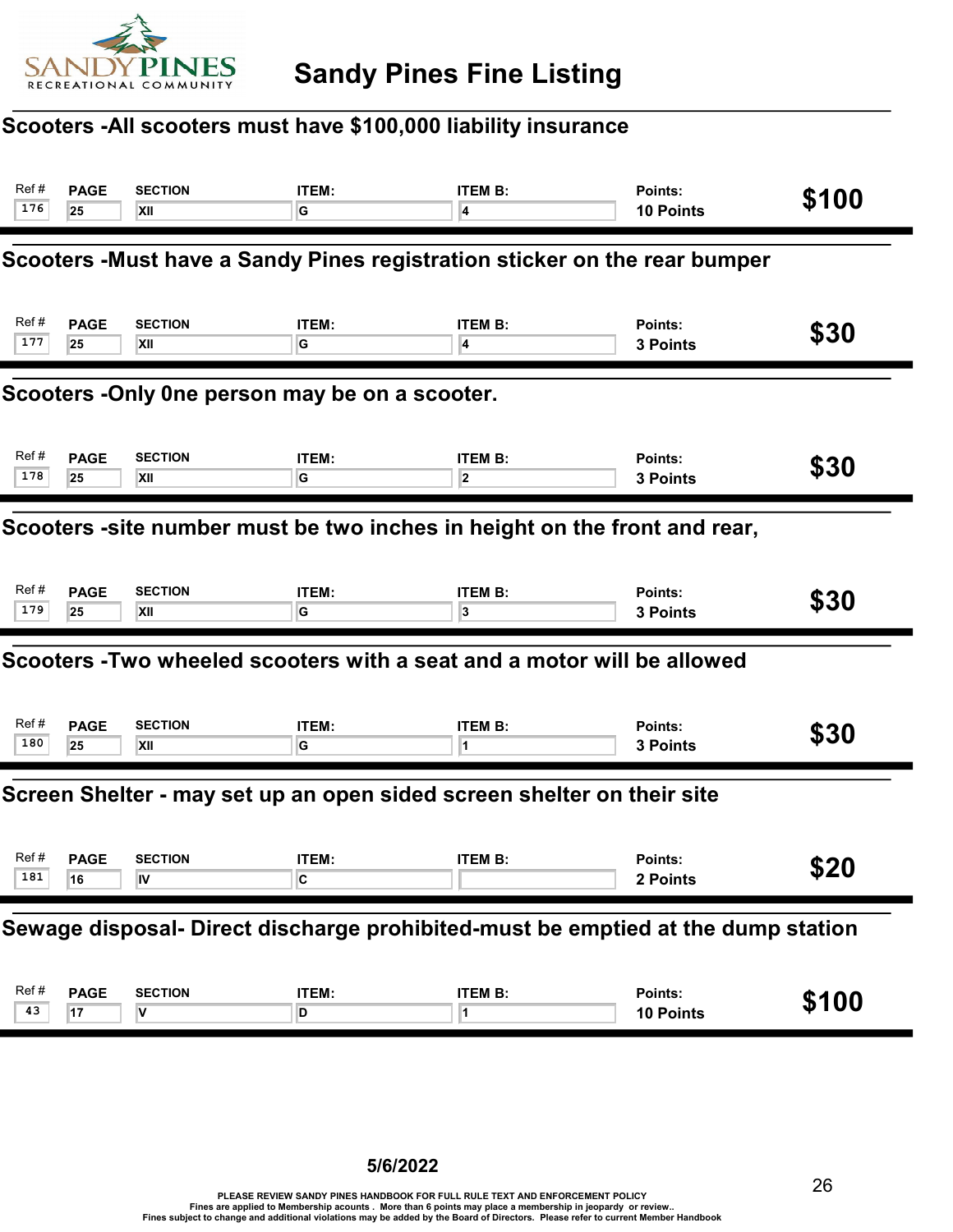

#### Sewage disposal- gray water must be emptied at the dump station

| Ref#<br>43                                                                                        | <b>PAGE</b><br>17                                                                            | <b>SECTION</b><br>V    | ITEM:<br>D                                        | <b>ITEM B:</b><br>1, c                                                      | Points:<br>10 Points | \$100 |  |  |
|---------------------------------------------------------------------------------------------------|----------------------------------------------------------------------------------------------|------------------------|---------------------------------------------------|-----------------------------------------------------------------------------|----------------------|-------|--|--|
|                                                                                                   |                                                                                              |                        |                                                   | Sewage disposal- porta-pottie may not be emptied in the Convenience Centers |                      |       |  |  |
| Ref#<br>182                                                                                       | <b>PAGE</b><br>17                                                                            | <b>SECTION</b><br>۷    | <b>ITEM:</b><br>D                                 | <b>ITEM B:</b><br>1, b                                                      | Points:<br>10 Points | \$100 |  |  |
| Signs - other types of - must have Park consent to be displayed                                   |                                                                                              |                        |                                                   |                                                                             |                      |       |  |  |
| Ref#<br>183                                                                                       | <b>PAGE</b><br>20                                                                            | <b>SECTION</b><br>VII  | ITEM:<br>D                                        | <b>ITEM B:</b>                                                              | Points:<br>2 Points  | \$20  |  |  |
| Skates, skateboards-not permitted on tennis courts or basketball courts, or in Park<br>facilities |                                                                                              |                        |                                                   |                                                                             |                      |       |  |  |
| Ref#<br>185                                                                                       | <b>PAGE</b><br>21                                                                            | <b>SECTION</b><br>IX   | ITEM:<br>A                                        | <b>ITEM B:</b><br>7                                                         | Points:<br>2 Points  | \$20  |  |  |
|                                                                                                   |                                                                                              |                        | <b>Smoking in park Buildings is not permitted</b> |                                                                             |                      |       |  |  |
| Ref#<br>186                                                                                       | <b>PAGE</b><br>21                                                                            | <b>SECTION</b><br>IX   | ITEM:<br>A                                        | <b>ITEM B:</b><br>6                                                         | Points:<br>2 Points  | \$20  |  |  |
|                                                                                                   | <b>Snowmobiles</b>                                                                           |                        |                                                   |                                                                             |                      |       |  |  |
| Ref#<br>187                                                                                       | <b>PAGE</b><br>25                                                                            | <b>SECTION</b><br>XII  | ITEM:<br>E                                        | <b>ITEM B:</b><br>$1 - 6$                                                   | Points:<br>3 Points  | \$30  |  |  |
|                                                                                                   | Sparklers in a safe manner and disposed of properly are permitted under adult<br>supervision |                        |                                                   |                                                                             |                      |       |  |  |
| Ref#<br>188                                                                                       | <b>PAGE</b><br>20                                                                            | <b>SECTION</b><br>VIII | ITEM:<br>A                                        | <b>ITEM B:</b><br>$\overline{\mathbf{2}}$                                   | Points:<br>3 Points  | \$30  |  |  |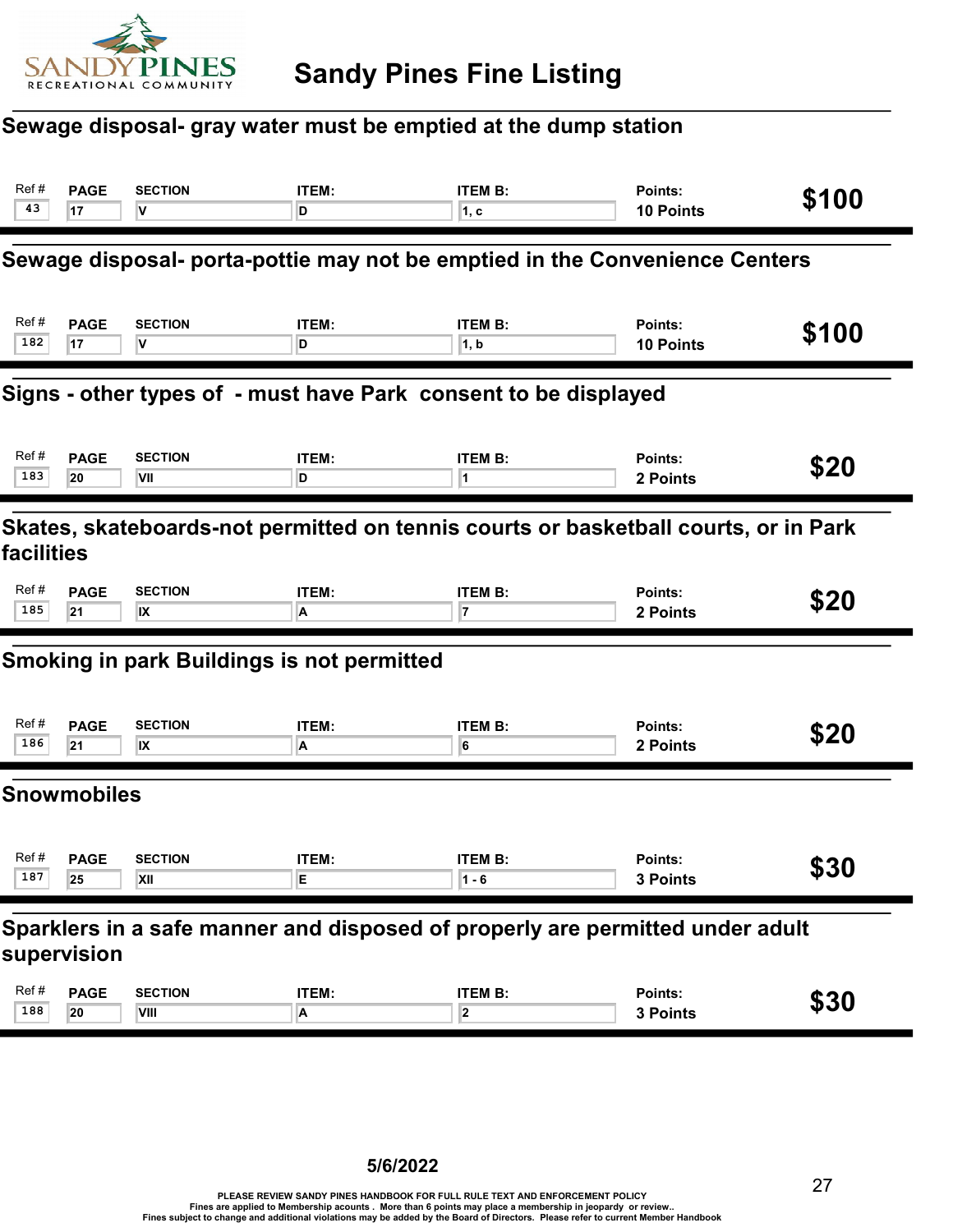

## Sandy Pines Fine Listing

## Speed of 11mph-15mph

| Ref#           | <b>PAGE</b>                                                          | <b>SECTION</b>         | ITEM:                   | <b>ITEM B:</b>          | Points:         | \$20  |  |  |
|----------------|----------------------------------------------------------------------|------------------------|-------------------------|-------------------------|-----------------|-------|--|--|
| 189            | 23                                                                   | XII                    | A                       | 5                       | 2 Points        |       |  |  |
|                |                                                                      | Speed of 16mph-20mph   |                         |                         |                 |       |  |  |
| Ref#           | <b>PAGE</b>                                                          | <b>SECTION</b>         | ITEM:                   | <b>ITEM B:</b>          | Points:         | \$30  |  |  |
| 190            | 23                                                                   | XII                    | A                       | 5                       | 3 Points        |       |  |  |
|                | Speed of 21mph-25mph                                                 |                        |                         |                         |                 |       |  |  |
| Ref#           | <b>PAGE</b>                                                          | <b>SECTION</b>         | ITEM:                   | <b>ITEM B:</b>          | Points:         | \$40  |  |  |
| 191            | 23                                                                   | XII                    | A                       | 5                       | 4 Points        |       |  |  |
|                | Speed of 26mph-30mph                                                 |                        |                         |                         |                 |       |  |  |
| Ref#           | <b>PAGE</b>                                                          | <b>SECTION</b>         | ITEM:                   | <b>ITEM B:</b>          | Points:         | \$50  |  |  |
| 192            | 23                                                                   | XII                    | A                       | 5                       | <b>5 Points</b> |       |  |  |
|                |                                                                      | Speed of 31mph-35mph   |                         |                         |                 |       |  |  |
| Ref#           | <b>PAGE</b>                                                          | <b>SECTION</b>         | ITEM:                   | <b>ITEM B:</b>          | Points:         | \$100 |  |  |
| 193            | 23                                                                   | XII                    | $\overline{\mathsf{A}}$ | 5                       | 10 Points       |       |  |  |
|                |                                                                      | Speed of 36 mph & over |                         |                         |                 |       |  |  |
| Ref#           | <b>PAGE</b>                                                          | <b>SECTION</b>         | ITEM:                   | <b>ITEM B:</b>          | Points:         | \$100 |  |  |
| 194            | 23                                                                   | XII                    | $\overline{A}$          | $\overline{\mathbf{5}}$ | 10 Points       |       |  |  |
|                | Stalking of members, staff or guests is prohibited/note-already done |                        |                         |                         |                 |       |  |  |
| Ref#           | <b>PAGE</b>                                                          | <b>SECTION</b>         | ITEM:                   | <b>ITEM B:</b>          | Points:         | \$100 |  |  |
| $\overline{2}$ | 19                                                                   | VI                     | G                       | 3                       | 10 Points       |       |  |  |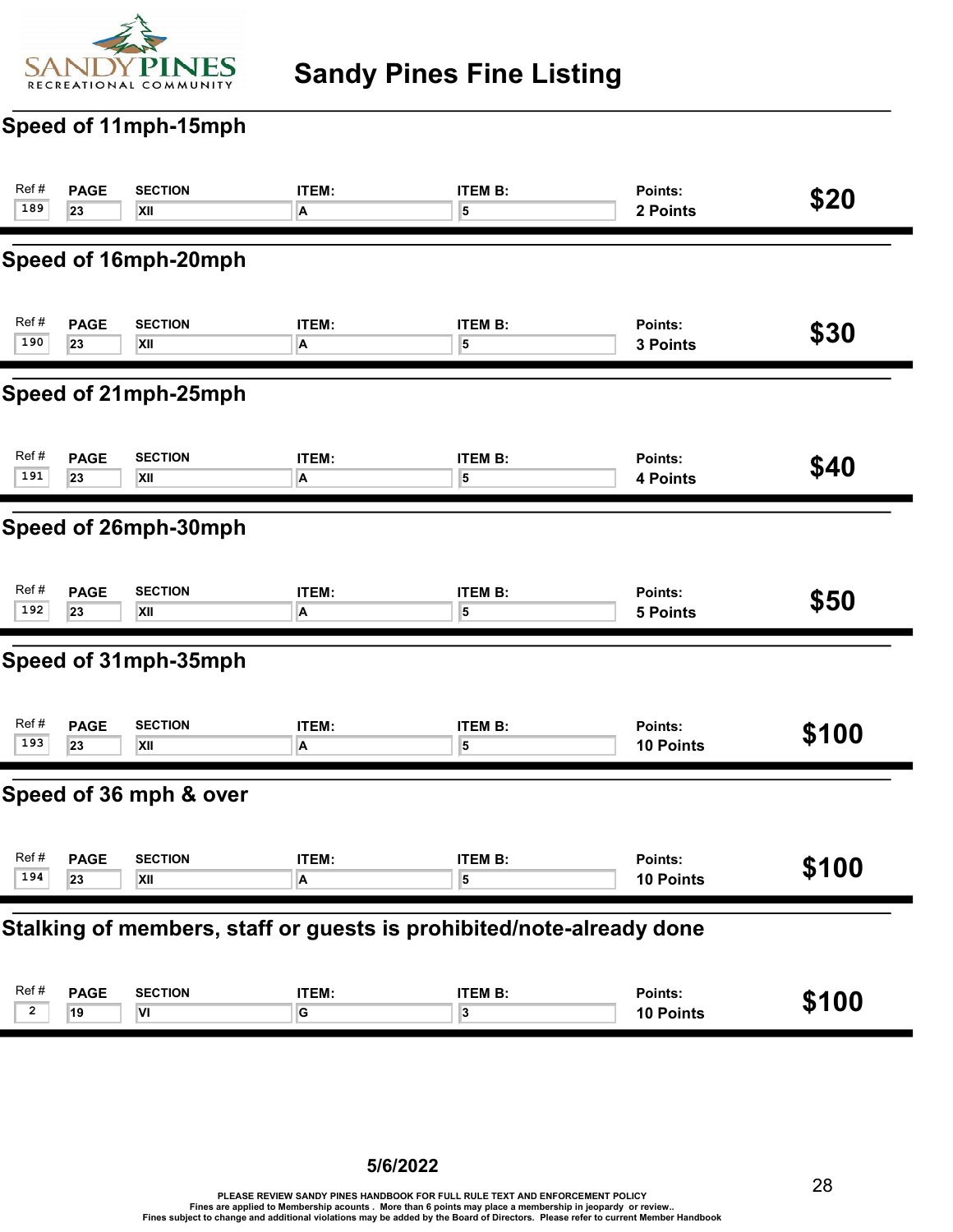

### Tents - A member may set up one tent. No camping unit on his site may set up two tents,

| Ref#                                                        | <b>PAGE</b>                                                       | <b>SECTION</b>                         | ITEM:        | <b>ITEM B:</b>                                                        | Points:          | \$20  |  |  |
|-------------------------------------------------------------|-------------------------------------------------------------------|----------------------------------------|--------------|-----------------------------------------------------------------------|------------------|-------|--|--|
| 196                                                         | 16                                                                | IV                                     | в            | 1,2                                                                   | 2 Points         |       |  |  |
|                                                             |                                                                   | Theft or unauthorized use of utilities |              |                                                                       |                  |       |  |  |
| Ref#                                                        | <b>PAGE</b>                                                       | <b>SECTION</b>                         | ITEM:        | <b>ITEM B:</b>                                                        | Points:          | \$250 |  |  |
| 198                                                         | 19                                                                | VI                                     | G            | 5                                                                     | 10 Points        |       |  |  |
| Trash Disposal Regulations -Garbage/trash may not be burned |                                                                   |                                        |              |                                                                       |                  |       |  |  |
| Ref#                                                        | <b>PAGE</b>                                                       | <b>SECTION</b>                         | ITEM:        | <b>ITEM B:</b>                                                        | Points:          | \$100 |  |  |
| 199                                                         | 17                                                                | I۷                                     | D            | 2, e                                                                  | <b>10 Points</b> |       |  |  |
| Trash Disposal Regulations -must place in trash receptacles |                                                                   |                                        |              |                                                                       |                  |       |  |  |
| Ref#                                                        | <b>PAGE</b>                                                       | <b>SECTION</b>                         | ITEM:        | <b>ITEM B:</b>                                                        | Points:          | \$100 |  |  |
| 200                                                         | 17                                                                | V                                      | D            | 2, a                                                                  | <b>10 Points</b> |       |  |  |
|                                                             |                                                                   |                                        |              | Trash Disposal Regulations-Hazardous materials may not be disposed of |                  |       |  |  |
| Ref#                                                        | <b>PAGE</b>                                                       | <b>SECTION</b>                         | <b>ITEM:</b> | <b>ITEM B:</b>                                                        | Points:          | \$100 |  |  |
| 201                                                         | 17                                                                | v                                      | D            | 2 d                                                                   | 10 Points        |       |  |  |
|                                                             |                                                                   |                                        |              | Trash Disposal Regulations-shall not bring trash into the Park        |                  |       |  |  |
| Ref#                                                        | <b>PAGE</b>                                                       | <b>SECTION</b>                         | <b>ITEM:</b> | <b>ITEM B:</b>                                                        | Points:          | \$250 |  |  |
| 202                                                         | 17                                                                | ۷                                      | D            | 2, b                                                                  | 10 Points        |       |  |  |
|                                                             | Trespassing on other's sites or in restricted areas is prohibited |                                        |              |                                                                       |                  |       |  |  |
| Ref#                                                        | <b>PAGE</b>                                                       | <b>SECTION</b>                         | ITEM:        | <b>ITEM B:</b>                                                        | Points:          | \$30  |  |  |
| 203                                                         | 19                                                                | VI                                     | $\mathsf G$  | 6                                                                     | 3 Points         |       |  |  |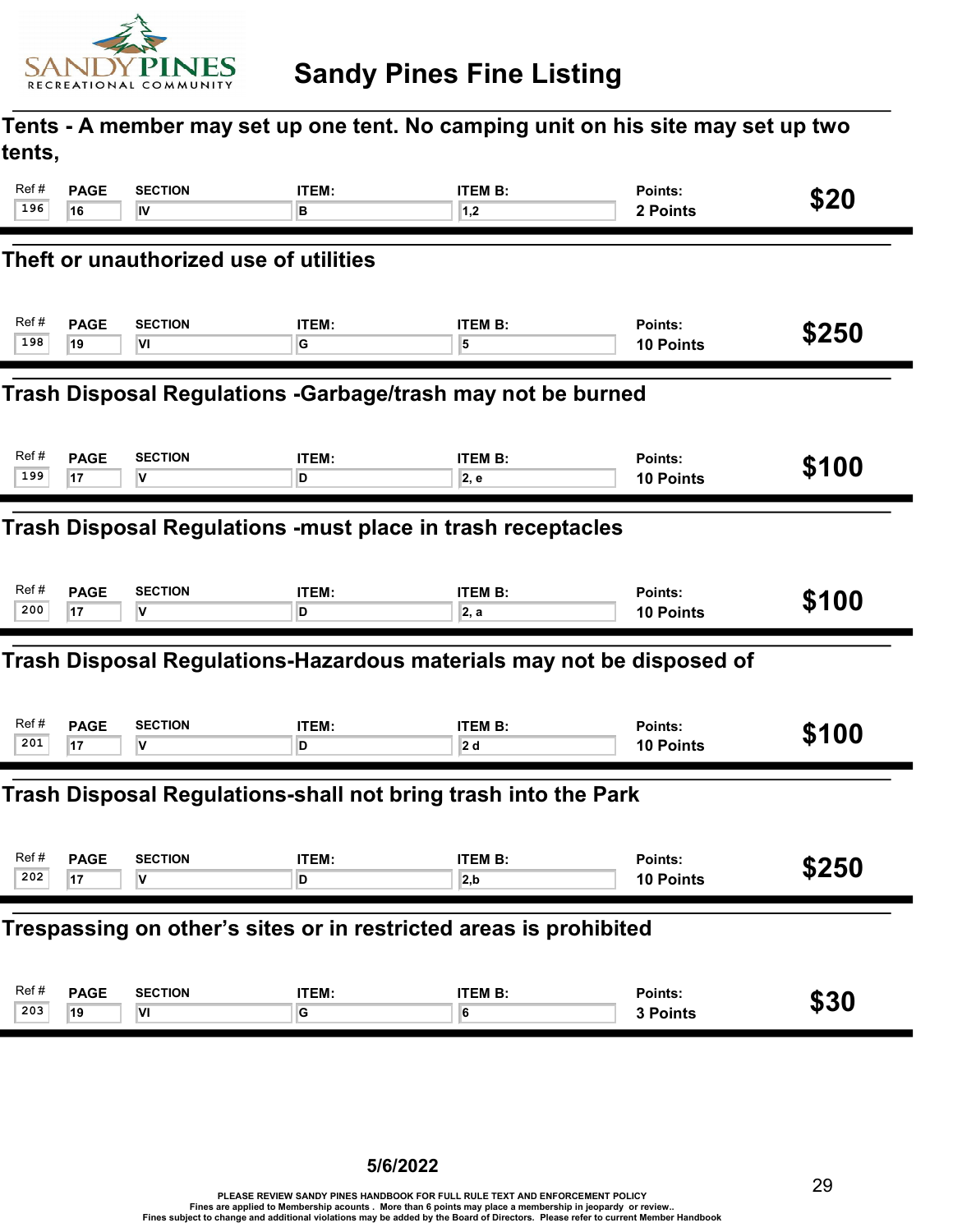

#### Utilities -Tampering with Park equipment or utilities

| Ref#                                                                | <b>PAGE</b> | <b>SECTION</b>                                     | ITEM:                   | <b>ITEM B:</b> | Points:          | \$200 |  |  |
|---------------------------------------------------------------------|-------------|----------------------------------------------------|-------------------------|----------------|------------------|-------|--|--|
| 206                                                                 | 19          | VI                                                 | G                       | 10             | 10 Points        |       |  |  |
|                                                                     |             | Utilities - Theft or unauthorized use of utilities |                         |                |                  |       |  |  |
| Ref#                                                                | <b>PAGE</b> | <b>SECTION</b>                                     | ITEM:                   | <b>ITEM B:</b> | Points:          | \$100 |  |  |
| 198                                                                 | 19          | VI                                                 | G                       | 5              | <b>10 Points</b> |       |  |  |
| Vandalism in any form is prohibited                                 |             |                                                    |                         |                |                  |       |  |  |
| Ref#                                                                | <b>PAGE</b> | <b>SECTION</b>                                     | ITEM:                   | <b>ITEM B:</b> | Points:          | \$250 |  |  |
| 44                                                                  | 19          | VI                                                 | G                       | 4              | 10 Points        |       |  |  |
| Vehicle headlights and taillights -Flashlights are not a substitute |             |                                                    |                         |                |                  |       |  |  |
| Ref#                                                                | <b>PAGE</b> | <b>SECTION</b>                                     | ITEM:                   | <b>ITEM B:</b> | Points:          | \$20  |  |  |
| 207                                                                 | 23          | XII                                                | A                       | 9              | 2 Points         |       |  |  |
|                                                                     |             | Vehicle must be operable and in good condition     |                         |                |                  |       |  |  |
| Ref#                                                                | <b>PAGE</b> | <b>SECTION</b>                                     | ITEM:                   | <b>ITEM B:</b> | Points:          | \$20  |  |  |
| 208                                                                 | 23          | XII                                                | A                       | 3              | 2 Points         |       |  |  |
|                                                                     |             | Vehicle sticker or Pass must be displayed          |                         |                |                  |       |  |  |
| Ref#                                                                | <b>PAGE</b> | <b>SECTION</b>                                     | ITEM:                   | <b>ITEM B:</b> | <b>Points:</b>   | \$20  |  |  |
| 209                                                                 | 23          | XII                                                | Α                       | 3              | 2 Points         |       |  |  |
| Vehicle stickers - nontransferable                                  |             |                                                    |                         |                |                  |       |  |  |
| Ref#                                                                | <b>PAGE</b> | <b>SECTION</b>                                     | ITEM:                   | <b>ITEM B:</b> | Points:          | \$100 |  |  |
| 210                                                                 | 16          | Ш                                                  | $\overline{\mathbf{c}}$ | 1              | 10 Points        |       |  |  |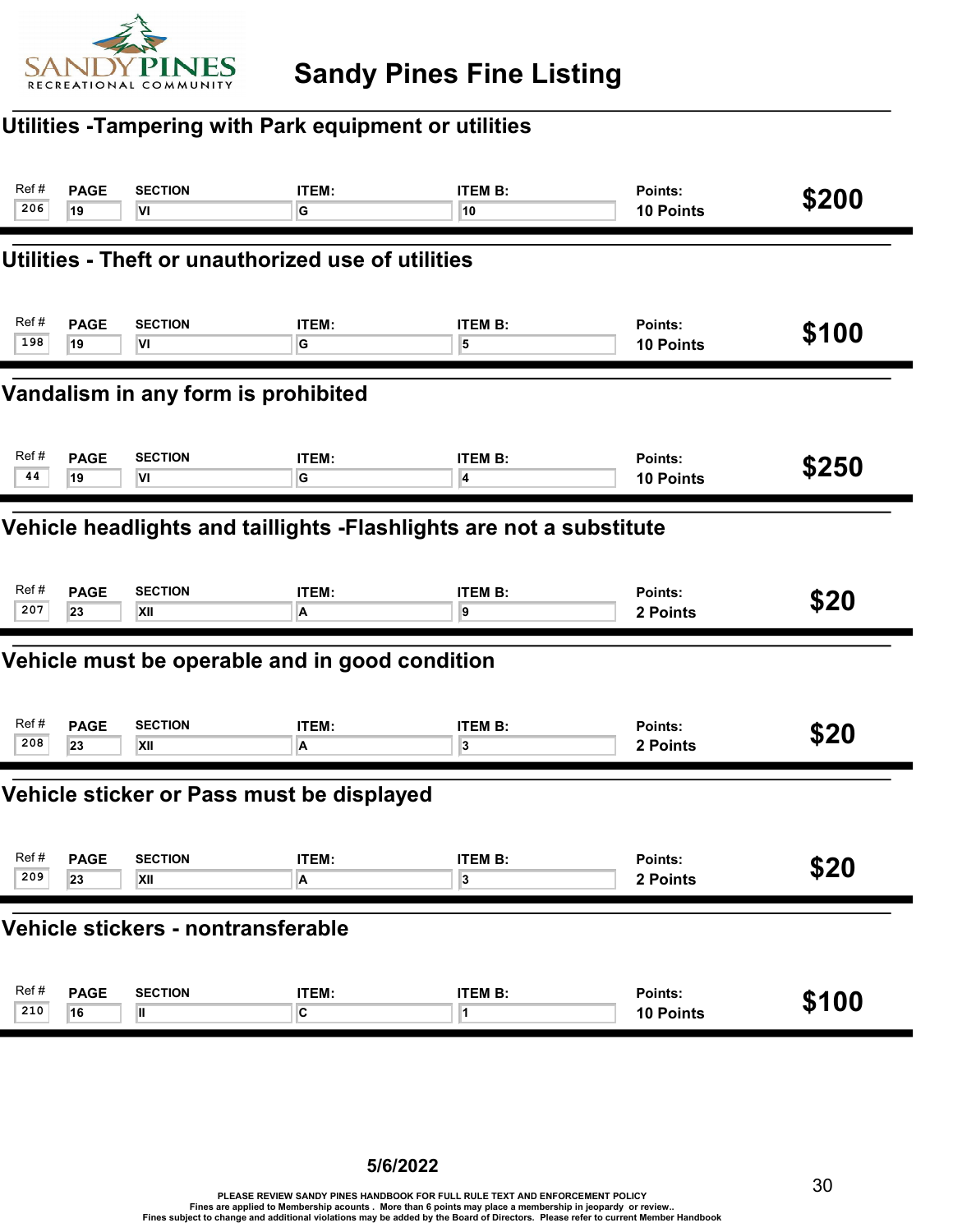

## Vehicle stickers - stickers/pass must be displayed

| Ref# | <b>PAGE</b>                                                                        | <b>SECTION</b> | ITEM: | <b>ITEM B:</b>                                                                | Points:         | \$20  |  |  |  |
|------|------------------------------------------------------------------------------------|----------------|-------|-------------------------------------------------------------------------------|-----------------|-------|--|--|--|
| 209  | 16                                                                                 | Ш              | A     | 2,3                                                                           | 2 Points        |       |  |  |  |
|      | regulations                                                                        |                |       | Vehicles -comply with Sandy Pines rules and regulations and State laws and    |                 |       |  |  |  |
| Ref# | <b>PAGE</b>                                                                        | <b>SECTION</b> | ITEM: | <b>ITEM B:</b>                                                                | Points:         | \$20  |  |  |  |
| 214  | 23                                                                                 | XII            | A     | 1                                                                             | 2 Points        |       |  |  |  |
|      | Vehicles -May not be parked or driven on beaches or green areas.                   |                |       |                                                                               |                 |       |  |  |  |
| Ref# | <b>PAGE</b>                                                                        | <b>SECTION</b> | ITEM: | <b>ITEM B:</b>                                                                | Points:         | \$50  |  |  |  |
| 15   | 23                                                                                 | XII            | A     | 12                                                                            | <b>5 Points</b> |       |  |  |  |
|      | Vehicles: Must display current Sandy Pines Registration sticker or pass            |                |       |                                                                               |                 |       |  |  |  |
| Ref# | <b>PAGE</b>                                                                        | <b>SECTION</b> | ITEM: | <b>ITEM B:</b>                                                                | Points:         | \$20  |  |  |  |
| 218  | 23                                                                                 | XII            | A     | 3                                                                             | 2 Points        |       |  |  |  |
|      |                                                                                    |                |       | Vehicles - Noise & Nuisance: Not emit excessive sound or create a nuisance.   |                 |       |  |  |  |
| Ref# | <b>PAGE</b>                                                                        | <b>SECTION</b> | ITEM: | <b>ITEM B:</b>                                                                | Points:         | \$30  |  |  |  |
| 211  | 23                                                                                 | XII            | A     | 11                                                                            | 3 Points        |       |  |  |  |
|      |                                                                                    |                |       | Vehicles - Not be operated in areas not designated as roadway or parking lot. |                 |       |  |  |  |
| Ref# | <b>PAGE</b>                                                                        | <b>SECTION</b> | ITEM: | <b>ITEM B:</b>                                                                | Points:         | \$100 |  |  |  |
| 212  | 23                                                                                 | XII            | A     | 6                                                                             | 10 Points       |       |  |  |  |
|      | Vehicles - Not parked or stored properly, or may be removed at the owners expense. |                |       |                                                                               |                 |       |  |  |  |
| Ref# | <b>PAGE</b>                                                                        | <b>SECTION</b> | ITEM: | <b>ITEM B:</b>                                                                | Points:         | \$30  |  |  |  |
| 213  | 23                                                                                 | XII            | A     | 10                                                                            | 3 Points        |       |  |  |  |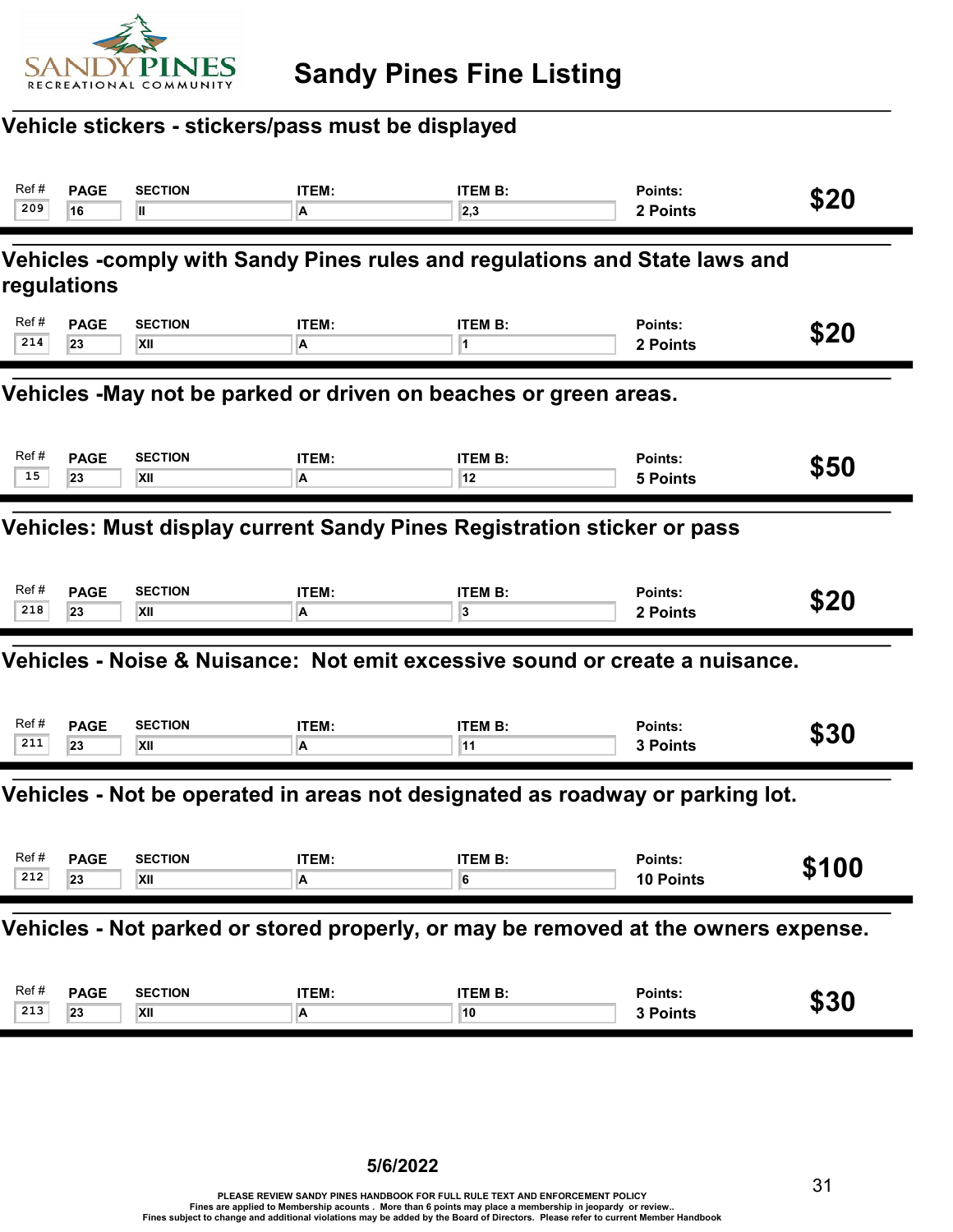

## Vehicles -State operators permit or Park certification required to operate a vehicle

| Ref#<br>215                                                   | <b>PAGE</b><br>23                                                             | <b>SECTION</b><br>XII                               | <b>ITEM:</b><br>A | <b>ITEM B:</b><br>4                                                                 | <b>Points:</b><br><b>5 Points</b> | \$50  |  |  |
|---------------------------------------------------------------|-------------------------------------------------------------------------------|-----------------------------------------------------|-------------------|-------------------------------------------------------------------------------------|-----------------------------------|-------|--|--|
|                                                               |                                                                               | <b>Vehicles-Obey all traffic control signs</b>      |                   |                                                                                     |                                   |       |  |  |
| Ref #<br>216                                                  | <b>PAGE</b><br>23                                                             | <b>SECTION</b><br>XII                               | ITEM:<br>А        | <b>ITEM B:</b><br>19                                                                | Points:<br>2 Points               | \$20  |  |  |
| Vehicles-Passenger seating- Have all passengers safely seated |                                                                               |                                                     |                   |                                                                                     |                                   |       |  |  |
| Ref#<br>217                                                   | <b>PAGE</b><br>23                                                             | <b>SECTION</b><br>XII                               | <b>ITEM:</b><br>A | <b>ITEM B:</b><br>8                                                                 | Points:<br>3 Points               | \$30  |  |  |
|                                                               | <b>Verbal abuse</b>                                                           |                                                     |                   |                                                                                     |                                   |       |  |  |
| Ref#<br>2                                                     | <b>PAGE</b><br>19                                                             | <b>SECTION</b><br>VI                                | ITEM:<br>G        | <b>ITEM B:</b><br>3                                                                 | Points:<br><b>10 Points</b>       | \$500 |  |  |
|                                                               |                                                                               | <b>Voting poll identification requirements</b>      |                   |                                                                                     |                                   |       |  |  |
| Ref#<br>220                                                   | <b>PAGE</b><br>20                                                             | <b>SECTION</b><br>VII                               | ITEM:<br>Е        | <b>ITEM B:</b>                                                                      | Points:<br>2 Points               | \$20  |  |  |
|                                                               |                                                                               | that have a State issued boating safety certificate |                   | Water craft: 12-15 years of age may operate a water craft of six horsepower or more |                                   |       |  |  |
| Ref #<br>245                                                  | <b>PAGE</b><br>26                                                             | <b>SECTION</b><br>XIII                              | <b>ITEM:</b><br>Ε | <b>ITEM B:</b><br>1,2                                                               | Points:<br>5 Points               | \$50  |  |  |
|                                                               | Water craft accidents to be reported to the the Allegan County Sheriff's Dept |                                                     |                   |                                                                                     |                                   |       |  |  |
| Ref#<br>234                                                   | <b>PAGE</b><br>28                                                             | <b>SECTION</b><br>XIII                              | ITEM:<br>20       | <b>ITEM B:</b><br>R                                                                 | Points:<br>5 Points               | \$50  |  |  |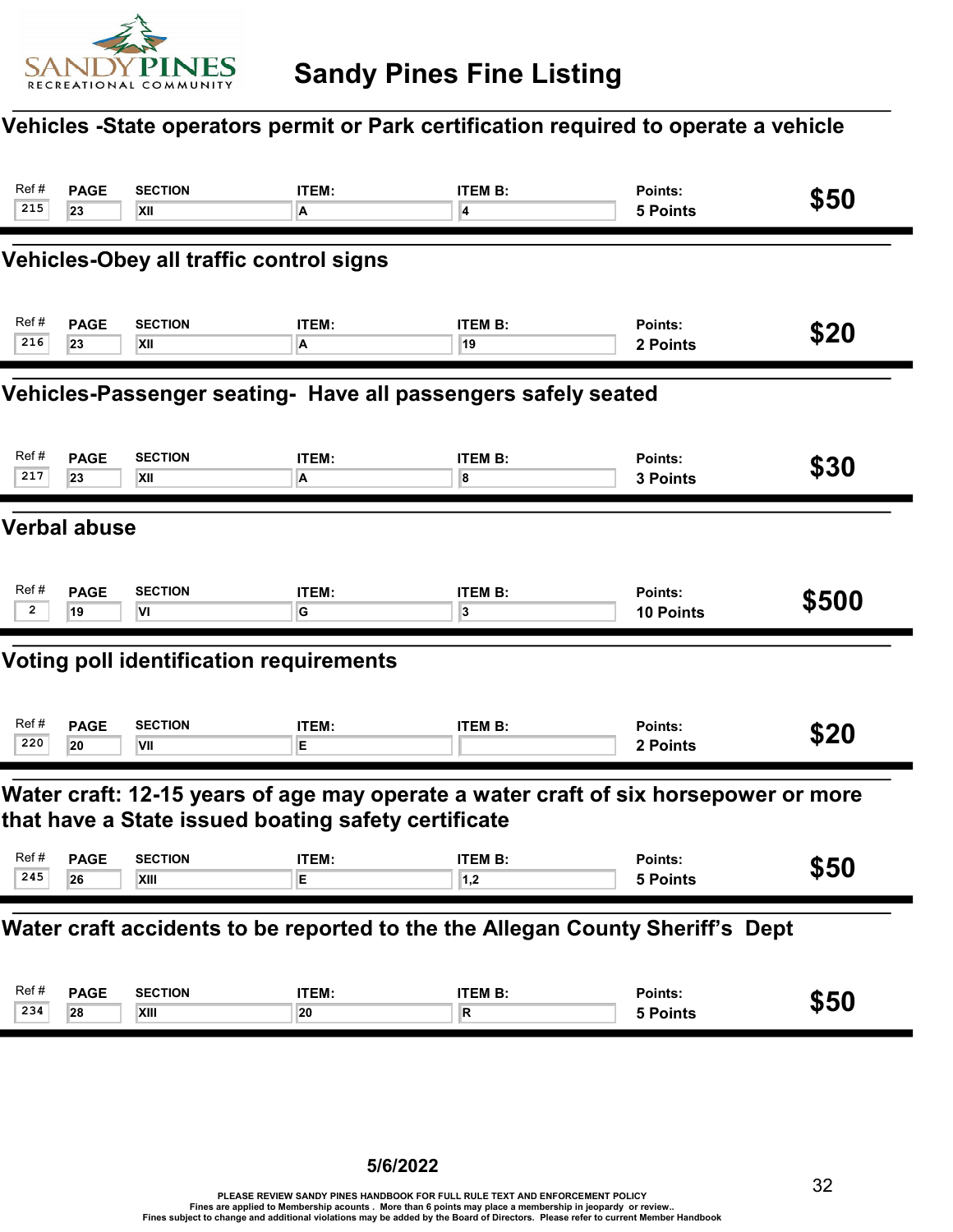

## Water craft - Jet skis are prohibited -must be propelled by an external propeller

| Ref#<br>227                                                                    | <b>PAGE</b><br>27 | <b>SECTION</b><br>XIII                                      | <b>ITEM:</b><br>F. | <b>ITEM B:</b><br>10                                                   | Points:<br>10 Points        | \$100 |  |
|--------------------------------------------------------------------------------|-------------------|-------------------------------------------------------------|--------------------|------------------------------------------------------------------------|-----------------------------|-------|--|
|                                                                                |                   | Water craft- lake is under the control of State of Michigan |                    |                                                                        |                             |       |  |
| Ref#<br>240                                                                    | <b>PAGE</b><br>27 | <b>SECTION</b><br>XIII                                      | ITEM:<br>F         | <b>ITEM B:</b><br>13                                                   | Points:<br><b>5 Points</b>  | \$50  |  |
| Water craft - may not exceed 10 mph before 10 am and after 8:30 pm             |                   |                                                             |                    |                                                                        |                             |       |  |
| Ref#<br>228                                                                    | <b>PAGE</b><br>26 | <b>SECTION</b><br><b>XIII</b>                               | ITEM:<br>F         | <b>ITEM B:</b><br>8                                                    | Points:<br><b>10 Points</b> | \$100 |  |
| Water craft may not exceed 20 feet in length, pontoon boat that may be 24 feet |                   |                                                             |                    |                                                                        |                             |       |  |
| Ref#<br>235                                                                    | <b>PAGE</b><br>26 | <b>SECTION</b><br>XIII                                      | <b>ITEM:</b><br>в  | <b>ITEM B:</b><br> 1,2                                                 | Points:<br><b>5 Points</b>  | \$50  |  |
|                                                                                |                   |                                                             |                    | Water craft may only pull a maximum of three (3) tow lines at one time |                             |       |  |
| Ref#<br>236                                                                    | <b>PAGE</b><br>27 | <b>SECTION</b><br>XIII                                      | ITEM:<br>F         | <b>ITEM B:</b><br>19,g                                                 | Points:<br><b>5 Points</b>  | \$50  |  |
|                                                                                |                   |                                                             |                    | Water craft - move in a counter clockwise direction around the lake.   |                             |       |  |
| Ref#<br>221                                                                    | <b>PAGE</b><br>26 | <b>SECTION</b><br>XIII                                      | ITEM:              | <b>ITEM B:</b><br>4                                                    | Points:<br><b>3 Points</b>  | \$30  |  |
|                                                                                |                   | Water craft -must be owned by a member                      |                    |                                                                        |                             |       |  |
| Ref#<br>225                                                                    | <b>PAGE</b><br>27 | <b>SECTION</b><br><b>XIII</b>                               | <b>ITEM:</b><br>F  | <b>ITEM B:</b><br>9                                                    | Points:<br>10 Points        | \$100 |  |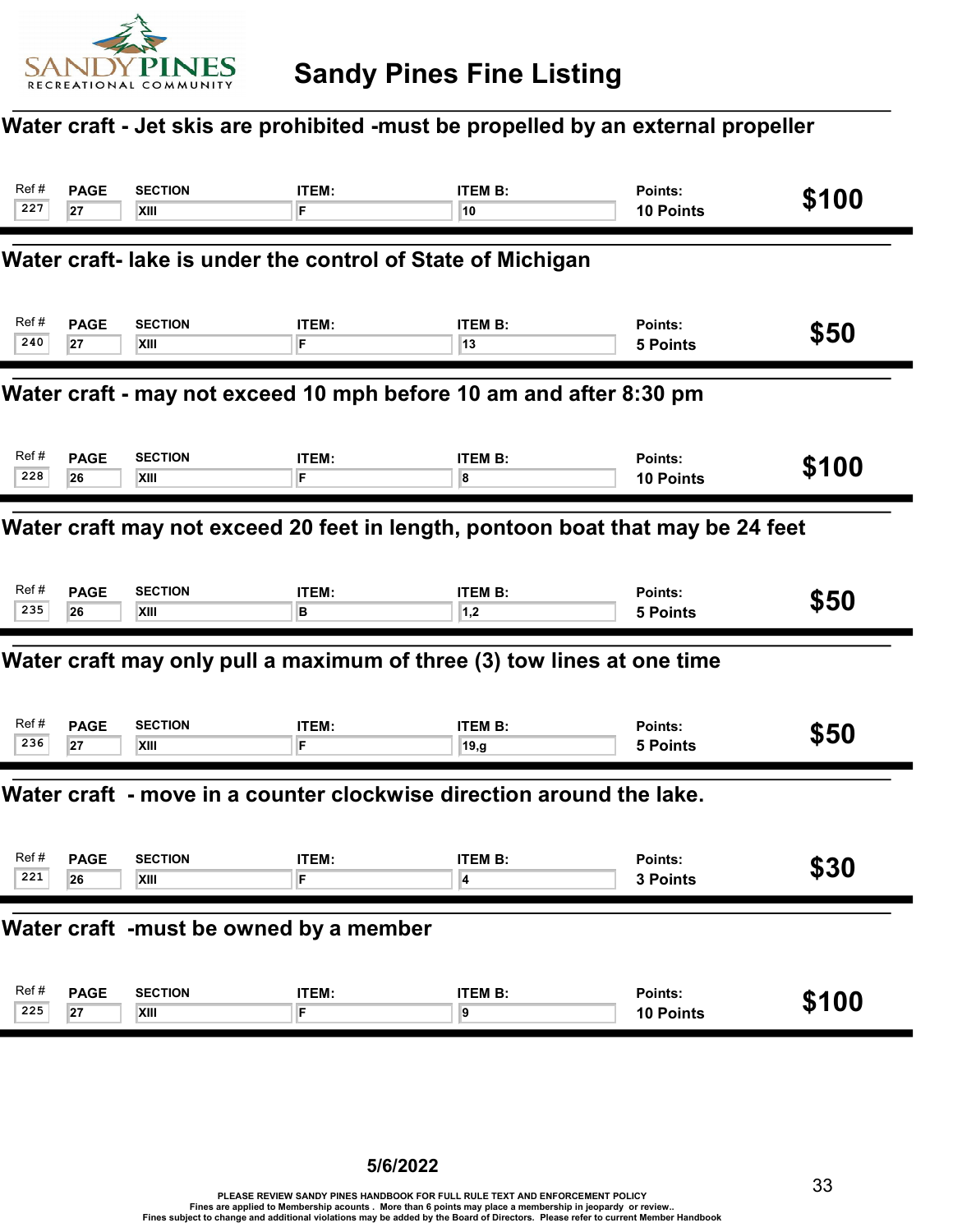

## Water craft must have a registration number issued by a State

| Ref#<br>237                                                    | <b>PAGE</b><br>26                                                         | <b>SECTION</b><br>XIII                         | ITEM:<br>C  | <b>ITEM B:</b><br>2, 3                                                   | Points:<br>4 Points         | \$40  |  |  |
|----------------------------------------------------------------|---------------------------------------------------------------------------|------------------------------------------------|-------------|--------------------------------------------------------------------------|-----------------------------|-------|--|--|
|                                                                |                                                                           |                                                |             | Water craft - must have flotation devices the proper size and availiable |                             |       |  |  |
| Ref#<br>229                                                    | <b>PAGE</b><br>27                                                         | <b>SECTION</b><br>XIII                         | ITEM:<br>F  | <b>ITEM B:</b><br>12                                                     | Points:<br><b>5 Points</b>  | \$50  |  |  |
|                                                                | Water craft J-Must observe the State of Michigan and US Coast Guard rules |                                                |             |                                                                          |                             |       |  |  |
| Ref#<br>226                                                    | <b>PAGE</b><br>26                                                         | <b>SECTION</b><br>XIII                         | ITEM:<br>F  | <b>ITEM B:</b><br>1                                                      | Points:<br><b>5 Points</b>  | \$50  |  |  |
| Water craft - No boat may exceed a speed of 35 mph at any time |                                                                           |                                                |             |                                                                          |                             |       |  |  |
| Ref#<br>230                                                    | <b>PAGE</b><br>$26 - 27$                                                  | <b>SECTION</b><br>XIII                         | ITEM:<br>F. | <b>ITEM B:</b><br>8                                                      | Points:<br><b>10 Points</b> | \$100 |  |  |
|                                                                |                                                                           | Water craft -No houseboats are permitted,      |             |                                                                          |                             |       |  |  |
| Ref#<br>232                                                    | <b>PAGE</b><br>26                                                         | <b>SECTION</b><br>XIII                         | ITEM:<br>F  | <b>ITEM B:</b><br>3                                                      | Points:<br>10 Points        | \$100 |  |  |
|                                                                |                                                                           |                                                |             | Water craft- No Wake zones- speed less than 5mph or cause no wake        |                             |       |  |  |
| Ref#<br>241                                                    | <b>PAGE</b><br>27                                                         | <b>SECTION</b><br><b>XIII</b>                  | ITEM:       | <b>ITEM B:</b><br>15                                                     | <b>Points:</b><br>5 Points  | \$50  |  |  |
|                                                                |                                                                           | Water craft - right to approve or prohibit use |             |                                                                          |                             |       |  |  |
| Ref#<br>222                                                    | <b>PAGE</b><br>27                                                         | <b>SECTION</b><br><b>XIII</b>                  | ITEM:<br>F  | <b>ITEM B:</b><br>17                                                     | Points:<br><b>5 Points</b>  | \$50  |  |  |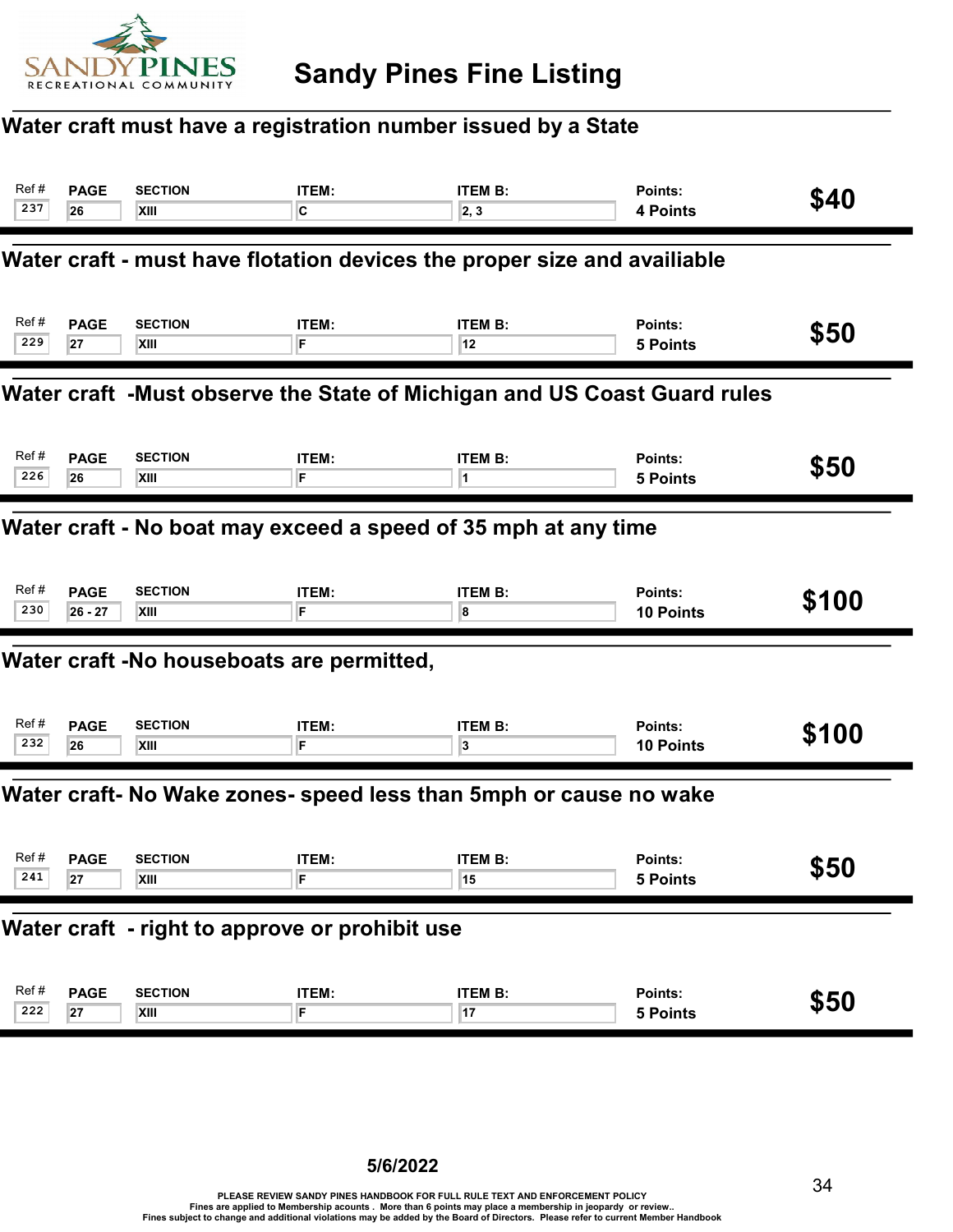

## Water craft rules - number of water craft permitted

| Ref#<br>238                                                                           | <b>PAGE</b><br>25                                          | <b>SECTION</b><br>XIII | ITEM:<br>A | <b>ITEM B:</b><br>a                                                                     | Points:<br>10 Points        | \$100 |  |  |  |
|---------------------------------------------------------------------------------------|------------------------------------------------------------|------------------------|------------|-----------------------------------------------------------------------------------------|-----------------------------|-------|--|--|--|
|                                                                                       | Water craft - Sailboats have the right of way at all times |                        |            |                                                                                         |                             |       |  |  |  |
| Ref #<br>223                                                                          | <b>PAGE</b><br>26                                          | <b>SECTION</b><br>XIII | ITEM:<br>F | <b>ITEM B:</b><br>5                                                                     | Points:<br>3 Points         | \$30  |  |  |  |
| Water craft -sleeping overnight on a boat prohibited/note-reason?                     |                                                            |                        |            |                                                                                         |                             |       |  |  |  |
| Ref#<br>233                                                                           | <b>PAGE</b><br>26                                          | <b>SECTION</b><br>XIII | ITEM:<br>F | <b>ITEM B:</b><br>3                                                                     | Points:<br><b>10 Points</b> | \$100 |  |  |  |
| Water craft - stay at least 100 feet from shoreline, swimming areas, and moored boats |                                                            |                        |            |                                                                                         |                             |       |  |  |  |
| Ref#<br>231                                                                           | <b>PAGE</b><br>26                                          | <b>SECTION</b><br>XIII | ITEM:<br>F | <b>ITEM B:</b><br>7                                                                     | Points:<br>10 Points        | \$100 |  |  |  |
|                                                                                       |                                                            |                        |            | Water craft towing any object may not enter into areas marked by buoys                  |                             |       |  |  |  |
| Ref#<br>239                                                                           | <b>PAGE</b><br>27                                          | <b>SECTION</b><br>XIII | ITEM:<br>F | <b>ITEM B:</b><br>19 b, c, d, e, f, g                                                   | Points:<br><b>5 Points</b>  | \$50  |  |  |  |
|                                                                                       |                                                            |                        |            | Water craft - Water craft must be operated in a safe manner                             |                             |       |  |  |  |
| Ref #<br>224                                                                          | <b>PAGE</b><br>26                                          | <b>SECTION</b><br>XIII | ITEM:      | <b>ITEM B:</b><br>6                                                                     | Points:<br>3 Points         | \$30  |  |  |  |
|                                                                                       |                                                            |                        |            | Water craft-Items stored in the Bullpen, on the site and on the lake must be registered |                             |       |  |  |  |
| Ref#<br>242                                                                           | <b>PAGE</b><br>26                                          | <b>SECTION</b><br>XIII | ITEM:<br>C | <b>ITEM B:</b><br>1                                                                     | Points:<br>5 Points         | \$50  |  |  |  |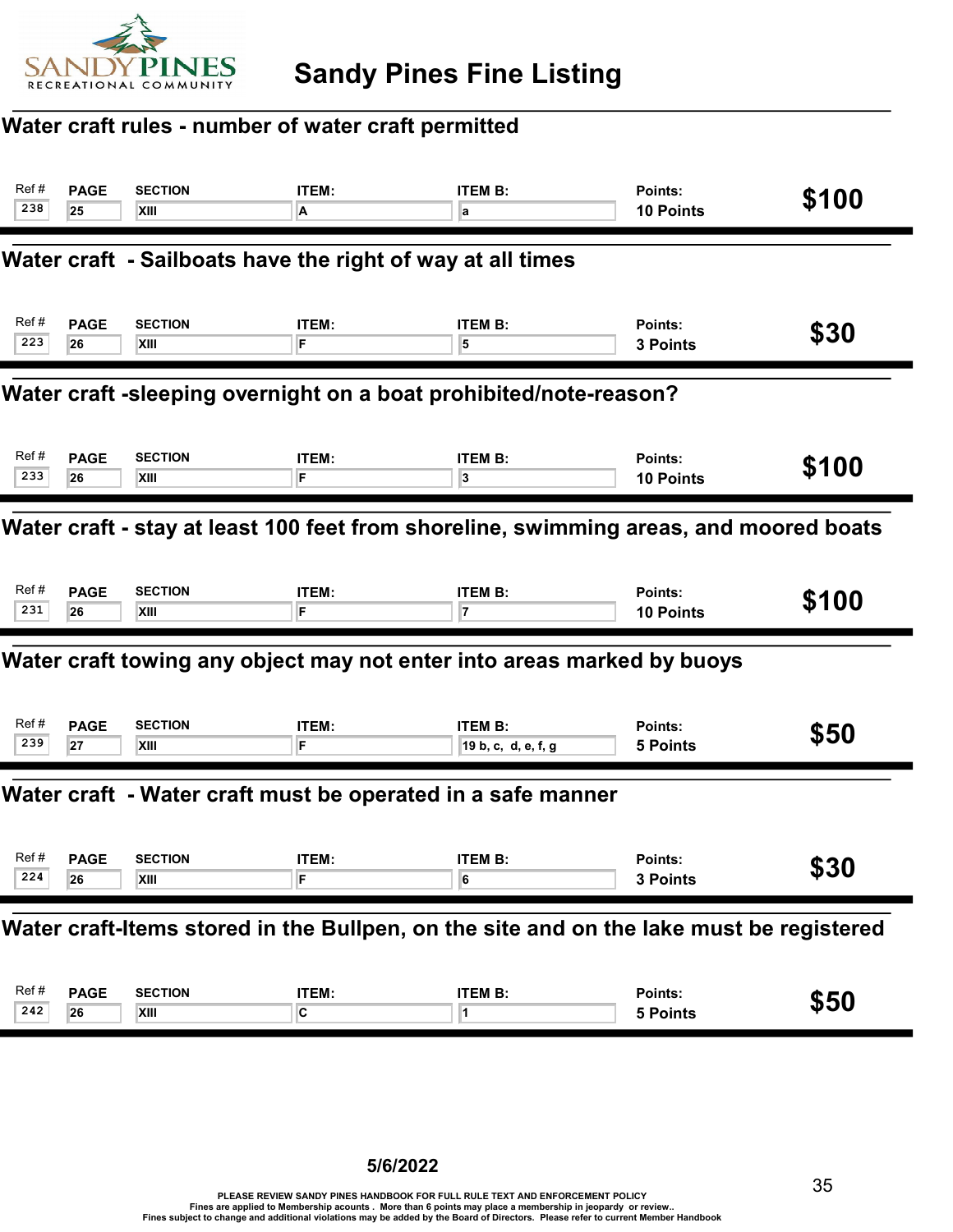

## Water craft-must be registered each year with Sandy Pines

| Ref#                                                                                                                  | <b>PAGE</b> | <b>SECTION</b>                        | ITEM:          | <b>ITEM B:</b>                                                                     | Points:          | \$100 |  |
|-----------------------------------------------------------------------------------------------------------------------|-------------|---------------------------------------|----------------|------------------------------------------------------------------------------------|------------------|-------|--|
| 243                                                                                                                   | 26          | XIII                                  | IC.            | 1                                                                                  | <b>10 Points</b> |       |  |
|                                                                                                                       |             |                                       |                | Water craft-Water Skiing is permitted from 10:00am to 8:30pm                       |                  |       |  |
| Ref#                                                                                                                  | <b>PAGE</b> | <b>SECTION</b>                        | ITEM:          | <b>ITEM B:</b>                                                                     | Points:          | \$50  |  |
| 244                                                                                                                   | 27          | XIII                                  | F              | ∣19, a                                                                             | <b>5 Points</b>  |       |  |
| Water sticker permits the member to store on the lake at designated boat stake                                        |             |                                       |                |                                                                                    |                  |       |  |
| Ref#                                                                                                                  | <b>PAGE</b> | <b>SECTION</b>                        | ITEM:          | <b>ITEM B:</b>                                                                     | Points:          | \$20  |  |
| 246                                                                                                                   | 26          | XIII                                  | D              | $\overline{\mathbf{2}}$                                                            | 2 Points         |       |  |
| Watercraft- Must display a current Sandy Pines water craft sticker - Watercraft is NOT<br><b>Registered with Park</b> |             |                                       |                |                                                                                    |                  |       |  |
| Ref#                                                                                                                  | <b>PAGE</b> | <b>SECTION</b>                        | ITEM:          | <b>ITEM B:</b>                                                                     | Points:          | \$250 |  |
| 243                                                                                                                   | 26          | XIII                                  | $\overline{c}$ | 1                                                                                  | <b>10 Points</b> |       |  |
|                                                                                                                       |             | <b>Registered this year with Park</b> |                | Watercraft- Must display a current Sandy Pines water craft sticker - Watercraft is |                  |       |  |
| Ref#                                                                                                                  | <b>PAGE</b> | <b>SECTION</b>                        | <b>ITEM:</b>   | <b>ITEM B:</b>                                                                     | Points:          | \$20  |  |
| 248                                                                                                                   | 26          | XIII                                  | C              | 1                                                                                  | 2 Points         |       |  |
|                                                                                                                       |             |                                       |                | Watercraft - Must have proper lighting to be operated after dark.                  |                  |       |  |
| Ref#                                                                                                                  | <b>PAGE</b> | <b>SECTION</b>                        | ITEM:          | <b>ITEM B:</b>                                                                     | Points:          | \$50  |  |
| 247                                                                                                                   | 27          | XIII                                  | F              | 14                                                                                 | <b>5 Points</b>  |       |  |
| Weapons can not be discharged in the park                                                                             |             |                                       |                |                                                                                    |                  |       |  |
| Ref#                                                                                                                  | <b>PAGE</b> | <b>SECTION</b>                        | ITEM:          | <b>ITEM B:</b>                                                                     | Points:          | \$100 |  |
| 251                                                                                                                   | 20          | VIIi                                  | B              | 1                                                                                  | 10 Points        |       |  |